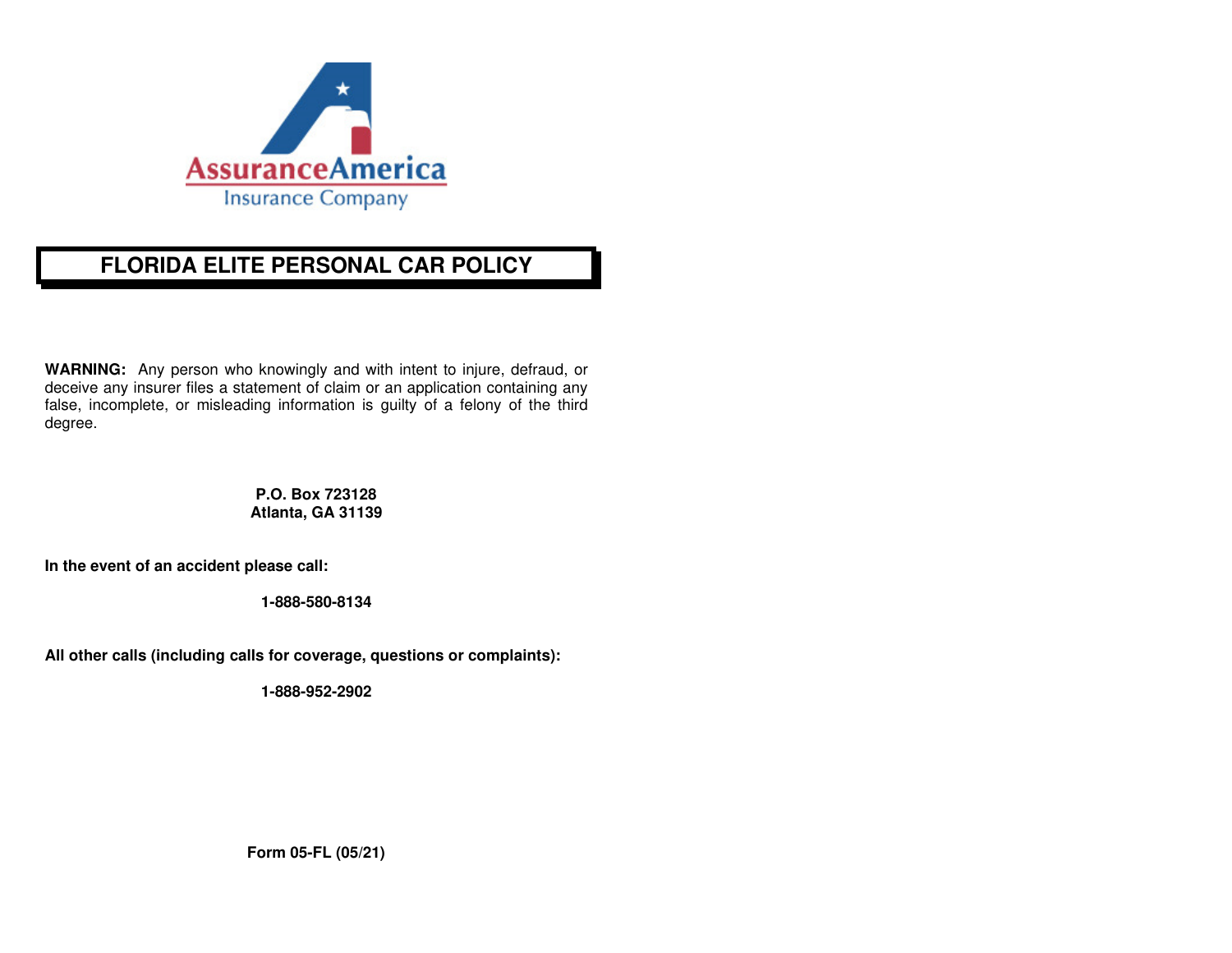# **TABLE OF CONTENTS**

|                                       | Page                                | <b>Insuring Agreement</b>    |
|---------------------------------------|-------------------------------------|------------------------------|
| <b>INSURING AGREEMENT</b>             | 4                                   | Towing and Labor Cove        |
|                                       |                                     | Loss of Use Coverage         |
| <b>DEFINITIONS</b>                    | 4                                   | Additional Definition for    |
|                                       |                                     | <b>Exclusions</b>            |
|                                       | <b>PART I - LIABILITY TO OTHERS</b> | Limits of Liability          |
|                                       |                                     | No Benefit to Bailee         |
| Insuring Agreement                    |                                     | Appraisal                    |
| Additional Definition for Part I Only |                                     | Payment of Loss              |
| <b>Additional Payments</b>            |                                     | <b>Timeliness of Repairs</b> |
| <b>Exclusions</b>                     |                                     | Loss Payees & Lienhold       |
| Limits of Liability                   | 9                                   | Other Insurance              |
| Out of State Insurance                | 9                                   |                              |
| Other Insurance                       | 9                                   | <b>PART VI - ACCIDENT</b>    |
| <b>Financial Responsibility Laws</b>  | 10                                  | Limits of Liability          |
|                                       |                                     | Death, Dismemberme           |

# **PART II – PERSONAL INJURY PROTECTION ("PIP")**

| <b>Insuring Agreement</b>               | 10 |
|-----------------------------------------|----|
| <b>Additional Terms for Part II</b>     | 10 |
| Additional Definitions for Part II Only | 11 |
| Exclusions                              | 13 |
| Limits of Liability                     | 14 |
| Other Insurance                         | 15 |
| Conditions                              | 15 |

# **PART III – MEDICAL PAYMENTS**

| <b>Insuring Agreement</b>                | 16 |
|------------------------------------------|----|
| <b>Additional Terms for Part III</b>     | 16 |
| Additional Definitions for Part III Only | 16 |
| Exclusions                               | 16 |
| Limits of Liability                      | 17 |
| Other Insurance                          | 17 |
| Assignment of Benefits                   | 18 |

# **PART IV – UNINSURED MOTORISTS ("UM")**

| Insuring Agreement-Bodily Injury Coverage | 18 |
|-------------------------------------------|----|
| <b>Additional Terms for Part IV</b>       | 18 |
| Additional Definitions for Part IV Only   | 18 |
| Exclusions                                | 19 |
| Limits of Liability                       | 19 |
| Other Insurance                           | 20 |

# **PART V - CAR DAMAGE COVERAGE**

| Insuring Agreement                    | 20 |
|---------------------------------------|----|
| Towing and Labor Coverage             | 21 |
| Loss of Use Coverage                  | 21 |
| Additional Definition for Part V Only | 21 |
| Exclusions                            | 22 |
| Limits of Liability                   | 23 |
| No Benefit to Bailee                  | 24 |
| Appraisal                             | 24 |
| Payment of Loss                       | 24 |
| <b>Timeliness of Repairs</b>          | 24 |
| Loss Payees & Lienholder's Rights     | 24 |
| Other Insurance                       | 24 |

# **FAL DEATH AND DISMEMBERMENT COVERAGE**

| Limits of Liability                     | 25 |
|-----------------------------------------|----|
| Death, Dismemberment or Loss of Sight   | 25 |
| <b>Covered Events</b>                   | 25 |
| Seat Belt Coverage                      | 25 |
| Exclusions                              | 25 |
| <b>Additional Terms for Part VI</b>     | 26 |
| Notice of Claim                         | 26 |
| Proof of Loss                           | 26 |
| <b>Payment of Claims</b>                | 26 |
| <b>Physical Examination and Autopsy</b> | 26 |
|                                         |    |

# **PART VII - GENERAL PROVISIONS**

| <b>Policy Period &amp; Territory</b>              | 26 |
|---------------------------------------------------|----|
| Two or More Cars Insured                          | 26 |
| <b>Claims Handling</b>                            | 26 |
| <b>Claims Mediation</b>                           | 26 |
| Suits Against Us                                  | 27 |
| Our Recovery Rights (Subrogation & Reimbursement) | 27 |
| Transfer of Your Interest in This Policy          | 28 |
| <b>Policy Changes</b>                             | 28 |
| Our Right to Re-compute Premium                   | 29 |
| Non-Cancellable Policy                            | 29 |
| Cancellation and Non-Renewal                      | 29 |
| Automatic Termination                             | 30 |
| Proof of Notice                                   | 30 |
| Our Right to Void for Fraud or Misrepresentation  | 31 |
| Our Right to Void for Failure of Initial Payment  | 31 |
| <b>Policy Conformed to Statutes</b>               | 31 |
| <b>Fraudulent Claims</b>                          | 31 |
| <b>Bankruptcy</b>                                 | 31 |
|                                                   |    |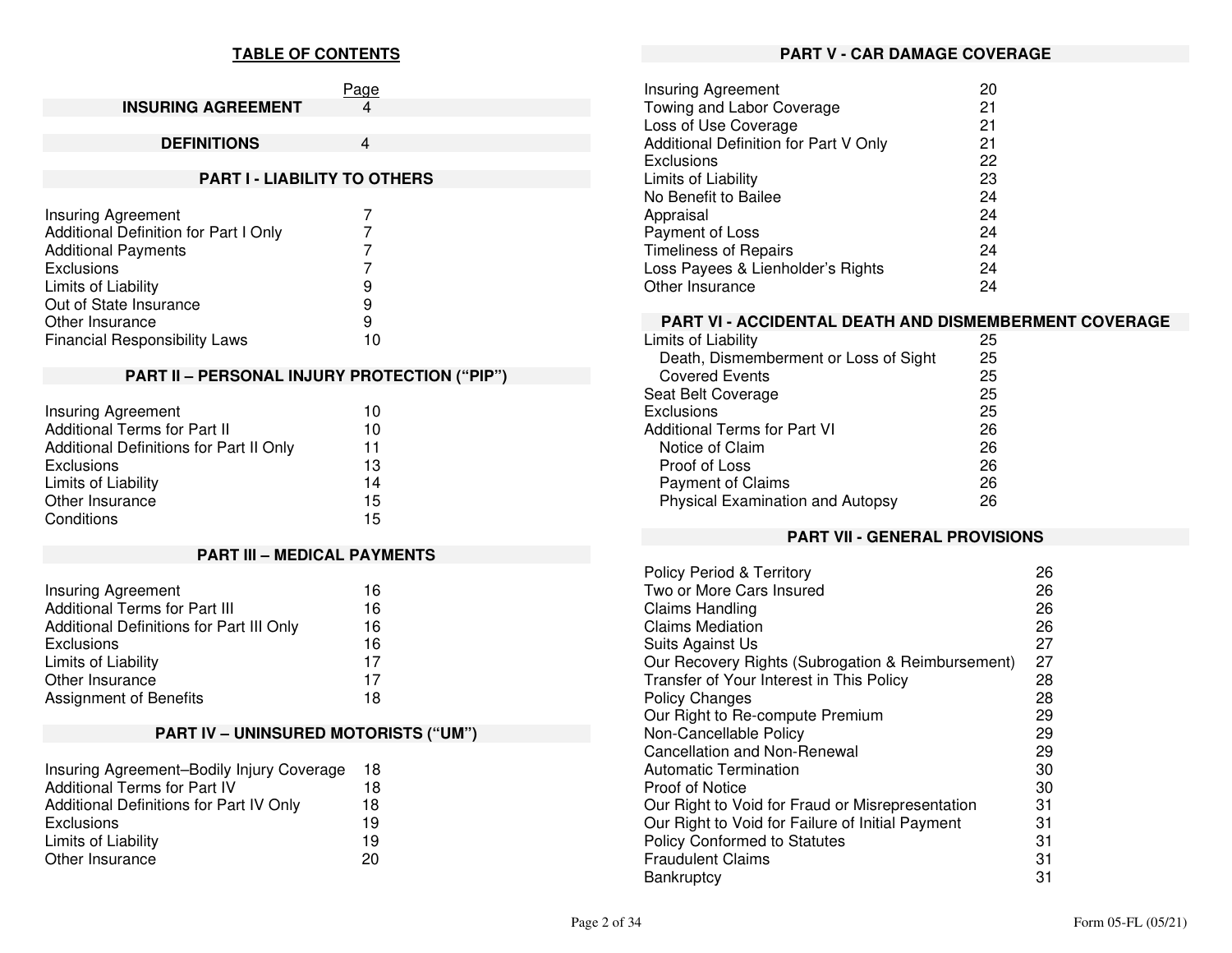# **YOUR DUTIES & REPORTING ALL ACCIDENTS AND LOSSES**

| Notice of an Accident or Loss |  |
|-------------------------------|--|
| Other Duties                  |  |

# **ENDORSEMENTS & NOTICES**

| NAMED DRIVER – NON-OWNED VEHICLE COVERAGE  | 33 |
|--------------------------------------------|----|
| <b>NAMED DRIVER EXCLUSION</b>              | 33 |
| <b>RENTAL CAR COVERAGE ENDORSEMENT</b>     | 34 |
| USE OF MEDICAL FEE SCHEDULE FOR PIP CLAIMS | 34 |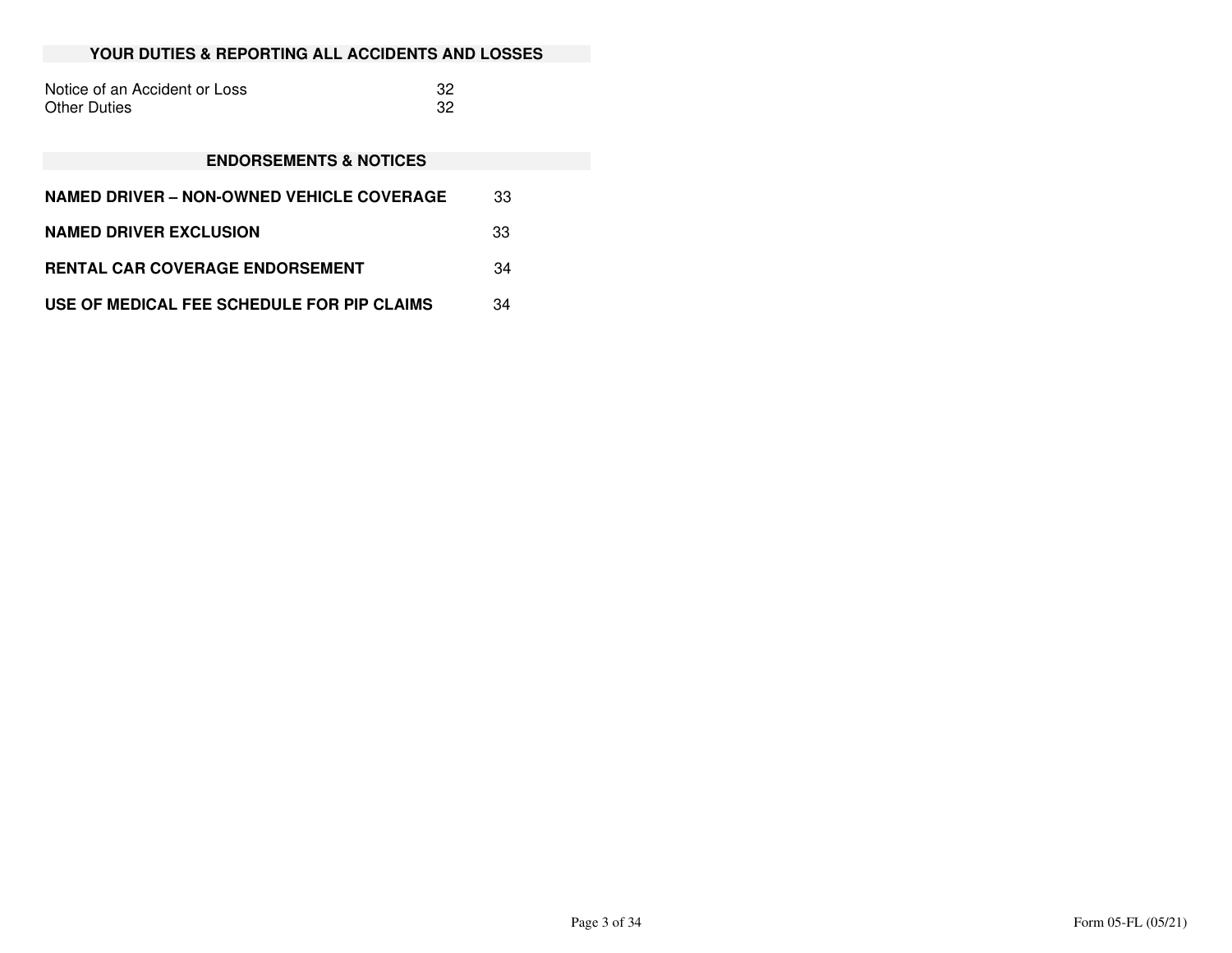Please read **your** Personal Car Policy. It is a binding legal contract between **you** and **us**. The **Application** and **Declarations Page**, and any endorsements issued by **us**, are part of the contract formed by this policy. This policy describes which vehicles and **persons** have coverage, and which vehicles and **persons** do not have coverage. It includes language that excludes, restricts and limits coverage. It also describes the duty to give **us** notice of an **accident** or **loss**, and to notify **us** about changes in vehicles or drivers in **your household**.

**IMPORTANT:** Coverage does not apply under this policy for any **person** who does not comply with all:

- 1. Notice requirements;
- 2. Duties; or
- 3. Policy terms;

 if the failure to comply is prejudicial to **us**. Failure to comply may result in a claim or coverage denial.

The last day of any time period required by this policy to make a payment, perform a duty or give notice, may be any day of the year, including a Saturday, Sunday or public holiday.

#### **INSURING AGREEMENT**

If **you** pay **your** premium when due, **we** agree to insure **you**, subject to the terms of this policy, for the coverage shown on the **Declarations Page**, up to the limits of liability.

If **you** make **your** initial payment by check or any method other than cash, coverage under this policy is conditioned upon that initial payment being honored when first presented for payment to **your** bank or financial institution unless the initial payment is cured within 15 days after notice of cancellation is sent to **you**.

#### **DEFINITIONS**

When shown in this policy in **bold** print the words and phrases listed below have the meaning shown here. These meanings will apply whether the word or phrase appears in the singular, possessive, plural, active or passive forms:

- 1. "**Accident**" means an unexpected and unintended event that causes **bodily injury**, **property damage** or **loss**, which arises out of the ownership, maintenance, or use of a motor vehicle designed for use on public roads.
- 2. "**Actual cash value**" means the fair market value of stolen or damaged property at the time of the **loss**. When determining fair market value:
	- a. The age, mileage and physical condition of the property will reduce its value; and
- b. **Depreciation** and prior damage will reduce its value.
- 3. "**Application**" means the form(s) provided by **us** to collect the information upon which **we** rely to decide to issue this policy and determine the proper

premium to charge for the risk to be insured. This includes any supplemental application and coverage election, selection and rejection forms provided by **us**, and requests for additional information.

- 4. "**Auto business**" means motor vehicle **business** operations, including but not limited to:
	- a. Selling;
- b. Leasing;
- c. Transporting;
	- d. Delivering;
- e. Repairing;
- f. Servicing;
- g. Road testing;
	- h. Cleaning;
	- i. Parking;
	- j. Storing;
- k. Renting; or
	- l. Towing;
- any motor vehicles.
- 5. "**Bodily injury**" means bodily harm to a **person** and sickness, disease or death that result from it.
- 6. "**Business**" means:
- a. A job, trade, profession, or occupation, whether full-time or part-time; and
- b. Any employment or commercial activity of any kind.
- 7. "**Car**" means a motorized passenger type vehicle that is a sedan, passenger van, sport utility vehicle or pick-up truck, of a kind required to be registered under **state** motor vehicle laws for use on the public roads, that has at least four wheels and has a gross vehicle weight rating of 10,000 pounds or less (as determined by the manufacturer). "**Car**" does not include any:
	- a. Motorcycle, dirt bike or all-terrain vehicle (ATVs);
	- b. Golf cart;
	- c. Tractor;
- d. Farm machinery;
- e. Step-van or vans with cabs separate from the cargo area;
	- f. Vehicles operated on rails or crawler treads; or
	- g. Vehicle of any type while used:
- (1) As a residence or premises; or
	- (2) For office, store or display purposes.
- 8. "**Declarations Page**" means the document from **us** with respect to this policy, listing:
- a. The types of coverage **you** have elected;
	- b. The limit for each coverage;
- c. The cost for each coverage;
- d. The listed **cars** covered by this policy;
- e. The coverage **you** bought for each **car**; and
	- f. Other information that applies to this policy.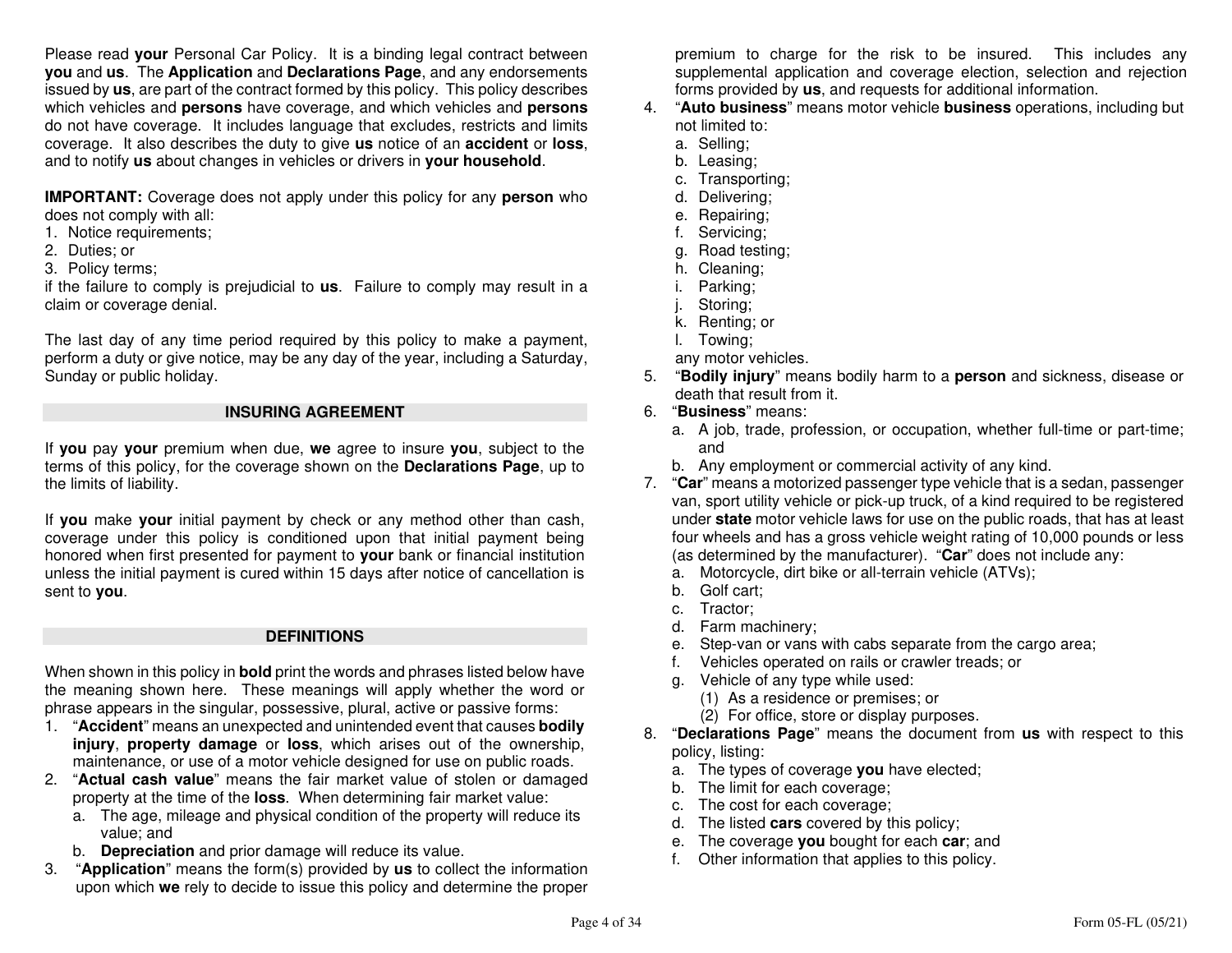- 9. "**Delivery**" means to be engaged in the activity of transporting, delivering or picking up **persons**, property, products, materials or goods for compensation or a fee in the course of any **business**, including going to a pick-up and returning from a drop-off. "**Delivery**" includes but is not limited to delivery of magazines, newspapers, food, and any other products.
- 10. "**Depreciation**" means a decrease in the value of property as occurs:
	- a. Over a period of time in the marketplace;
	- b. Due to wear and tear; and
	- c. Due to obsolescence.
- 11. "**Driver's License**" means a valid and current certificate, permit or license issued by a **state** or governmental agency, authorizing a **person** to operate a motor vehicle.
- 12. "**Failure to pay premium**" means nonpayment, when due, of any premium or other payment due. This includes the dishonor or rejection, or refusal to pay, by a financial institution of any noncash payment made to **us** or made for this policy.
- 13. "**Household**" means the address where **you reside** that is shown on the **Declarations Page**.
- 14. "**Insured car**" means:
- a. Any **car** described on the **Declarations Page**.
- b. Any **car you** acquire to replace a **car** described on the **Declarations Page**, subject to the following conditions:
- (1) The existing coverages on the **car** replaced will apply to a replacement **car** as of the date it is acquired if **you** notify **us** within 30 days of the date it is acquired by **you**. Car Damage Coverage under Part V shall not apply to the replacement **car** until after **you**give **us** notice if **we** do not get notice within those 30 days.
	- (2) A replacement **car** will not be provided more coverage than applied to the **car** it replaced until and unless **you** ask **us** to add coverage and **our** conditions are met. If **you** add coverage or increase limits, that added coverage or increased limit does not apply until after **you** have asked **us** to add the coverage or increase limits.
- c. Any additional **car**, other than a replacement **car**, that **you** acquire during the policy period if **you** notify **us** within 30 days of the date the **car** is acquired by **you**. No coverage will apply to an additional **car** until after **you** give **us** notice if **you** do not notify **us** within 30 days of acquiring that **car**. No Car Damage Coverage under Part V shall apply to an additional **car** until after the time **you** give **us** notice **you** have acquired the **car**, unless it is a replacement **car** and those conditions have been met.
- d. For Part I Liability To Others Coverage, Part IV Uninsured Motorists Coverage, and Part V – Car Damage Coverage, any **car** or **trailer you** do not **own** while used as a temporary substitute while the **insured car** or **trailer** is out of normal use because of its breakdown, repair, servicing, **loss**, or destruction.
- 15. "**Loss**" means direct, sudden, and loss of, or physical damage to an **insured car**, caused by an **accident**. This definition does not apply in Part VI.
- 16. "**Minimum limits**" means the minimum amount of liability insurance required under the laws of the State of Florida, that applies to the **owner** or operator of a private passenger auto, with a limit for **bodily injury** to one person in any one **accident** (the **bodily injury** "per person" limit), and with a limit for **bodily injury** to two or more persons in any one **accident** (the **bodily injury** "per accident" limit), and for **property damage** with a "per accident" limit.
- 17. "**Named insured**" means, but not in Part II **PIP**, the **person, persons**, or entity shown as the policyholder on the **Declarations Page**.
- 18. "**No-Fault Law**" means, as amended and in effect on the date of an **accident**, the Florida Motor Vehicle No-Fault Law, and all related regulations.
- 19. "**Non-owned car**" means any **car**, other than an **insured car**, that is not **owned** by or furnished or available for regular or frequent use by **you**, any **resident** of **your household** or **your** non-resident spouse. "**Non-owned car**" does not include any **car** rented for more than 30 consecutive days.
- 20. "**Occupying**" means to be in or upon a **car**, or engaged in the act of getting in, on, out of or off.
- 21. "**Owns**" and "**Owned**" means to:
	- a. Hold legal title to the **car**;
- b. Have legal possession of the **car** subject to a written conditional sales agreement; or
- c. Have legal possession of the **car** under a lease agreement of six months or longer.
- 22. "**Owner**" means the **person** or entity who:
	- a. Holds legal title to the **car**;
- b. Has legal possession of the **car** subject to a written conditional sales agreement; or
- c. Has legal possession of the **car** under a lease agreement of six months or longer.
- 23. "**Person**" means a natural, living human being and not a corporation, partnership, association or **business** name.
- 24. "**PIP**" means the Personal Injury Protection coverage in Part II of this policy, if and when required by the **No-Fault Law**.
- 25. "**Property damage**" means physical damage to, or destruction or loss of use of tangible property.
- 26. "**Punitive damages**" means damages that may be imposed to:
	- a. Punish or deter wrongful, malicious or unlawful conduct; or
	- b. Fine, penalize or impose a statutory penalty;

 other than damages intended to compensate for actual **bodily injury** or **property damage** incurred by a **person**. "**Punitive damages**" include, but are not limited to, damages referred to under any law as punitive damages, exemplary damages, treble damages or statutory multiple damages.

- 27. "**Racing**" means:
- a. Preparing or participating in any race, speed, demolition, stunt, or timed contest or activity, whether organized or not; or
- b. Operating an **car** on a track or course designed or used for racing, high performance or high speed driving.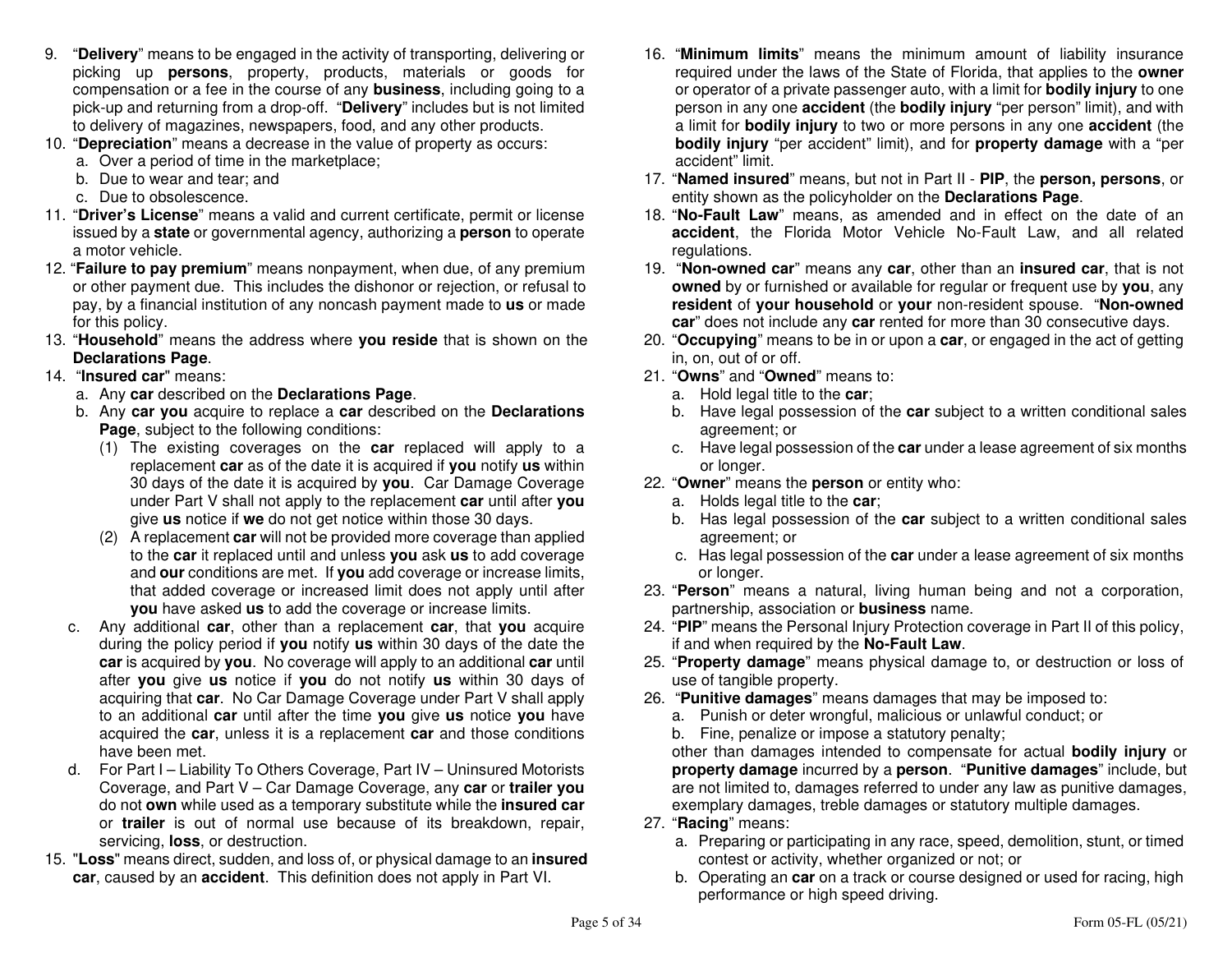- 28. "**Relative**" means:
- a. A **person** who **resides** in **your household**, whether or not temporarily living elsewhere, and is related to **you** by blood, marriage or adoption;
	- b. **Your** ward or foster child who primarily **resides** with **you**.

 If the "**named insured**" shown on the **Declarations Page** is not a **person**, no one will be a **relative**.

- 29. "**Reside**", "**resides**" and "**residing**" mean to dwell permanently, as the **person's** primary and legal domicile.
- 30. "**Resident**" and "**residents**" mean any **person** or **persons** who **reside** in the **household** of the **named insured**.
- 31. "**State**" means the District of Columbia, and any state, territory or possession of the United States, and any province of Canada.
- 32. "**Transportation network company**" (from now on referred to as "**TNC**") means an entity operating in Florida using a **TNC digital network** to connect a **TNC rider** to a **TNC driver**, who provides **TNC prearranged rides**.
- 33. "**TNC digital network**" means any online-enabled technology application service, website, or system offered or used by a **TNC** which enables **TNC prearranged rides** with **TNC drivers**.
- 34. "**TNC driver**" means an individual:
	- a. Receives connections to potential **TNC riders** and related services from a **TNC**; and
	- b. In return for compensation, uses a **TNC vehicle** to offer or provide **TNC prearranged rides** to a **TNC rider** upon connection through a **TNC digital network**.
- 35. "**TNC prearranged ride**" means the transportation by a **TNC driver** to a **TNC rider**, beginning when a **TNC driver** accepts a ride requested by a **TNC rider** through a **TNC digital network** controlled by a **TNC**, continuing while the **TNC driver** transports the **TNC rider**, and ending when the last **TNC rider** exits from and is no longer **occupying** the **TNC vehicle**. **TNC prearranged ride** does not include a taxicab, for-hire vehicle, or street hail service and does not include ridesharing (as defined in section 341.031, Florida Statutes), carpool (as defined in section 450.28, Florida Statutes), or any other type of service in which the **TNC driver** receives a fee that does not exceed the driver's cost to provide the ride.
- 36. "**TNC rider**" means an individual who uses a **TNC digital network** to connect with a **TNC driver** in order to obtain a **TNC prearranged ride** in the **TNC driver's TNC vehicle** between points chosen by the **TNC rider**. A person may use a **TNC digital network** to request a **TNC prearranged ride** on behalf of a **TNC rider**.
- 37. "**TNC vehicle**" means a vehicle that is not a taxicab, jitney, limousine, or for-hire vehicle as defined section 320.01(15), Florida Statutes, and that is:
	- a. Used by a **TNC driver** to offer or provide **TNC prearranged rides**; and
	- b. **Owned**, leased, or otherwise authorized to be used by the **TNC driver**.
- 38. "**Trailer**" means a non-motorized vehicle, including a farm wagon or farm implement, designed to be towed on public roads by a **car**. **Trailer** does not include a non-motorized vehicle, farm wagon or farm implement while being used:
	- a. Primarily for **business** purposes while attached to any motor vehicle that is not a **car**;
	- b. As a residence or premises;
	- c. As an office, store, or for display purposes; or
	- d. As a passenger conveyance.
- 39. "**We**", "**Us**" and "**Our**" mean the Company providing this insurance, as shown on the **Declarations Page**.
- 40. "**You**" and "**your**" mean the "**named insured**" shown on the **Declarations Page**, and spouse of that **named insured** if that spouse **resides** in the **household** of the **named insured** at the time of the **accident** or **loss**.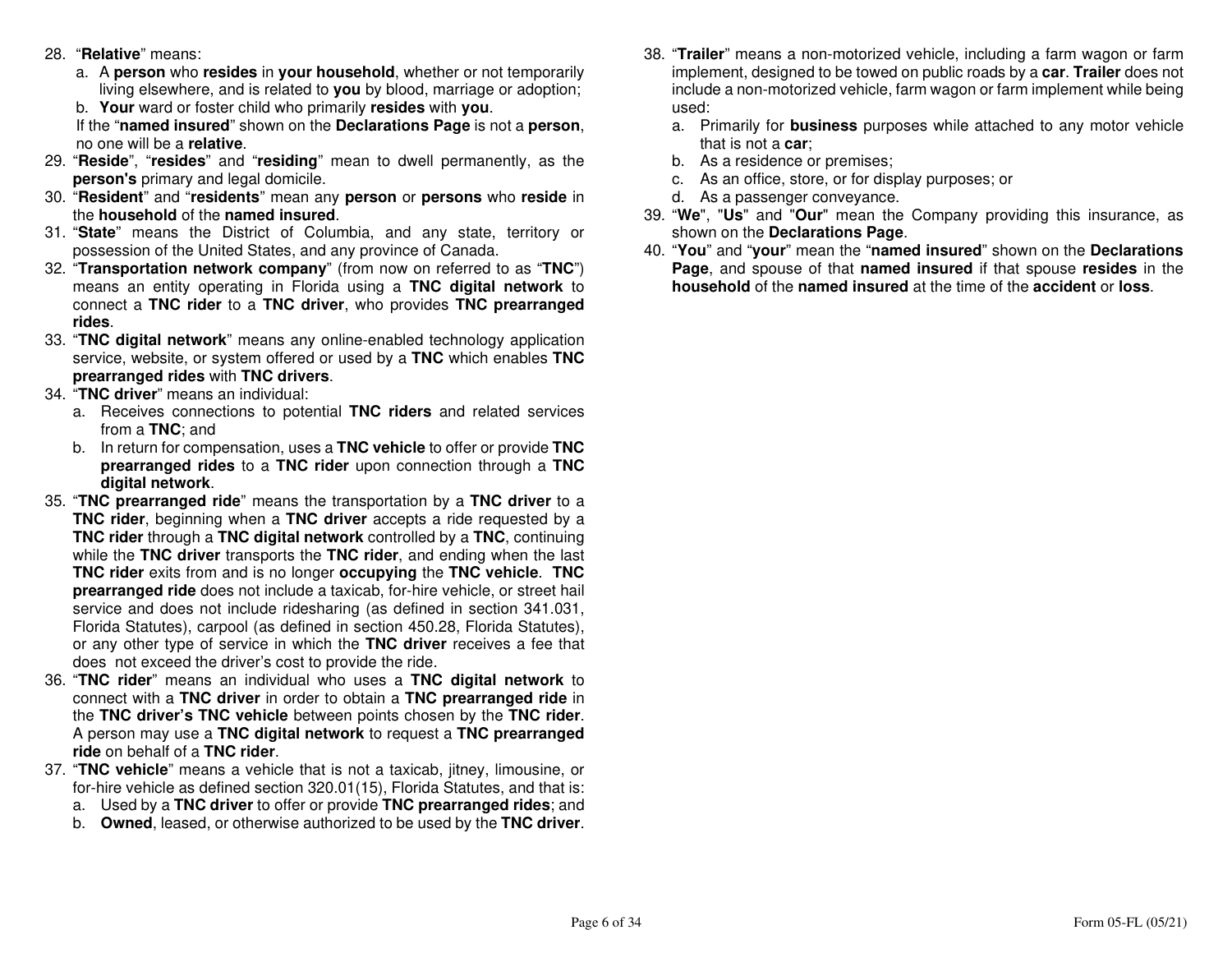#### **Insuring Agreement**

Subject to the limits of liability, **we** will pay damages, other than **punitive damages**, for:

- 1. **Bodily injury**, if **you** paid the premium for **bodily injury** coverage for Liability To Others and it is shown on the **Declarations Page**; or
- 2. **Property damage**, if **you** paid the premium for **property damage** coverage for Liability To Others and it is shown on the **Declarations Page**;

 for which any **insured person** becomes legally responsible because of a **car accident**. Damages include prejudgment interest awarded against the **insuredperson**.

**We** have the right to investigate, negotiate and settle any claim for damages covered by the liability coverage **you** bought as **we** deem appropriate. **We** will settle or defend claims and lawsuits for damages covered under the liability coverage **you** bought as **we** deem proper, with attorneys hired and paid for by **us**.

In addition to **our** limit of liability, **we** will pay all defense costs **we** incur to defend **insured persons** in lawsuits that give rise to claims within the scope of the coverage **you** bought from **us**. **Our** duty to settle or defend ends when **our** limit of liability for damages under the coverage that applies has been paid. **We** have no duty to defend any lawsuit or settle any claim for **bodily injury** or **property damage** not covered under this policy.

# **Additional Definition for Part I Only**

#### As used in Part I:

"**Insured person**" or "**insured persons**" means:

- 1. **You** or any **relative** for the ownership, maintenance or use of any **car** or **trailer**
- 2. Any other **person** using an **insured car** with **your** express or implied permission. This includes an attached **trailer**.
- 3. Any other **person** listed as a driver on the **Declaration Page** while driving an **insured car**. This includes an attached **trailer**.
- 4. For use of an **insured car**, any person or entity, but only with respect to legal responsibility for acts or omissions of a person for whom coverage is afforded under Part I. Coverage for such person or entity does not increase **our** limit of liability.
- 5. For use of any **car** or **trailer**, other than an **insured car**, any person or entity, but only with respect to legal responsibility, for acts or omissions of **you** or a **relative** for whom coverage is afforded under Part I. This provision (5.) applies only if the person or entity does not **own** or hire the **car** or **trailer**.

6. Any additional interest shown on the **Declarations Page**, with respect to liability arising out of the use of the **insured car** by a **person** described above. Inclusion of an additional interest insured shall not increase **our** limit of liability. Coverage for the additional interest insured is excess over any other valid insurance. Coverage for an additional interest insured is limited to the **insured car** for which the additional interest insured has been shown on the **Declarations Page**.

# **Additional Payments**

When the coverage **you** bought under Part I applies, **we** will pay, for an **insuredperson**, in addition to **our** limit of liability:

- 1. All expenses **we** incur in the settlement of any claim.
- 2. All expenses **we** incur in the defense of any lawsuit alleging claims against an **insured person** that may be covered by this policy.
- 3. Premiums on appeal bonds and attachment bonds required in any suit **we** defend. **We** have no duty to:
- a. Pay the premium for any bonds that are more than **our** limit of liability;
	- b. Apply for or furnish bonds; or
- c. Pay any premium for any appeal bond after **we** have tendered or offered the policy limit in payment of that portion of any judgment that falls within **our** limit of liability.
- 4. Up to \$250 for the cost of bail bonds required because of a traffic violation or **accident** which results in **bodily injury** or **property damage** covered under Part I. **We** have no duty to apply for or furnish bonds.
- 5. Interest accruing on compensatory damages after a judgment is entered in any suit that **we** defend to which liability coverage under Part I applies. **Our** duty to pay interest ends when **we** offer to pay that part of the judgment which does not exceed the limit of liability on the **Declarations Page** for this coverage. **We** will not make any supplemental payment for such interest if **we** have not been given notice of suit or the opportunity to defend an **insured person**.
- 6. Upon request from an **insured person**, up to \$50 per day for loss of earnings incurred by an **insured person**, but no other type of income, due to attendance at hearings or trials at **our** request.
- 7. Other reasonable expenses, other than loss of earnings, incurred at **our** written request and to which **we** have agreed in advance in writing to pay.

# **Exclusions**

Coverage for Liability to Others and **our** duty to defend do not apply to:

- 1. **Bodily injury** or **property damage** that arises out of the ownership, maintenance or use of a motor vehicle as a livery service or for **delivery**. This exclusion does not apply to shared-expense car pools or delivery by an **insured person** as a volunteer while in an **insured car**.
- 2. **Bodily injury** or **property damage** caused by an intentional act by, or at the direction of, any **insured person**, even if the **bodily injury** or **property damage** that results is not what was intended.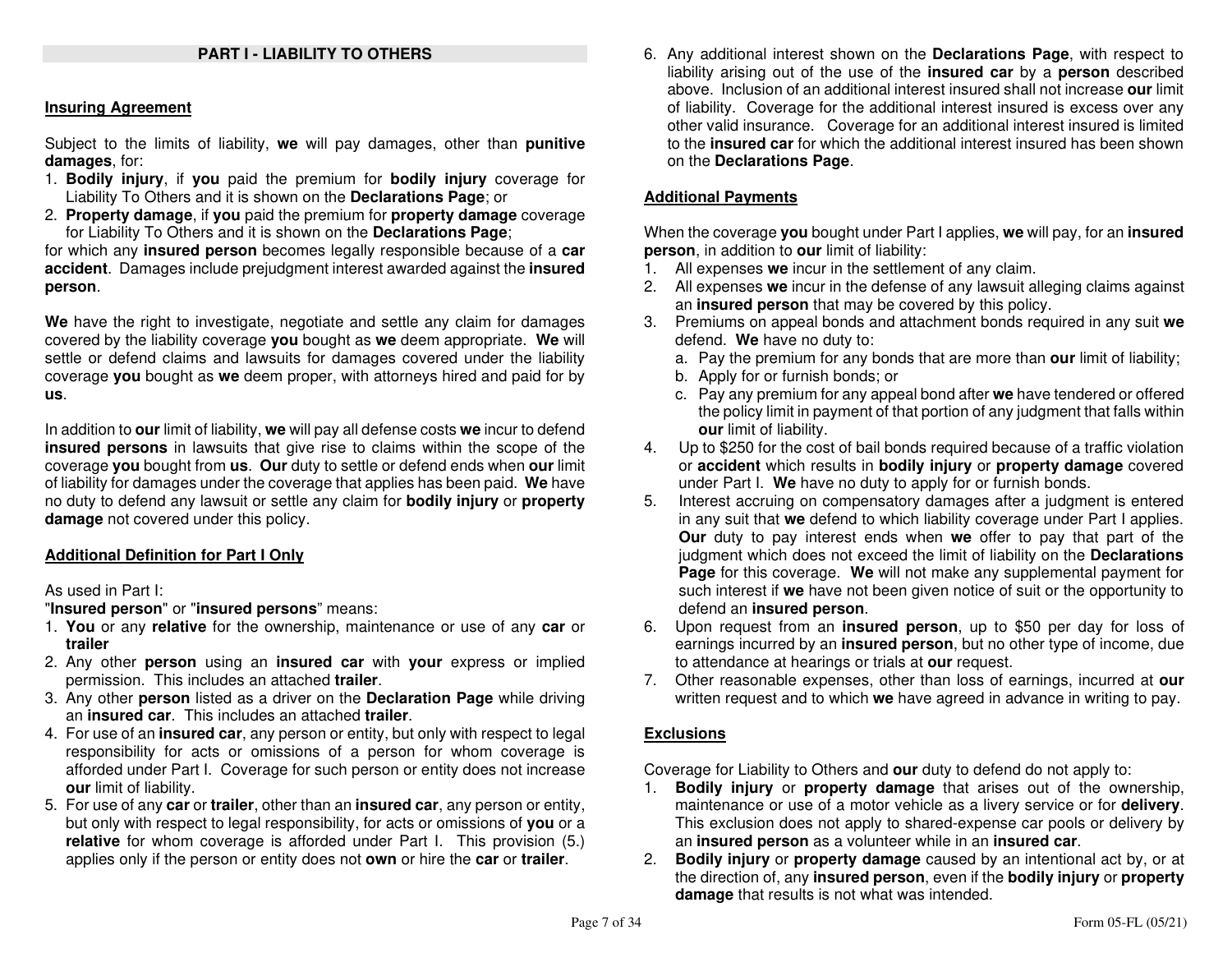- 3. **Bodily injury** or **property damage** caused by any **person**, other than a **relative**, using an **insured car** without **your** express or implied permission.
- 4. Use of a **non-owned car** by an **insured person** without the **owner's**permission.
- 5. **Bodily injury** or **property damage** that arises out of, or is due to:
- a. The ownership or use of a **car** for transporting any explosive substance, toxic material, flammable substance, or similarly hazardous material but not including household cleaning products used for personal use or fuel, for lawn and yard equipment, being safely transported in a federally approved container;
- b. Nuclear reaction, radiation, exposure or contamination;
- c. A peril to which nuclear energy liability insurance policy issued by the American Nuclear Insurers, Mutual Atomic Energy Liability Underwriters, Nuclear Insurance Association of Canada, or any of their successors, applies or is required by law to apply;
	- d. Radioactive contamination or materials; or
	- e. War or warlike action of any kind.
- 6. **Bodily injury** to an employee of any **insured person** that occurs in the course of employment. Coverage does not apply to a domestic employee if benefits are payable or are required to be provided under any workers' compensation or other similar law.
- 7. **Bodily injury** or **property damage** that arises out of the ownership or use of an **insured car** when it is:
- a. Rented or leased to anyone;
- b. Entrusted to another **person** or entity for the purpose of subleasing, leasing, renting or selling and is no longer in **your** possession;
	- c. Sold to any **person** or entity other than **you** or a **relative**; or
- d. Under a conditional sales agreement and is no longer in **your** possession.
- 8. **Bodily injury** or **property damage** that occurs while a **TNC driver** is logged on to a **TNC digital network** or while a **TNC driver** provides a **TNC prearranged ride**.
- 9. **Bodily injury** or **property damage** arising out of the ownership, maintenance or use of any **car**, other than an **insured car** by an **insured person**, while in the course or scope of employment. This exclusion does not apply to farming, ranching, or while the **insured person** is engaged in an **auto business**.
- 10. **Bodily injury** to **you** or a **relative**.
- 11. Any liability assumed by an **insured person** under any contract or agreement, except when there is a motor vehicle rental or leasing contract that shifts coverage to this policy in compliance with Florida law.
- 12. **Bodily injury** or **property damage** caused by an **insured car** when it is driven by any **person** who:
	- a. is not a listed driver on the **Declarations Page**; and
	- b. does not have a valid **driver's license**;

 if **you** or the **relative** who gave permission to the **person** to use the **insured car** knew or should have known such **person** did not have a valid driver's license or driver's permit. This exclusion does not apply to the portion of the damages for **bodily injury** or **property damage** that is less than or equal to the **minimum limits**. This exclusion also does not apply to emergency use of the **insured car**.

- 13. **Bodily injury** or **property damage** caused by an **insured person** operating an **insured car** or **non-owned car** while **racing**.
- 14. **Bodily injury** or **property damage** arising out of the ownership, maintenance or use of any motor vehicle, other than an **insured car**, which is **owned** by **you** or furnished or available for regular or frequent use by **you** or any **relative**.
- 15. **Bodily injury** or **property damage** for which the United States Government is liable under the Federal Tort Claim Act. This exclusion does not apply to the portion of the damages for **bodily injury** or **property damage** that is less than or equal to the **minimum limits**.
- 16. **Bodily injury** or **property damage** resulting from the ownership, maintenance, or use of any motor vehicle by any **person** while engaged in any **business** other than an **auto business**. This exclusion does not apply to:
	- a. **business** use of an **insured car** that has been declared to **us** and for which **you** have paid the additional premium for that use;
	- b. **you** or a **relative** for the use of an **insured car** while engaged in farming or ranching; and
	- c. incidental **business** use of an **insured car**.
- 17. **Bodily injury** or **property damage** for any **person** while employed or otherwise engaged in any **auto business**. This exclusion does not apply if the ownership, maintenance, or use of an **insured car** is by **you**, <sup>a</sup>**relative**, or any partner, agent or employee of **you** or any **relative**.
- 18. **Property damage** to property:
	- a. Rented to;
	- b. Used by;
- c. Transported by;
	- d. Owned by; or
- e. In the care of;

# the **insured person**.

 This exclusion does not apply to **property damage** to a residence or private garage not owned by an **insured person**, **you** or a **relative**, that is rented by **you**. This exclusion also does not apply to a **non-owned car**.

- 19. **Bodily injury** or **property damage** that occurs while the **insured person** is committing a felony or attempting to elude law enforcement personnel. This does not apply to:
- a. Misdemeanor violations of the motor vehicle or traffic code;
- b. The portion of damages for **bodily injury** or **property damage** that is less than or equal to the **minimum limits**; or
	- c. A felony where:
- (1) The involvement in the felony by the **insured person** is unwillingly and by force; and
- (2) The **insured person** was not convicted of the felony or a related crime.
- 20. **Punitive damages**.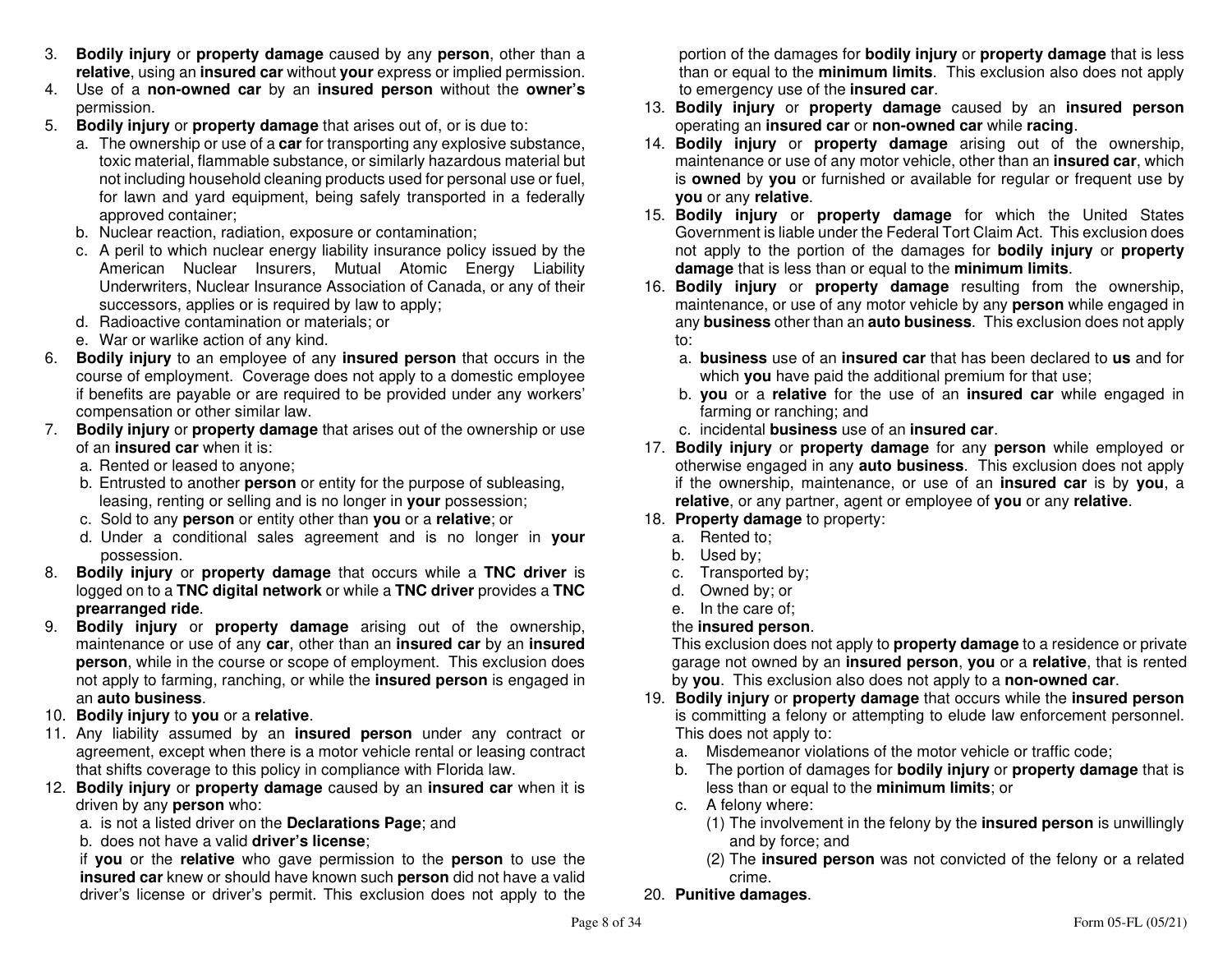- 21. **Bodily injury** or **property damage** resulting from the operation of any **car** by a specifically named excluded driver. However, if **you** paid the premium for:
- a. Property Damage Liability To Others Coverage, the Named Driver Exclusion will not bar liability coverage for **property damage** which would otherwise apply, but such coverage shall only apply in an amount less than or equal to the **minimum limits**.
- b. Bodily Injury Liability To Others Coverage and the **accident** is caused by an **insured person** for whom **we** have certified this policy as proof of future financial responsibility when required by Florida law following an **accident**, this Named Excluded Driver clause will not prevent recovery for **bodily injury** Liability To Others Coverage up to the minimum certified limit for **bodily injury** Liability To Others Coverage.
- 22. **Bodily injury** to which workers compensation benefits apply.

# **Limits of Liability**

Without regard to the number of:

- 1. **Insured persons**;
- 2. **Cars** insured under this policy;
- 3. Separate premiums paid or shown on the **Declarations Page**;
- 4. Policies issued;
- 5. Claims made;
- 6. Vehicles involved;
- 7. Heirs or wrongful death beneficiaries involved; or
- 8. Lawsuits filed;

 **we** will pay no more than the limits of liability shown on the **Declarations Page**. There will be no stacking or combining of coverage afforded to more than one **car** or **insured person** under this policy.

The limit for "each person" is the most **we** will pay due to **bodily injury** sustained by any one **person** in an **accident**, and only the limit for "each **person**" will apply to the total of claims made due to that **bodily injury**, including any and all claims:

- 1. Derived from such **bodily injury** including, but not limited to:
	- a. **Loss** of society;
	- b. **Loss** of companionship;
- c. **Loss** of service or support;
	- d. **Loss** of consortium; and
	- e. Wrongful death; and
- 2. For mental anguish or emotional distress due to observing the **accident** or **bodily injury** occur.

Subject to the **bodily injury** limit for "each person", the limit for "each accident" is the most **we** will pay for **bodily injury** sustained by two or more **persons** in one **accident**.

The **property damage** liability limit for each occurrence is the most **we** will pay for any damage to property in one **accident**.

No one is entitled to duplicate payments under this coverage for the same element of damages that has been paid by:

- 1. Any other coverage under this policy;
- 2. Workers' compensation or any similar insurance; or
- 3. Any other source.

**Our** limit of liability will not be increased for an **accident** because a **trailer** is attached to an **insured car** or a **non-owned car** at the time of the **accident**.

Any payment to a **person** under this liability coverage shall be reduced by any payments to that **person** under Uninsured Motorist Coverage and/or Underinsured Motorist Coverage.

The damages the at-fault driver is found to be liable for may be reduced by an amount that:

 1. Would have been paid or payable as **PIP** benefits to the injured **person** had that **person** had or received **PIP** as required by law; and

 2. Represents the deductible that applies to the injured **person's PIP** benefits; as allowed by law.

# **Out of State Insurance**

If an **accident** to which this Part I applies occurs in any state, territory or possession of the United States of America or any territory of Canada, other than Florida, and the state, province, territory or possession has:

- 1. A financial responsibility or similar law requiring limits of liability for **bodily injury** or **property damage** higher than the limits shown on the **Declarations Page**, this policy will provide the higher limit; or
- 2. A compulsory insurance or similar law requiring a non-resident to maintain insurance whenever the non-resident drives a **car** in that state, province, territory or possession, this policy will provide the greater of:
	- a. The required minimum amounts and types of coverage; or
	- b. The limits of liability under this policy.

# **Other Insurance**

If other motor vehicle liability insurance applies to an **accident** covered by this Part I, **we** will pay the proportionate share **our** limit of liability bears to the total of all applicable liability limits.

However, any insurance **we** provide for a **car**, other than an **insured car**, will be excess over any other collectible insurance, self-insurance or bond. Except, **our** duty to pay damages and provide a defense will be primary as to a **car**, other than an **insured car**, when compared to a policy issued to the lessor or**owner** of a rental or leased **car**, but only if and when:

1. **You** rent or lease a **car** that **you** do not **own**; and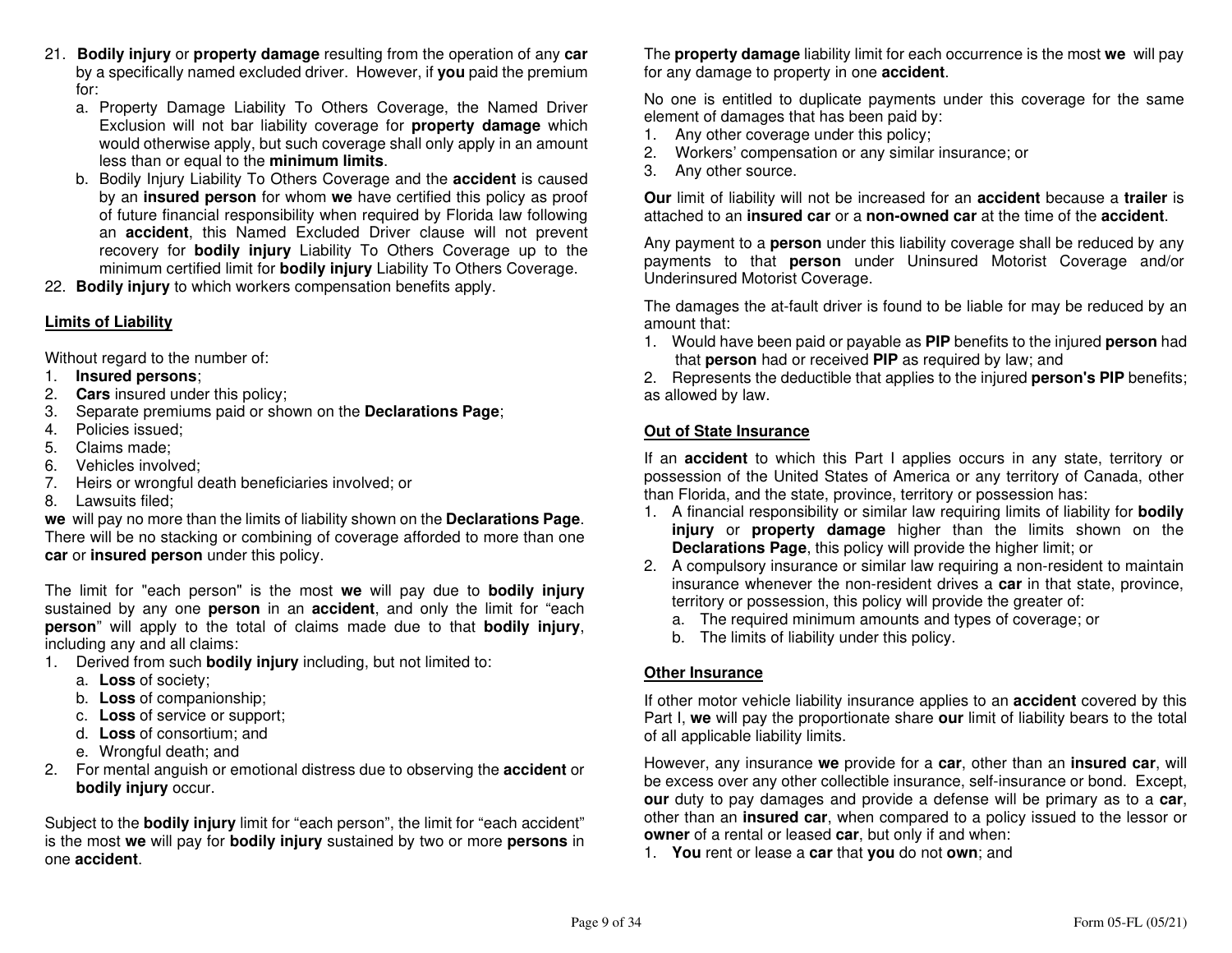2. The rental or leasing contract for that **car** has a notice that meets all the requirements of Florida law by stating, in at least 10-point type, that: "The valid and collectible liability insurance and personal injury protection insurance of any authorized rental or leasing driver is primary for the limits of liability and personal injury protection coverage required by ss. 324.021(7) and 627.736, Florida Statutes."

In this case, **our** duty to pay damages will be primary but only up to the limits of liability for **bodily injury** or **property damage** shown on the **Declarations Page** of this policy. **Our** defense duty will apply only to **you** or a **relative**. **We** have no duty to defend the lessor or **owner** of that **car** under this Part I.

# **Financial Responsibility Laws**

When **we** certify this policy as proof of future financial responsibility, this policy will comply with the minimum Florida financial responsibility laws, as amended, to the extent required for **bodily injury**, **property damage** or both. Part I Coverage is not conditioned upon the **insured person's** satisfaction of any judgment for **bodily injury** or **property damage** liability. **You** must reimburse **us** for any payment **we** make which **we** would not have made under the terms of this policy except for it being certified.

# **PART II – PERSONAL INJURY PROTECTION ("PIP")**

# **Insuring Agreement**

Subject to the limits shown on **your Declarations** Page and providing **you** paid the premium for Personal Injury Protection ("**PIP**"), **we** will pay:

- 1. 80% of all **medical expenses**. An **insured person** must receive **initial services and care** for **medical expenses** within 14 days after a **motor vehicle accident** to be covered under this Part.
- 2. **Disability benefits** of:
- a. 60% of **income loss**; and
- b. **Replacement services**; and
- 3. **Death benefits**;

 to or for an **insured person** who sustains **bodily injury** caused by an **accident** arising out of the ownership, maintenance or use of a **motor vehicle**.

If and as required by the **No-Fault Law** in effect on the day of the **accident**, **PIP**benefits will be paid without regard to fault as to who caused the **accident**.

However, if the **named insured** elected to exclude coverage for the **income loss** portion of **disability benefits**, **we** will not pay **income loss** for the **named insured** and/or any dependent **relative**, as elected.

# **Additional Terms for Part II**

**PIP** is subject to the following:

- 1. The coverage territory is:
	- a. The State of Florida; and
	- b. The United States of America, its territories or possessions, or Canada with respect to **accidents** occurring outside the state of Florida and involving:
- (1) A **named insured** or **relative occupying** an **insured car**; or
	- (2) A **named insured occupying** a vehicle **owned** by a **relative** and for which security is maintained as required by the **No-Fault Law**.
- 2. Any dispute as to **medical expenses** will be resolved between the service provider and **us**. If the **insured person** is sued for payment of any **medical expense** that **we** have refused to pay because:
	- a. The fee is unreasonable as determined by the **Medical Fee Schedule**set forth below;
	- b. The fee exceeds the applicable fee schedules under federal or state law for medical expenses;
	- c. The fee exceeds payment limitations; or
	- d. The service is unnecessary;

 **we** will defend the **insured person** with an attorney of **our** choice. **We** will pay defense costs and any judgment against the **insured person** up to **our**  limit of liability. However, **we** have no duty to defend the **insured person** if **we** deny an expense charged because it was not caused by a covered **accident**.

- 3. **We** have the right to review medical expenses and records to determine if each expense is reasonable and necessary for the diagnosis and treatment of the **bodily injury**.
- 4. **We** will not pay for any portion of any **medical expense**:
	- a. That is greater than the reimbursement set forth below in the **Medical Fee Schedule**;
	- b. If the fee is unreasonable under the **No-Fault Law**, as amended, or otherwise;
	- c. For treatment of a **bodily injury** that was not caused by the **accident**;
	- d. If the service is not necessary for the diagnosis and treatment of the **bodily injury**; or
	- e. When the care or service(s) rendered is:
	- (1) Not lawfully provided, supervised, ordered, or prescribed by a health care provider or entity who is properly licensed and acting within the scope of that license as authorized or required by the **No-Fault Law**, as amended;
		- (2) By a provider whose care or services are not reimbursable under the **No-Fault Law**, as amended, at the time the service or care is rendered; or
		- (3) Otherwise not required to be paid under the **No-Fault Law**, as amended.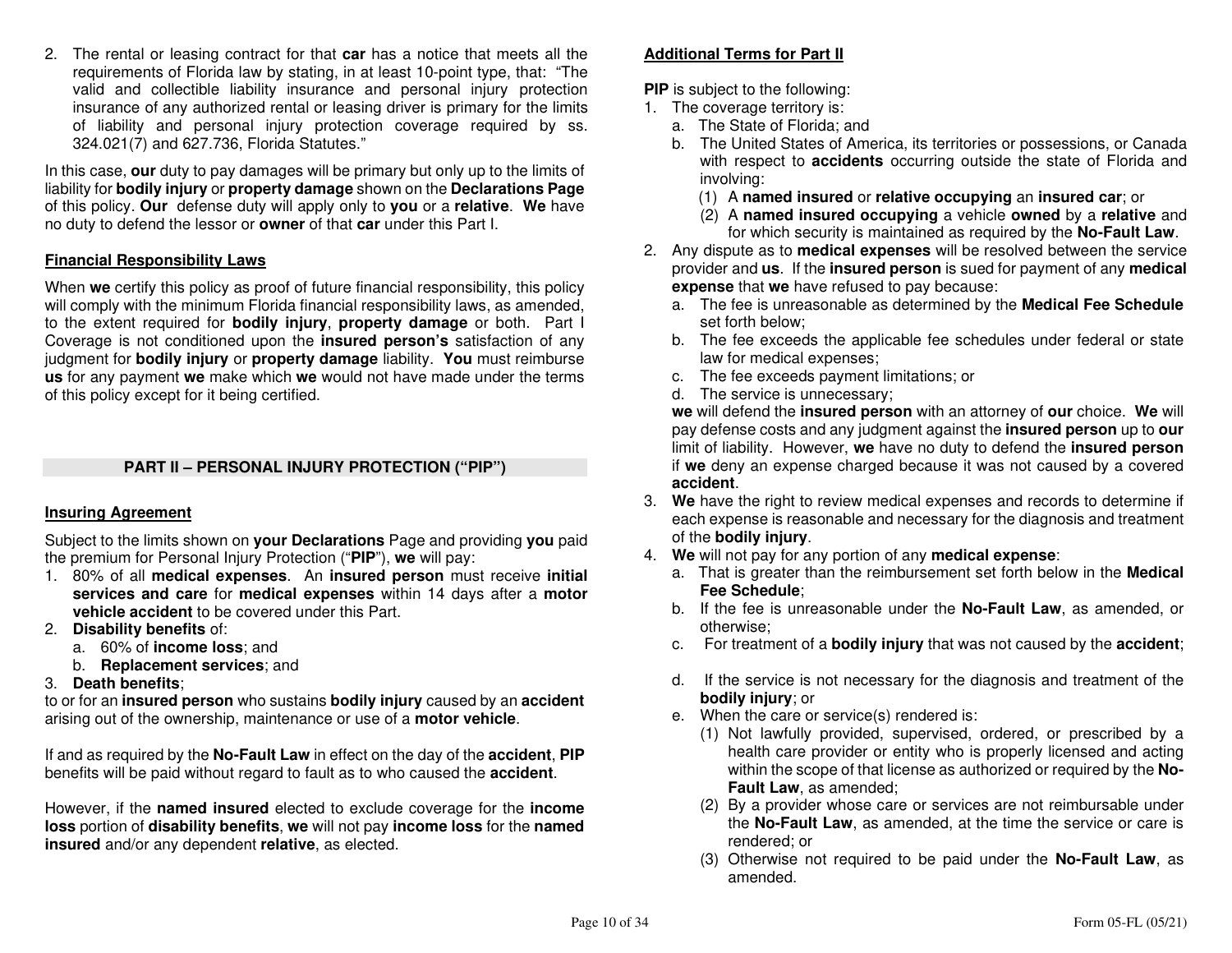When **we** pay only a portion of a claim, or **we** reject a claim, **we** will provide the person making the claim an itemized specification of each item that **we** reduced, omitted, or declined to pay. Upon receiving an itemized specification that was due to an error in the claim, the person making the claim**,** at their option and without waiving any other legal remedy for payment, has 15 days to submit a revised claim, which shall be considered a timely submission of written notice of a claim.

- 5. As authorized by the **No-Fault Law**, **we** may use sources of information selected by **us** to determine if any medical expense is:
	- a. Reasonable and **medically necessary**;
	- b. Caused by the **accident**; and

 c. Greater than the usual and customary charge for **medical expenses**. These sources may include:

- a. Exams by physicians **we** select. **We** will pay for these exams;
- b. Review of medical records and test results by **persons** and services selected by **us**;
- c. Computerized programs for analysis of medical treatment and expenses; and
- d. Published sources of medical expense information.
- 6. After **we** have been given written notice of the fact and amount of a covered loss, **PIP** benefits deemed payable under this coverage will be paid within 30 days of the written notice and in accordance with the **No-Fault Law**.
- 7. **We** may pay for **medical expenses** to either the:
- a. **Insured person**; or
	- b. **Person** or entity that is lawfully providing the supplies and services for such benefits.
- 8. **We** may pay **death benefits** to:
	- a. The executor or administrator of the deceased;
	- b. Any of the deceased's **relatives** by blood or legal adoption, or by marriage; or
- c. Any **person** who appears to **us** to be equitably entitled to the **death benefit**.
- 9. Notwithstanding anything to the contrary in the policy, if the **No Fault Law**, as amended:
- a. Requires a person, entity or facility providing medical services, supplies or care to be licensed under Florida law in order to receive reimbursement under the **No Fault Law**, as amended, such license is required under this **PIP** coverage; and
- b. Prohibits any type of care or care provider from being included in **PIP**coverage, the coverage under this policy shall conform to that law.
- 10. **We** will provide a copy of **our** log of benefits paid to the **insured person**within 30 days after receiving a request for the log from the **insured person**.
- 11. If there is any dispute between **us** and an **insured person**, or their assignee, upon request from the **insured person** or their assignee that **we** give notice of when the **PIP** policy limits have been reached, **we** will give such notice within 15 days after the limits have been reached.

# **Additional Definitions for Part II Only**

When shown in Part II in **bold** print the words and phrases listed below have the meaning shown here. These meanings will apply whether the word or phrase appears in the singular, possessive, plural, active or passive forms:

- 1. "**Death benefits**" means the \$5,000 limit of liability for the **PIP** death benefits, which is to be paid by **us** if an **insured person** dies due to **bodily injury**.
- 2. "**Disability benefits**" means for an **insured person** who:
	- a. Is disabled because of **bodily injury** caused by a **motor vehicle accident**; and
- b. Cannot work or perform household services;

the following benefits:

- a. 60% of **income loss**; and
	- b. **Replacement services**.

**Disability benefits** will be paid not less than every 2 weeks.

 If the **named insured** made and signed an election to exclude the **income loss** portion of **disability benefits**, **we** will not pay **income loss** for the **named insured** or any dependent **relative** pursuant to the election, which is shown in the **Declarations Page**.

- 3. **"Emergency medical condition"** means a medical condition which manifests itself by acute symptoms of sufficient severity, which may include severe pain, such that the absence of immediate medical attention could reasonably be expected to result in any of the following:
	- a. Serious jeopardy to patient health;
- b. Serious impairment to bodily functions; or
- c. Serious dysfunction of any bodily organ or part.
- 4. **"Follow-up services and care"** means follow-up services and care upon a referral by a provider described under **initial services and care**, that is consistent with the underlying medical diagnosis rendered in accordance with **initial services and care**, which may be provided, supervised, ordered, or prescribed only by:
- a. A physician licensed under Chapters 458 or 459, Florida Statutes;
- b. A chiropractic physician licensed under Chapter 460, Florida Statutes;
	- c. A dentist licensed under Chapter 466, Florida Statutes;
	- d. An advanced practice registered nurse under s. 464.0123, Florida Statutes; or
	- e. To the extent permitted by applicable Florida law, and under the supervision of a physician, osteopathic physician, chiropractic physician, or dentist, by a:
		- (1) Physician assistant licensed under Chapters 458 or 459, Florida Statutes; or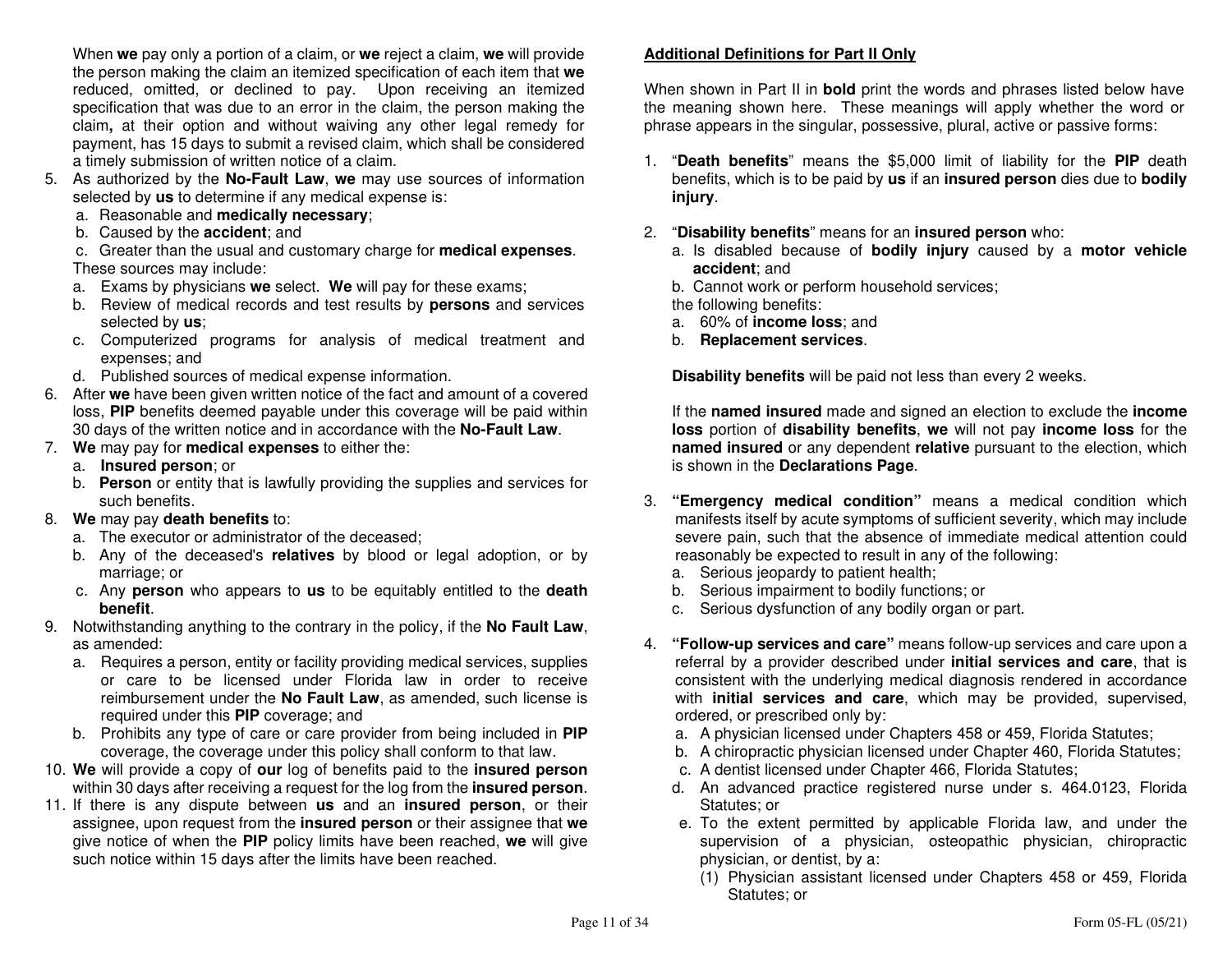(2) An advanced registered nurse practitioner licensed under Chapter 464, Florida Statutes.

 **"Follow-up service and care"**, as described above, may also be provided by the following persons or entities:

- a. A hospital or ambulatory surgical center licensed under Chapter 395, Florida Statutes;
- b. An entity wholly owned by one or more physicians licensed under Chapters 458 or 459, Florida Statutes, chiropractic physicians licensed under Chapter 460, Florida Statutes, advanced practice nurses registered under s. 464.0123, Florida Statutes, or dentists licensed under Chapter 466, Florida Statutes, or by such practitioners and the spouse, parent, child, or sibling of such practitioners.
- c. An entity that owns or is wholly owned, directly or indirectly, by a hospital or hospitals.
- d. A physical therapist licensed under Chapter 486, Florida Statutes, based upon a referral by a provider described in this definition (4.).
- e. A health care clinic licensed under part X of Chapter 400, Florida Statutes, which is accredited by an accrediting organization whose standards incorporate comparable regulations required by this state, or
	- (1) Has a medical director licensed under Chapters 458, 459, or 460, Florida Statutes;
	- (2) Has been continuously licensed for more than 3 years or is a publicly traded corporation that issues securities traded on an exchange registered with the United States Securities and Exchange Commission as a national securities exchange; and
	- (3) Provides at least four of the following medical specialties:
		- (a) General medicine.
		- (b) Radiography.
		- (c) Orthopedic medicine.
		- (d) Physical medicine.
		- (e) Physical therapy.
		- (f) Physical rehabilitation.
		- (g) Prescribing or dispensing outpatient prescription medication.
		- (h) Laboratory services.

# 5. "**Income loss**" means both:

- a. Loss of gross income (for employed persons, this will be determined the same way as "average weekly wage" under § 440.14, Florida Statutes, as amended and as in effect at the time the loss of income is incurred); and
- b. Loss of earning capacity (this is the loss of income which the injured **insured person** may reasonably show would have been earned but forthe **bodily injury**);

 due to the inability to work that was proximately caused by the **bodily injury**sustained by the **insured person**.

"**Income loss**" does not include any loss after an **insured person's** death.

- 6. **"Initial services and care"** means lawfully provided, supervised, ordered, or prescribed by a physician licensed under Chapters 458 or 459, Florida Statutes, a dentist licensed under Chapter 466, Florida Statutes, or a chiropractic physician licensed under Chapter 460, Florida Statutes, or an advanced practice registered nurse registered under s. 464.0123, Florida Statutes, or that are provided in a hospital or facility that owns, or is wholly owned by, a hospital. **Initial services and care** may also be provided by a person or entity licensed under Part III of Chapter 401, Florida Statutes, which provides emergency transportation and treatment.
- 7. "**Insured car**" means a **motor vehicle owned** by the **named insured** for which security is required to be maintained under the Florida Motor Vehicle No-Fault Law and either a premium is charged or it is a **trailer**, other than a mobile home, designed for use with a **motor vehicle**.
- 8. "**Insured person**" means:
- a. The **named insured** or a **relative** who sustains **bodily injury** while:
	- (1) **Occupying** a **motor vehicle**; or
- (2) A **pedestrian** struck by a **motor vehicle**.
- b. Any other **person** who sustains **bodily injury** while:
	- (1) **Occupying** an **insured car**; or
- (2) A **pedestrian** struck by an **insured car**.
- 9. **"Medical Expenses"** means the properly billed reasonable charges, limited to the **Medical Fee Schedule** set forth in § 627.736(5)(a), Florida Statutes, as amended, and as set forth below, for **medically necessary** medical, surgical, X-ray, dental, ambulance, hospital, professional nursing and rehabilitative services, including prosthetic devices, for:
- a. **Initial services and care** rendered within 14 days after a **motor vehicle accident**; and
- b. **Follow-up services and care**, but only if the **insured person** receives **initial services and care** within 14 days after the **motor vehicle**accident;

for which **PIP** benefits are required by the **No-Fault Law**.

However, notwithstanding the foregoing:

- a. If the **No-Fault Law** requires a person, entity or facility providing medical services, supplies or care to be licensed under Florida law in order to receive reimbursement under the **No-Fault Law**, such license is required for payment under this **PIP** coverage;
- b. **"Medical expenses"** do not include, and **we** will not pay for, massage as defined in § 480.033, Florida Statutes, or acupuncture as defined in § 457.102, Florida Statutes, regardless of the person, entity, or licensee providing massage or acupuncture; and
- c. If the **No-Fault Law** provides that any type of care or care provider is or may be excluded from **PIP** coverage, at such time as the law is in effect, this **PIP** coverage shall no longer provide benefits for services, supplies or care from that provider.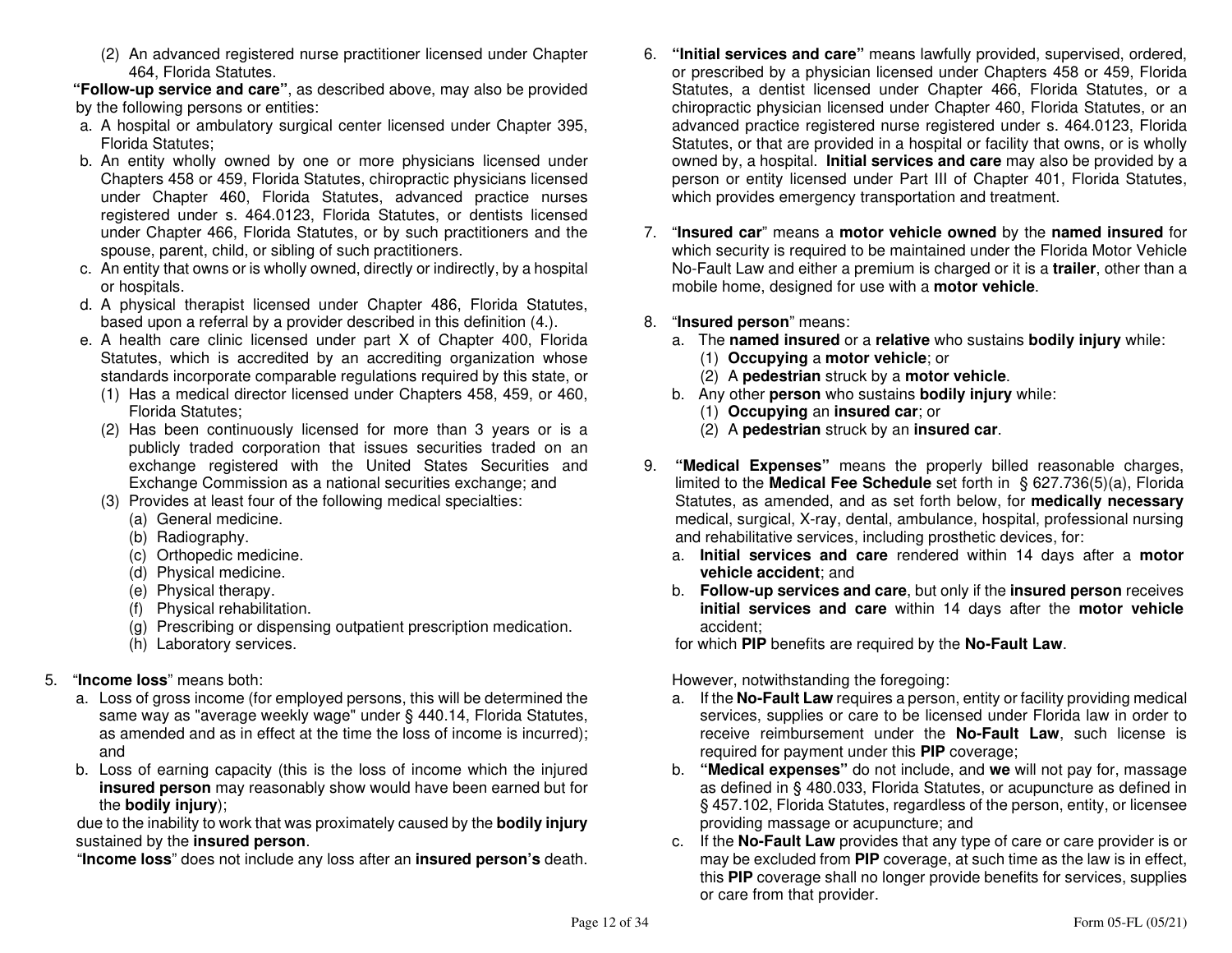- 10. "**Medically necessary**" means a medical service or supply that a prudent physician would provide for the purpose of:
	- a. Preventing;
- b. Diagnosing; or
	- c. Treating;
- an illness, injury, disease, or symptom in a manner that is:
- a. In accord with generally accepted standards of medical practice;
- b. Clinically appropriate in terms of type, frequency, extent, site, and duration; and
- c. Not primarily for the convenience of the patient, physician, or other health care provider.
- 11. "**Motor vehicle**" means any self-propelled vehicle with four or more wheels which is of a type that is both designed and required to be licensed for use on Florida highways, and a **trailer** or semi-trailer designed for use with such vehicle.

 "**Motor vehicle**" does not include a mobile home, or any vehicle used in mass transit, other than public school transportation, and that is designed to transport more than five passengers, exclusive of the operator of the motor vehicle, and which is **owned** by a municipality, transit authority or political subdivision of the state.

- 12. "**Named insured**" means:
- a. The **person** or **persons** identified in this policy by name as the insured under the policy and as shown as the policyholder on the **Declarations Page**; and
- b. If the **named insured** is a **person**, the **named insured's** spouse if **residing** in the **named insured's household**.
- 13. "**Occupying**" means to be in or upon, entering into or alighting from.
- 14. "**Pedestrian**" means a **person** who is not **occupying** a self-propelled vehicle.
- 15. "**Replacement services**" means all expenses reasonably incurred in obtaining from others ordinary and necessary services in lieu of those that, but for the **bodily injury**, the injured **insured person** would have performed without income for the benefit of his or her household.

# **Exclusions**

This PIP coverage does not apply:

- 1. For **bodily injury** sustained by:
- a. The **named insured**, or a **relative**, while **occupying** a **motor vehicle owned** by the **named insured** that is not an **insured car** under this policy.
- b. Any **person** while **operating** an **insured car** without **your** express or implied consent.
- 2. To any injured **person**, if that **person's** conduct contributed to his or her **bodily injury** under any of the following circumstances:
	- a. Causing injury to himself or herself intentionally; or
- b. Being injured while committing a felony. If a **person** claiming **PIP** is charged with a felony that occurred at the time of the **accident**, **we** shall withhold **PIP** benefits to await the outcome of the case at the trial level. **Our** duty to pay **PIP** benefits will arise only if and when **we** are notified that one of the following actions has occurred at the trial level:
- (1) The prosecution makes a formal entry on the record that it will not prosecute the case against that **person**;
	- (2) The charge is dismissed; or
	- (3) That **person** is acquitted.
- 3. To any **insured person**, other than the **named insured**, if that **insured person owns** a **motor vehicle** for which security is required under the **No-Fault Law**.
- 4. To any **insured person**, other than the **named insured** or a **relative**, who is a **pedestrian** when injured and not a legal resident of the State of Florida.
- 5. To any **insured person**, other than the **named insured** or a **relative**, who is entitled to **PIP** benefits from the insurer of the **person**, or the **person**, who **owns** a **motor vehicle** which is not an **insured car** under this policy.
- 6. To any **person** while **occupying** a **motor vehicle** located for use as a residence or premises.
- 7. To any **person** who sustains **bodily injury** as a **pedestrian** outside the State of Florida.
- 8. With respect to **medical expenses** when the claim or charge is:
- a. Made by or on behalf of a broker, as defined in the **No-Fault Law**.
- b. For any service or treatment that was not lawful at the time rendered.
- c. Related to any person who knowingly submits a false or misleading statement relating to the claim or charges.
- d. Requested by or on behalf of a clinic not licensed with the Agency for Health Care Administration as required, or is otherwise operating in violation of the Florida Health Care Clinic Act.
	- e. Associated with a bill or statement that fails to meet the requirements of the **No-Fault Law**.
- f. For any treatment or service that is up-coded, or is unbundled when the treatment or service should be bundled in accord with the **No-Fault Law**.
	- g. For any medical treatment or services billed by a physician that is not provided in a hospital unless the services or treatment are:
- (1) Actually performed by the physician or are incidental to the physician's professional services; and
- (2) Are included on the physician's bill with documentation that verifies that the physician is responsible for the medical treatment or service that was rendered and billed.
- h. For any invalid diagnostic test as determined by the Florida Department of Health, in accord with the **No-Fault Law**.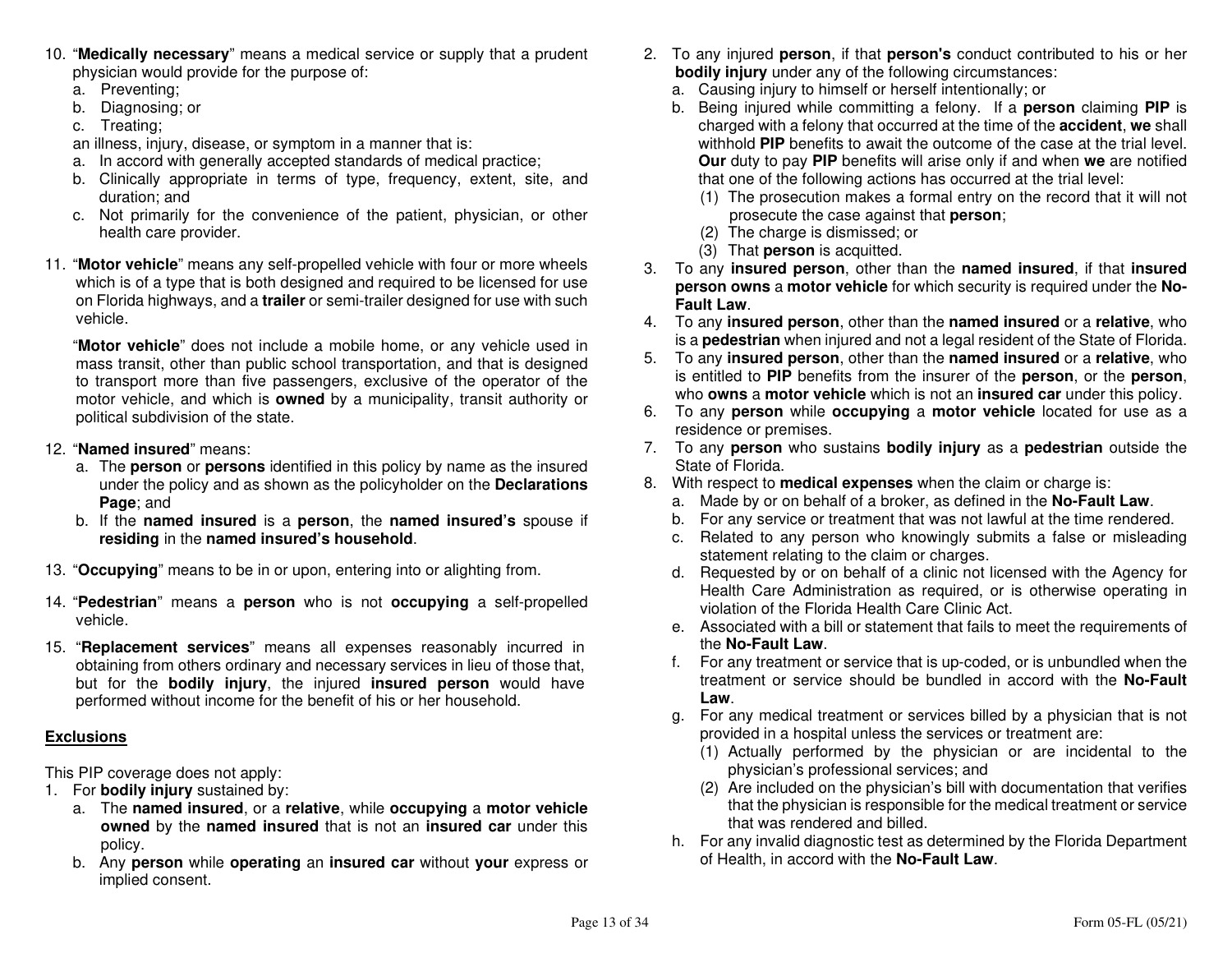- i. For any services performed by any **person** or organization that violates Florida laws prohibiting solicitation of business from a **person** involved in a **motor vehicle accident** for the purpose of making, adjusting or settling motor vehicle tort claims or claims for personal injury protection benefits.
- 9. For **bodily injury** sustained while a **TNC driver** is logged on to a **TNC digital network** or while a **TNC driver** provides a **TNC prearranged ride**.

# **Limits of Liability**

The limit of liability shown on the **Declarations Page** for **PIP** under the sublimits for emergency or non-emergency **medical expenses** and **disability benefits** is the most **we** will pay for **bodily injury** to each **insured person** in an **accident**. The most **we** will pay as **death benefits** for each **insured person** is the limit for the **PIP death benefit**. **Death benefits** are in addition to the **medical expenses** and **disability benefits** provided under this policy.

Notwithstanding the clause above, payment under Part II for **medical expenses** up to \$10,000 applies only to services and care if a licensed physician, dentist, physician assistant or an advanced registered nurse practitioner has determined that the **insured person** had an **emergency medical condition**.

 Reimbursement for **medical expenses** is limited to \$2,500 if a licensed physician, dentist, chiropractic physician, osteopathic physician, physician assistant or an advanced registered nurse practitioner, a person or entity providing emergency transportation and treatment, or a physical therapist has determined that the **insured person** did not have an **emergency medical condition**.

**We** will not pay more than the limit of liability shown on the **Declarations Page** for each **insured person** in any one **accident**, without regard to the number of:

- 1. **Insured cars** under this policy;
- 2. Premiums paid or shown on the **Declarations Page**;
- 3. **Persons** insured;
- 4. Policies or bonds applicable to the **accident**;
- 5. Claims made or **persons** injured;
- 6. Vehicles or **trailers** involved in an **accident**;
- 7. Heirs, survivors or wrongful death beneficiaries; or
- 8. Lawsuits filed;

There will be no adding, stacking or combining of coverage.

**Our** payment will not include the amount of any applicable **PIP** deductible, as shown on the **Declarations Page**. The deductible:

- 1. Will be applied for **bodily injury** to:
	- a. The **named insured**; and
	- b. Any dependent **relative**;
- as selected by the **named insured**.
- 2. The deductible will be applied to all **PIP** benefits except **death benefits**. For **medical expenses**, the deductible is applied after the application of the

**Medical Fee Schedule**, but before the 80% limitation of reimbursement. For **disability benefits**, the deductible is applied before the 60% limitation of reimbursement.

- 3. After the deductible is met, the **insured person** is eligible to receive up to the aggregate limit available under **PIP**, subject to all other limits, terms and conditions.
- 4. A separate deductible shall apply to each **accident**.

No one is entitled to receive duplicate payments from **us** for the same elements of damages that have been paid by **us** or any other source, which may include:

- 1. Any other coverage under this policy;
- 2. Any other policy **we** or another insurer issue; or
- 3. Workers' compensation or any similar insurance.

**PIP** benefits shall be credited by any amounts paid or payable for the same expense or elements of damages under any state workers' compensation law.

If **we**, or an affiliate insurer, have issued more than one policy to **you** with coverage for **PIP**, **we** will not pay more than the highest limit of liability that applies to the **insured person** under one policy. The limit of liability may not be added, combined or stacked with similar coverage under any other policy issued by **us** or an affiliate insurer.

The maximum limit of liability for **PIP** benefits shown on the **Declarations Page**  is the total aggregate limit for **PIP** benefits available to or for each **insured person** injured in any one **accident**, from all sources combined, including this policy.

When determining the amount **we** will pay for **medical expenses** under Part II, the following **Medical Fee Schedule** shall apply to limit the amount to be paid by **us**, and shall supersede any conflicting terms in the policy:

**Medical Fee Schedule:** Benefits apply only for reasonable **medical expenses** for **medically necessary** services. Reimbursement for **medical expenses** is limited to no more than 80% of the following schedule of maximum charges, subject to § 627.736(5)(a), Florida Statutes, as amended:

- 1. For emergency transport and treatment by providers licensed under Chapter 401, Florida Statutes, 200% of Medicare.
- 2. For emergency services and care provided by a hospital licensed under Chapter 395, Florida Statutes, 75% of the hospital's usual and customary charges.
- 3. For emergency services and care as defined by § 395.002, Florida Statutes, provided in a facility licensed under Chapter 395, Florida Statutes, rendered by a physician or dentist, and related hospital inpatient services rendered by a physician or dentist, the usual and customary charges in the community.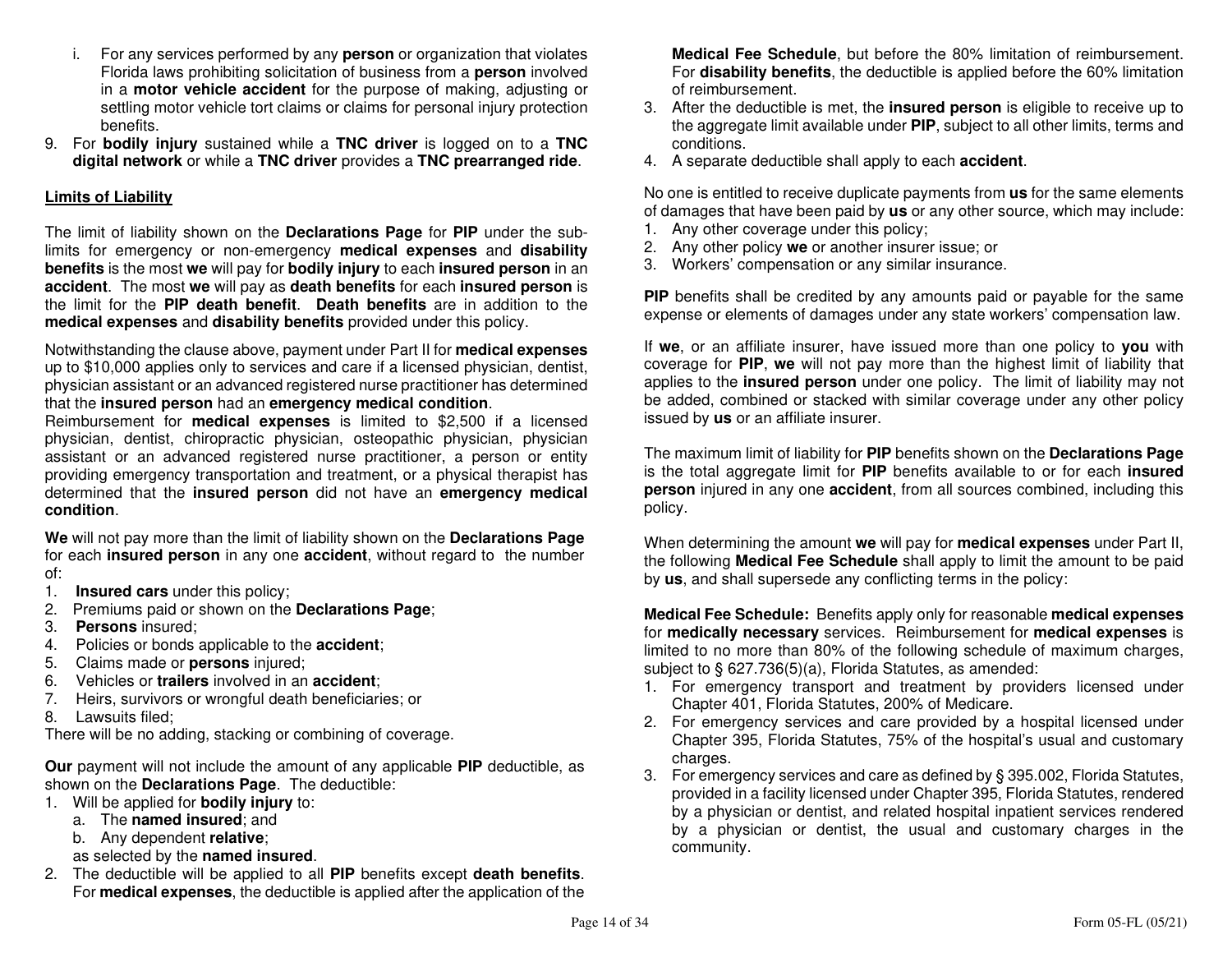- 4. For hospital inpatient services, other than emergency services and care, 200% of the Medicare Part A prospective payment applicable to the specific hospital providing the inpatient services.
- 5. For hospital outpatient services, other than emergency services and care, 200% of the Medicare Part A Ambulatory Payment Classification for the specific hospital providing the outpatient services.
- 6. For all other medical services, supplies, and care, 200% of the allowable amount under:
	- a. The participating physicians fee schedule of Medicare Part B, except as provided in 6.b. and 6.c.
	- b. Medicare Part B, in the case of services, supplies, and care provided by ambulatory surgical centers and clinical laboratories.
	- c. The Durable Medical Equipment Prosthetics / Orthotics and Supplies fee schedule of Medicare Part B, in the case of durable medical equipment.

However, if such services, supplies, or care is not reimbursable under Medicare Part B, as provided in this section (6.), **we** may limit reimbursement to 80% of the maximum reimbursable allowance under workers' compensation, as determined under § 440.13, Florida Statutes and rules adopted thereunder which are in effect at the time such services, supplies, or care is provided. Services, supplies, or care that is not reimbursable under Medicare or workers' compensation is not required to be reimbursed by **us.**

 For the purposes of this **PIP** coverage, the applicable fee schedule or payment limitation under Medicare is the fee schedule or payment limitation in effect on March 1 of the year in which the services, supplies, or care is rendered and for the area in which such services, supplies, or care is rendered. The applicable fee schedule or payment limitation applies until March 1 of the following year, regardless of any subsequent changes made to the fee schedule or payment limitation, except that it may not be less than the allowable amount under the participating physicians schedule of Medicare Part B for 2007 for medical services, supplies, and care subject to Medicare Part B.

If a provider submits a charge for an amount less than the maximum amount under the **Medical Fee Schedule**, **we** will not pay more than the charge submitted.

**We** may change codes that **we** determine have been improperly or incorrectly upcoded or unbundled, and may make payment based on the changed codes, without affecting the right of the provider to dispute the change. **We** will contact the health care provider and discuss the reasons for the change and the health care provider's reason for the coding, or make a reasonable good faith effort to do so.

# **Other Insurance**

This policy's **PIP** coverage is primary to:

 1. Other coverage available under this policy for Medical Payments and/or Uninsured Motorist Coverage.

- 2. A policy issued to the lessor or **owner** of a **car** that also applies to **your** operation of that **car**, but only when:
- a. **You** rent or lease a **car** that **you** do not **own**; and
- b. The rental or leasing contract for that **car** has a notice that meets all the requirements of Florida law by stating, in at least 10-point type, that: "The valid and collectible liability insurance and personal injury protection insurance of any authorized rental or leasing driver is primary for the limits of liability and personal injury protection coverage required by §§. 324.021(7) and 627.736, Florida Statutes."

 In this case, **our** duty to provide primary **PIP** coverage will only apply if there is in fact **PIP** coverage for the claimant under this policy, and then only to the extent of the minimum amount required by the **No-Fault Law**.

If two or more insurers are obligated to pay **PIP** benefits for the same **bodily injury** to any one **insured person**, the maximum amount payable to or for that **insured person** shall be the minimum amount required by the **No-Fault Law**. Any insurer paying those benefits shall be entitled to recover from each of the other insurers:

- 1. An equitable pro rata share of the benefits paid; and
- 2. Expenses incurred in processing the claim.

 Except where **PIP** coverage applies on a primary basis as set forth above, when other **PIP** coverage applies, the order of priority set forth in Florida laws, as amended, shall apply.

# **Conditions**

Any person making a claim under Part II, including an omnibus **insured person**, shall:

 1. Submit to physical and mental examinations and tests at **our** expense by physicians or other qualified health care providers **we** select as often as **we** may reasonably require. Such examinations shall be conducted within the municipality where the **insured person** is receiving treatment or in a location reasonably accessible to the **insured person**. This means any location within the municipality in the which the **insured person** lives or any location within 10 miles by road from the **insured person's** residence, provided such location is within the county in which the **insured person** resides. If there is no qualified physician to conduct the examination in a location reasonably accessible to the **insured person**, such examination shall be conducted in an area of the closest proximity to the **insured person's** residence.

**We** will reimburse transportation costs that are incurred to get to and from an exam **we** request. This includes reasonable costs for transportation as shown by receipts and/or mileage. Transportation costs requested by **us** are paid in addition to the **medical expenses** and **disability benefits**provided under this policy.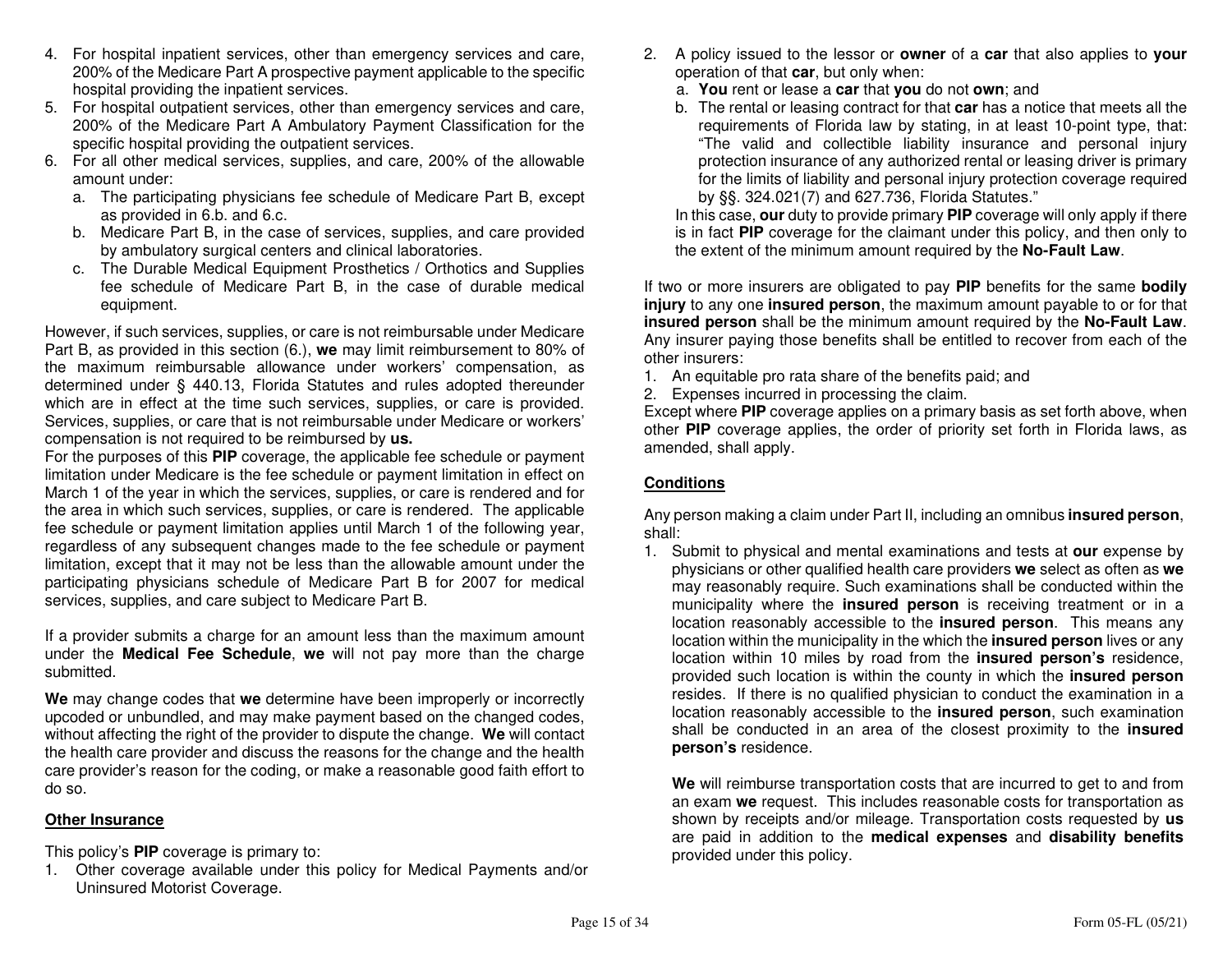If an **insured person** unreasonably refuses to submit to, or fails to appear at, an examination, **we** are no longer liable for subsequent personal injury protection benefits. An **insured person's** refusal to submit to, or failure to appear at, two examinations raises a rebuttable presumption that the **insured person's** refusal or failure was unreasonable.

2. At a site picked by **us**, submit to statements or examinations under oath and subscribe to the same as **we** may reasonably require. **We** may require that such statements or examinations be recorded and videotaped, as well as conducted individually or outside the presence of witnesses or other **persons** seeking coverage or benefits under this Part. A personal representative of the **person** claiming coverage may be present so long as that representative is not one who is seeking coverage or benefits. The scope of questioning will be limited to relevant information or information that could reasonably be expected to lead to relevant information.

Compliance with the statements or examinations under oath provisions is a condition precedent to receiving benefits.

# **PART III – MEDICAL PAYMENTS**

#### **Insuring Agreement**

Subject to the limits of liability, if **you** paid the premium for Medical Payments Coverage when due, **we** will pay the **usual and customary charge** for reasonable and necessary medical and funeral services because of **bodily injury**:

- 1. Caused by an **accident**; and
- 2. Sustained by an **insured person** while operating or **occupying** an**insured car**.

# **Additional Terms for Part III**

Medical Payments Coverage is subject to the following:

- 1. Any dispute as to the **usual and customary charge** will be resolved between the service provider and **us**. If the **insured person** is sued for payment of any medical expense that **we** have refused to pay because:
	- a. The fee is unreasonable or exceeds the **usual and customary charge**; or
	- b. The service is unnecessary;

 **we** will defend the **insured person** with an attorney of **our** choice. **We** will pay defense costs and any judgment against the **insured person** up to **our**  limit of liability. However, **we** have no duty to defend the insured if **we** deny an expense charged because it was not caused by a covered **accident**.

- 2. **We** will pay only for expenses incurred within 3 years from the date of the **accident**.
- 3. **We** have the right to review medical expenses and records to determine if each expense is reasonable and necessary for the diagnosis and treatment of the **bodily injury**.
- 4. **We** may refuse to pay for any portion of a medical expense:
	- a. That is unreasonable because the fee for the service is greater than the fee that is the **usual and customary charge**.
	- b. That exceeds the maximum reimbursement allowance set forth in any fee schedules and payment guidelines or limitations set forth or allowed under:
	- (1) The **No-Fault Law**; or
		- (2) Federal or state law.
	- c. When the service(s) rendered is:
	- (1) Not provided and prescribed by a state licensed medical or health care provider acting within the scope of that license;
- (2) Unnecessary for the treatment of the **bodily injury**; or
- (3) For the treatment of a **bodily injury** that was not caused by the **accident**.
- 5. **We** may use sources of information selected by **us** to determine if any medical expense is:
- a. Reasonable and necessary;
- b. Caused by the **accident**; and
- c. Greater than the **usual and customary charge**.

These sources may include:

- a. Exams by physicians **we** select. **We** will pay for these exams;
- b. Review of medical records and test results by **persons** and services selected by **us**;
- c. Computerized programs for analysis of medical treatment and expenses; and
- d. Published sources of medical expense information.

# **Additional Definitions for Part III Only**

When shown in Part III in **bold** print the words and phrases listed below have the meaning shown here. These meanings will apply whether the word or phrase appears in the singular, possessive, plural, active or passive forms:

- 1. "**Insured person**" means:
	- a. **You**.
- b. Any **relative**.
- c. Any **person** listed as a driver on the **Declarations Page**.
- d. Any other **person occupying** an **insured car** while the **car** is being driven by **you** or any other **person** with **your** permission.
- 2. "**Usual and customary charge**" means the amount **we** determine represents a customary charge for medical services in the geographic area in which the service is rendered. **We** shall determine the **usual and customary charge** through the use of independent sources of **our** choice.

# **Exclusions**

This coverage does not apply for **bodily injury** to any **person**:

 1. While **occupying** an **insured car** when used as a livery service or for **delivery**.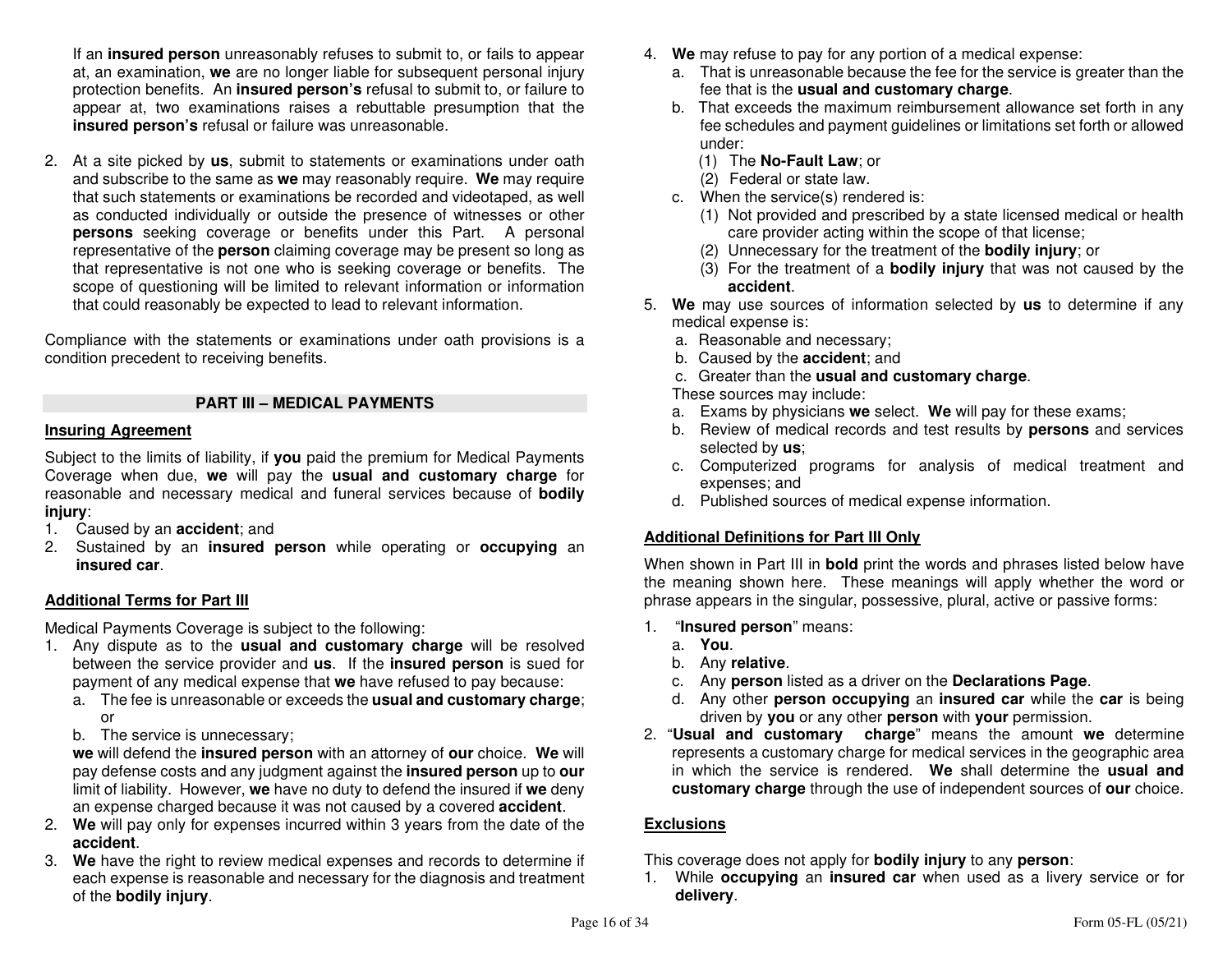- 2. While **occupying** any motor vehicle while used as a residence.
- 3. While **occupying** a vehicle other than a **car** while the vehicle is being used in the **business** or occupation of an **insured person**.
- 4. During the course of employment if benefits are payable or must be provided under a Workers' Compensation Law or similar law.
- 5. Arising out of an **accident** involving any motor vehicle while being used by a **person** while employed or engaged in any **auto business**. This exclusion does not apply to the use of an **insured car** by **you**, a **relative**, or any partner, agent or employee of **you** or any **relative**.
- 6. Caused by:
- a. War (declared or undeclared);
	- b. Civil war;
- c. Insurrection;
	- d. Rebellion;
- e. Revolution;
- f. Nuclear reaction, radiation, or radioactive contamination; or
	- g. Any consequence of any of these.
- 7. While **you** or anyone driving with **your** permission is using an **insured car** while committing a crime or fleeing any law enforcement personnel. This does not apply to a felony where:
- a. The involvement in the felony by the **insured person** is unwillingly and by force; and
- b. The **insured person** was not convicted of the felony or a related crime.
- 8. While an **insured car** is being driven by any **person** who is not a listed driver on the **Declarations Page** and who does not have a valid **driver's license**. This exclusion does not apply to emergency use of the **insured car**.
- 9. While an **insured car** is used by an **insured** for **racing**.
- 10. For whom the United States Government or its military services are required (directly or indirectly) to provide similar services or benefits.
- 11. While an **insured car** is:
- a. Rented or leased to anyone other than **you**;
- b. Entrusted to another **person** or entity for the purpose of subleasing, leasing, renting or selling and is no longer in **your** possession;
	- c. Sold to any **person** or entity other than **you** or a **relative**; or
- d. Under a conditional sales agreement and is no longer in **your** possession.
- 12. That occurs while a **TNC driver** is logged on to a **TNC digital network** or while a **TNC driver** provides a **TNC prearranged ride**.
- 13. Resulting from the ownership, maintenance, or use of any **insured car** by a **person** while engaged in any **business** activities. This exclusion applies to any use of a vehicle for any **business**, including but not limited to livery or **delivery** services. This exclusion does not apply to:
	- a. **Business** use of an **insured car** that has been declared to **us** and an additional **business** use premium has been paid;
- b. Use of an **insured car** by **you** or a **relative** in an **auto business**; and
	- c. Incidental **business** use of an **insured car**.

# **Limits of Liability**

Without regard to the number of:

- 1. **Insured persons**;
- 2. **Cars** insured under this policy;
- 3. Separate premiums paid or shown on the **Declarations Page**;
- 4. Policies issued;
- 5. Claims made;
- 6. Vehicles involved;
- 7. Heirs or wrongful death beneficiaries involved; or
- 8. Lawsuits filed;

 **we** will pay no more than the limit of liability shown for this coverage on the **Declarations Page** for each **insured person**. There will be no stacking or combining of coverage afforded to more than one **car** under this policy. Any amounts payable to an **insured person** under this Part III will be reduced by any amounts paid or payable for the same expense under any Liability to Others Coverage, Personal Injury Protection or Uninsured Motorist Coverage provided by this or any other policy or source of recovery.

Any payment **we** make under this coverage to or for an **insured person**:

- 1. May apply towards any co-payment obligation that applies under **PIP**;
- 2. Shall not apply towards any deductible that applied under PIP; and
- 3. Shall be excess insurance over benefits paid or payable under the provisions of any disability benefits or similar law.

No payment will be made under this coverage unless the **insured person** or his legal representative agrees in writing that any payment shall be applied toward any settlement or judgment that the **insured person** receives for the same cause of **loss** under any Liability to Others Coverage or Uninsured Motorist Coverage provided by this policy.

When determining the amount **we** will pay under this coverage, **we** will apply any limitation and federal or state medical fee schedules applicable to automobile or other insurance coverages permitted by law. No one shall be entitled to payment for medical expenses incurred for services, supplies, treatment or care in any amount that is more than the maximum reimbursement allowance set forth in the fee schedules, payment limitations, and other payment guidelines of the **No-Fault Law** and/or any schedules and limitations under federal or state law for medical expenses.

# **Other Insurance**

If there is other applicable motor vehicle medical payments insurance (other than personal injury protection benefits under this or any other policy) on a loss covered by this part **we** will not pay more than **our** share. **Our** share is the proportion that **our** limit of liability bears to the total of all applicable medical payment insurance limits.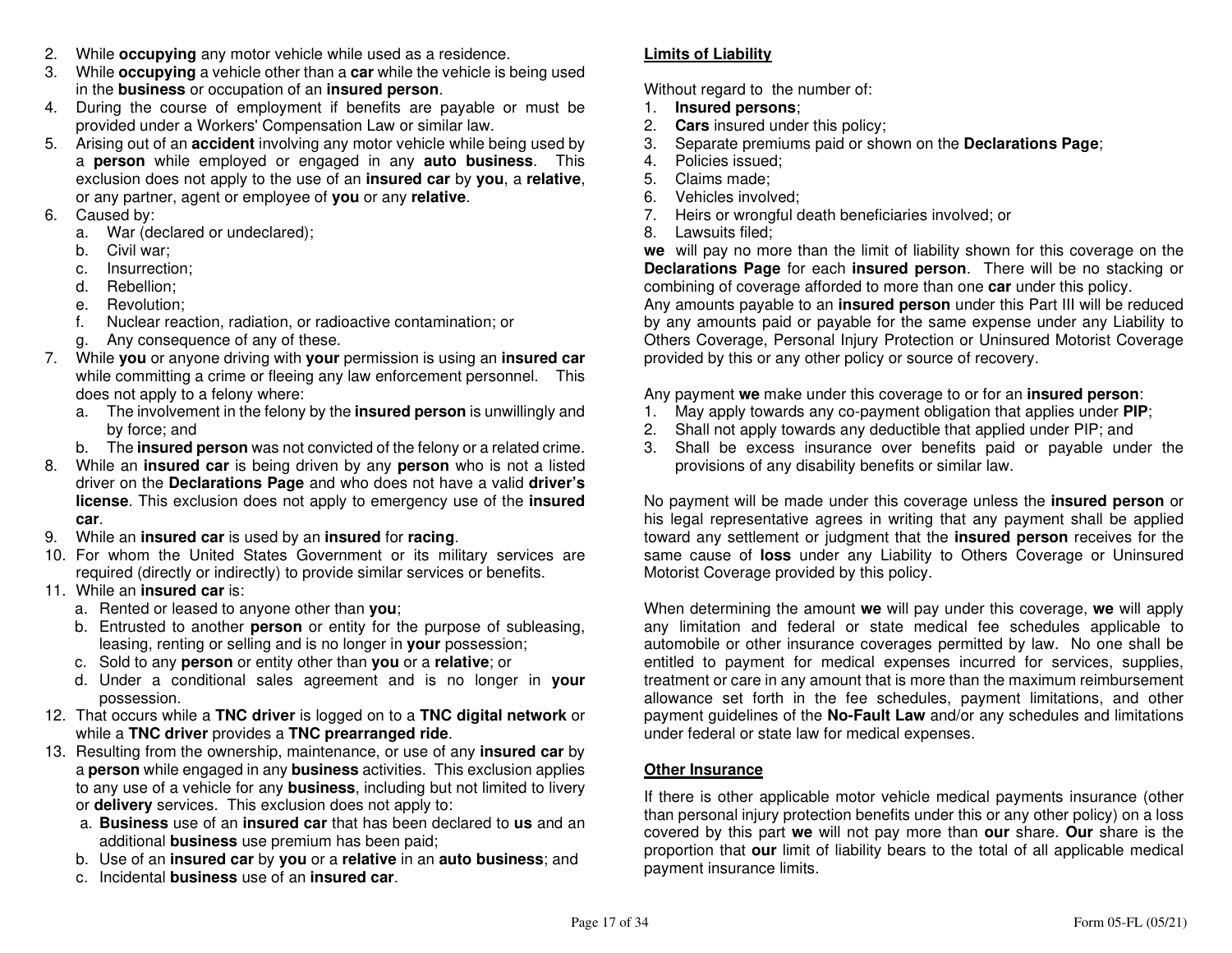Any medical payments insurance **we** provide will be excess over any personal injury protection benefits under this or any other policy.

# **Assignment of Benefits**

Payment for medical expenses will be paid directly to a physician or other health care provider if **we** receive a written assignment signed by the **insured person**to whom such benefits are payable.

If **we** pay benefits directly to a physician or other health care provider, as directed by the written assignment, **we** have no duty to pay those same benefits to the **insured person**.

#### **PART IV – UNINSURED MOTORISTS ("UM")**

# **Insuring Agreement - UM Bodily Injury Coverage**

Subject to the limits of liability, if **you** paid the premium for **Uninsured Motorist Bodily Injury Coverage ("UM")** and it is shown on the **Declarations Page**, **we** will pay compensatory damages **insured person** is legally entitled to recover from the **owner** or operator of an **uninsured motor vehicle** or **underinsured motor vehicle** due to **bodily injury**:

- 1. Sustained by an **insured person**; and
- 2. Caused by an **accident**;

 that arises out of the ownership, maintenance or use of the **uninsured motor vehicle** or **underinsured motor vehicle**.

#### **Additional Terms for Part IV**

The following Additional Terms apply to this Part IV:

- 1. The liability of the **owner** or operator of an **uninsured motor vehicle** or **underinsured motor vehicle** for **bodily injury** must arise out of the ownership or use of an **uninsured motor vehicle** or **underinsured motor vehicle**.
- 2. If an offer of settlement has been made to an **insured person** by the insurer of the **underinsured motor vehicle**, **we** will pay under this Part only if **we**have been given:
	- a. Not less than 30 days written notice, by certified or registered mail, of that offer to pay; and
	- b. An opportunity to advance payment to the **insured person** in an amount equal to the offer settlement within 30 days after receipt of notice.
- 3. **We** are not bound by any judgment that arises out of a lawsuit with respect to:
- a. The liability of an **owner** or operator of an **uninsured motor vehicle** or **underinsured motor vehicle**; or
- b. The amount of **bodily injury** damages that result from an **accident**;if that lawsuit occurs without prior notice to **us**.
- 4. **We** are not bound by any settlement agreement entered into with the **owner** or operator of an **uninsured motor vehicle** or **underinsured motor vehicle** that occurs without prior notice to **us** and if that settlement prejudices **our** rights.
- 5. **Our** legal liability to an **insured person** does not include, and **we** will not pay, damages for pain, suffering, mental anguish, or inconvenience unless the **bodily injury** sustained by the **insured person** is a "serious injury" as defined in the **No-Fault Law**, and consisting of:
- a. Significant and permanent loss of an important bodily function;
- b. Permanent injury within a reasonable degree of medical probability, other than scarring or disfigurement;
- c. Significant and permanent scarring or disfigurement; or
	- d. Death.

# **Additional Definitions for Part IV Only**

When shown in Part IV in **bold** print the words and phrases listed below have the meaning shown here. These meanings will apply whether the word or phrase appears in the singular, possessive, plural, active or passive forms:

- 1. "**Insured person**" means:
	- a. **You**;
- b. A **relative**;
- c. Any other **person** who is **occupying your insured car** with the express permission of **you** or its **owner**; and
	- d. Any person, for damages that person is legally entitled to recover because of **bodily injury** sustained by a person listed in a., b., or c. above.

 However, this shall not increase **our** limit of liability in any **accident** to an amount greater than the limit that applies to the person for whom uninsured motorists coverage is provided under a., b., or c. above.

- 2. "**Motor vehicle**" means a self-propelled land motor vehicle designed for use on public roads and highways, and required to be registered under the motor vehicle registration laws. **Motor vehicle** includes a **trailer** designed for use with such vehicle.
- 3. "**Underinsured motor vehicle**" means a **motor vehicle** for which one or more **bodily injury** liability bonds, policies or self-insurance apply at the time of the **accident** but all amounts paid under those sources of recovery for **bodily injury** liability are less than the total damages sustained by the **insured person** who is legally entitled to recover those damages due to the **accident**.

"**Underinsured motor vehicle**" does not include any vehicle or its equipment that is:

- a. **Owned** by, or furnished or available for the regular use of, **you** or a **relative**;
- b. Operated on rails or crawler treads;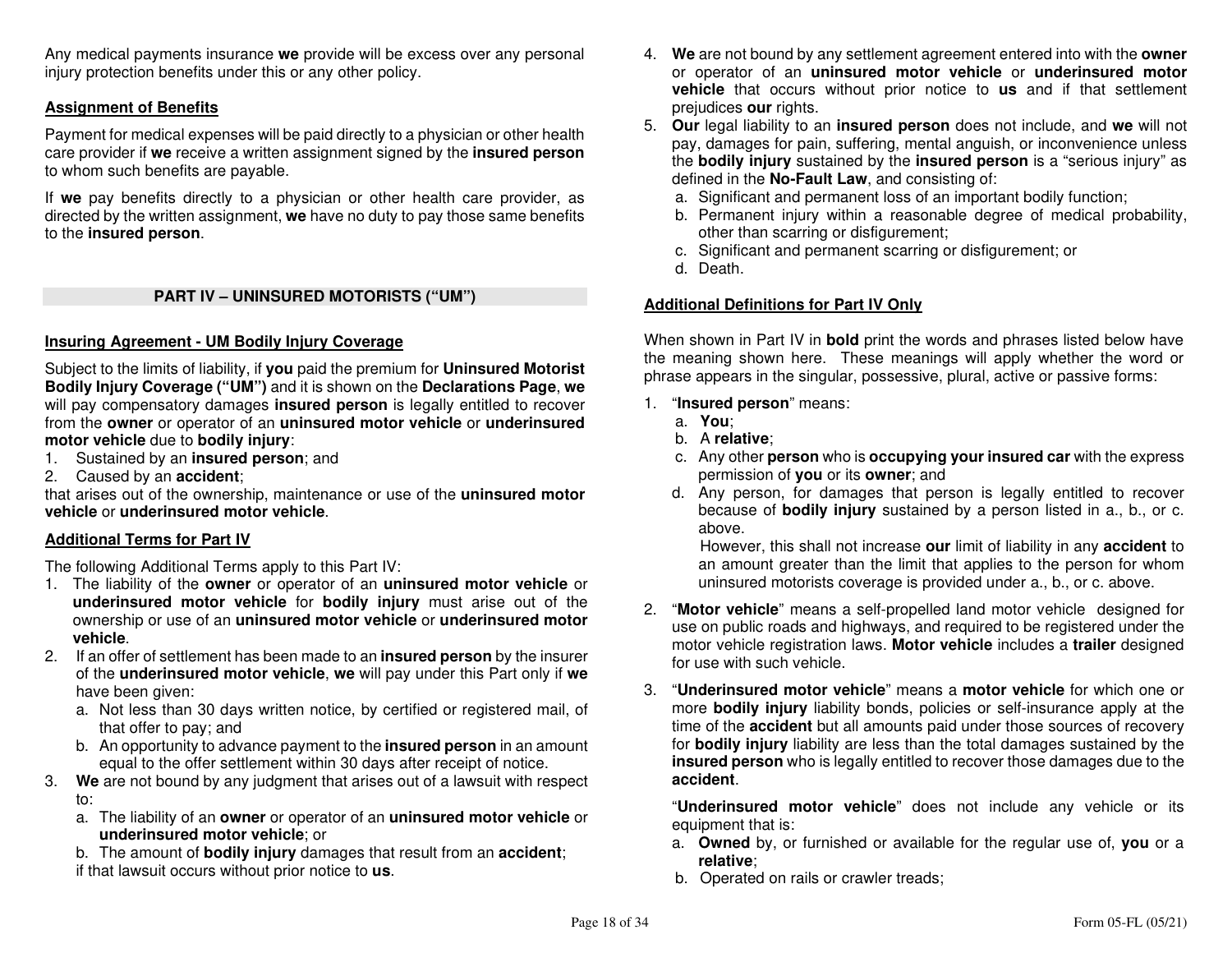- c. Designed for **use** mainly off public roads, while not on public roads;
- d. Located for use as a residence or premises; or
- e. Insured under Part I of this policy.
- 4. "**Uninsured motor vehicle**" means a **motor vehicle** for which:
- a. No **bodily injury** liability bonds, policies or self-insurance apply at the time of the **accident**.
- b. There is liability insurance, but the **motor vehicle** is an **underinsured motor vehicle**.
- c. There is liability insurance, but the liability insurer has legally denied coverage under its policy, including when liability coverage is excluded to a non-family member under this policy and that **person's** operation of an **insured car** results in **bodily injury** to the **named insured** or a **relative**.
- d. There is liability insurance, but the insurer writing the policy is or becomes insolvent within four years of the date of the **accident**.
- e. The **owner** or operator cannot be identified, and that **motor vehicle** hits or otherwise causes **bodily injury** to that **insured person**.

 "**Uninsured motor vehicle**" does not include any vehicle or its equipment that is:

- a. **Owned** by, or furnished or available for the regular use of, **you** or a **relative**, unless it is an **insured car** to which the Liability To Others Coverage of this policy applies but is excluded for any **person**, who is not **you** or a **relative**, for damages sustained in the **accident** by **you** or a **relative**;
- b. Operated on rails or crawler treads;
- c. Designed for **use** mainly off public roads, while not on public roads;
	- d. Located for use as a residence or premises; or
- e. Insured under Part I of this policy, unless it is an **insured car** to which the Liability To Others Coverage of this policy applies but is excluded for any **person**, who is not **you** or a **relative**, for damages sustained in the **accident** by **you** or a **relative**.

# **Exclusions**

- 1. **We** do not provide coverage under this Part IV for any **insured person**:
	- a. If that **person**, or that **person's** legal representative, settles the claim without **our** consent, and **our** right to recover payment from any liable party has been prejudiced by such act. However, this exclusion (1.a.) does not apply to a settlement made with an insurer of an **underinsured motor vehicle**.
- b. While **occupying your insured car** while it is being used for livery or **delivery** services. This exclusion does not apply to a share the expense car pool.
- c. While using or **occupying** any **motor vehicle owned** by **you** or a **relative**, if that vehicle is not an **insured car** under this policy. This does not apply if **you** have elected and paid the extra premium for Stacked UM.
- d. Using or **occupying** a vehicle without the permission of the **owner**. This does not apply to the use of the **insured car** by **you** or a **relative**.
- e. For **punitive damages**.
	- f. While a **TNC driver** is logged on to a **TNC digital network** or while a **TNC driver** provides a **TNC prearranged ride**.
- 2. This coverage shall not apply directly or indirectly to benefit any:
	- a. Insurer or self-insurer under any of the following or similar laws:
		- (1) Workers compensation law; or
		- (2) Disability benefits law; or
- b. Government entity, unit or agency.

# **Limits of Liability**

If **you** have paid the premium for Non-Stacked UM, then without regard to the number of:

- 1. **Insured persons**;
- 2. **Cars** insured under this policy;
- 3. Separate premiums paid or shown on the **Declarations Page**;
- 4. Policies issued;
- 5. Claims made;
- 6. Vehicles involved;
- 7. Heirs or wrongful death beneficiaries involved; or
- 8. Lawsuits filed;

 **we** will pay no more than the limit of liability shown for this coverage on the **Declarations Page**. There will be no stacking or combining of coverage afforded to more than one **car** under this policy when **you** buy Non-Stacked UM.

The amount shown on the **Declarations Page** for "each person" is the most **we** will pay for all damages due to a **bodily injury** to one **person** in any one **accident**, and only the limit for "each person" will apply to the total of claims made for **bodily injury** and any and all claims:

- 1. Derived from such **bodily injury** including, but not limited to:
	- a. **Loss** of society;
	- b. **Loss** of companionship;
- c. **Loss** of service or support;
	- d. **Loss** of consortium; and
	- e. Wrongful death.
- 2. For mental anguish or emotional distress due to seeing the **accident** or **bodily injury** occur.

Subject to the "each person" limit the amount shown for "each accident" is the most **we** will pay for all damages due to **bodily injury** sustained by two or more **persons** in any one **accident**.

However, if **you** have paid the extra premium for Stacked UM, then without regard to any terms to the contrary in this Part or policy, the most **we** will pay for all damages arising out of **bodily injury** sustained by **you** or a **relative** in any one **accident** is the limit of liability that applies as shown in the **Declarations**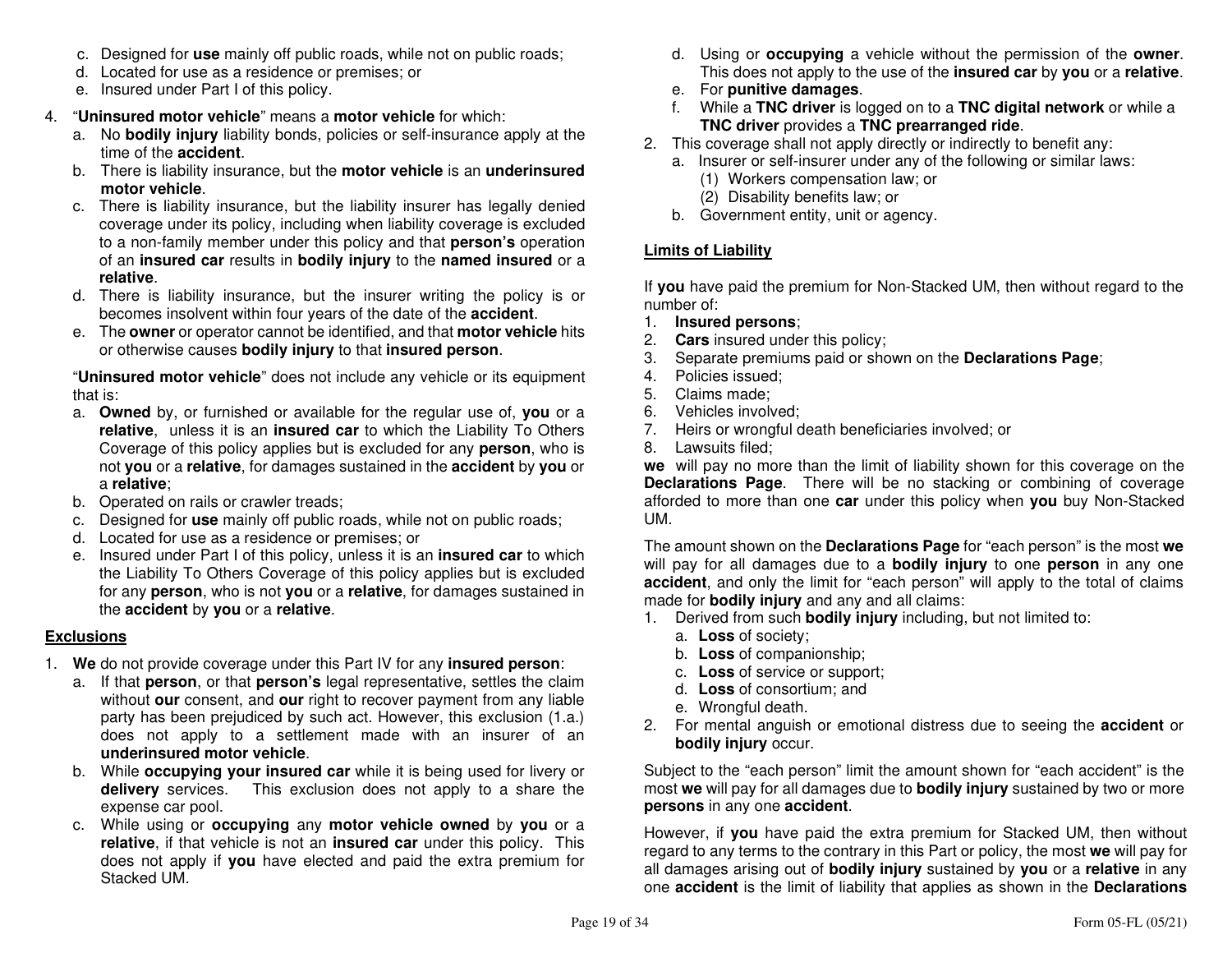**Page** for this Part IV coverage and described above, multiplied by the number of **insured cars** shown on this policy with Stacked UM coverage.

No one will be entitled to duplicate payments for the same elements of damages under this policy or from any other source.

Any amount to be paid under this coverage, to or for an **insured person** for the same elements of damages, will reduce any amount that the **person** is entitled to recover under Part I - Liability To Others.

The total damages an **insured person** is entitled to recover for **bodily injury** from the **owner** or operator of the **uninsured motor vehicle** or **underinsured motor vehicle** shall be reduced by:

- 1. Any amount paid or to be paid because of **bodily injury** by or on behalf of any **persons** or organizations that may be legally responsible, including, but not limited to all sums paid under Part I of this policy;
- 2. The amounts of the full limits of liability for all liability bonds or policies available to the **owner** and operator of the **underinsured motor vehicle**, even if that **insured person** enters into a settlement agreement for an amount less than the sum of the full limits of liability under all applicable **bodily injury** liability bonds and policies. Any reduction of the **insured person's** total damages will not reduce the limit of liability for this coverage. This limitation does not apply if **we** advance payment to the **insured person** in an amount equal to the tentative settlement with the insurer of the **uninsured motor vehicle**.
- 3. Any amount paid or to be paid because of **bodily injury** as personal injury protection benefits or any automobile medical expense coverage, including, but not limited to, all sums paid under Part II – **PIP** and under Part III – Medical Payments; and
- 4. Any amount paid or to be paid because of **bodily injury** under any workers' compensation law, disability benefits law, or similar laws.

The most **we** will pay, subject to all other limits of liability, for **bodily injury** damages to an **insured person** caused by the **owner** or operator of an **underinsured motor vehicle** will be no more than the amount by which the **bodily injury** damages are more than the sum of the amounts of the full limits of liability for all liability bonds or policies available to the **owner** and operator of the **underinsured motor vehicle**, even if that **insured person** enters into a settlement agreement for an amount less than those full limits. Any reduction of the **insured person's** total damages will not reduce the limit of liability for this coverage. This limitation does not apply if **we** advance payment to the **insured person** in an amount equal to the tentative settlement with the insurer of the **uninsured motor vehicle**.

#### **Other Insurance**

When an **insured person** occupies any vehicle, other than **your insured car**, this insurance shall be excess over any other similar insurance, bonds or selfinsurance available to the **insured person**. The insurance, bonds or self-

insurance which applies to the occupied **motor vehicle** is primary.<br>If there is other applicable similar insurance, bonds or self-insurance with the<br>same priority of payment available under more than one policy or provisio

- 1. Any coverage provided as to two or more **motor vehicles** shall not be added together to determine the limit of insurance coverage available to an **insured person** for any one **accident**, except as described here in clause 2.b., below.
- 2. If at the time of the **accident** the **insured person** is:
	- a. Occupying a motor vehicle, the Uninsured Motorist Coverage, or similar insurance, available to that insured person shall be the coverage available as to that motor vehicle.<br>b. Occupying a motor vehicle which is not owne
	- relative, the insured person is entitled to select the highest limits of Uninsured Motorist Coverage, or similar insurance, afforded for any one vehicle as to which she or he is a **named insured** or insured resident of the **named insured's** household. But, such coverage shall be excess over the
	- at the time of the **accident**.<br>
	c. Not **occupying** a **motor vehicle**, she or he is entitled to select the<br>
	highest limits of Uninsured Motorist Coverage, or similar insurance, for<br>
	any one vehicle afforded by a policy unde household.

# **PART V - CAR DAMAGE COVERAGE Insuring Agreement**

If **you** paid the premium for coverage under Part V, **we** will pay for a **loss**described below to an **insured car** for which coverage has been purchased.

- **We** will pay for **loss** to an **insured car** caused by: 1. A comprehensive **loss**, other than collision, only if the **Declarations Page**
- shows that Other Than Collision coverage applies for that **insured car**. 2. Collision, only if the **Declarations Page** shows that Collision Damage applies for that **insured car**.

- 
- **Loss** caused by:<br>1. Missiles;<br>2. Falling objects;
- 3. Fire;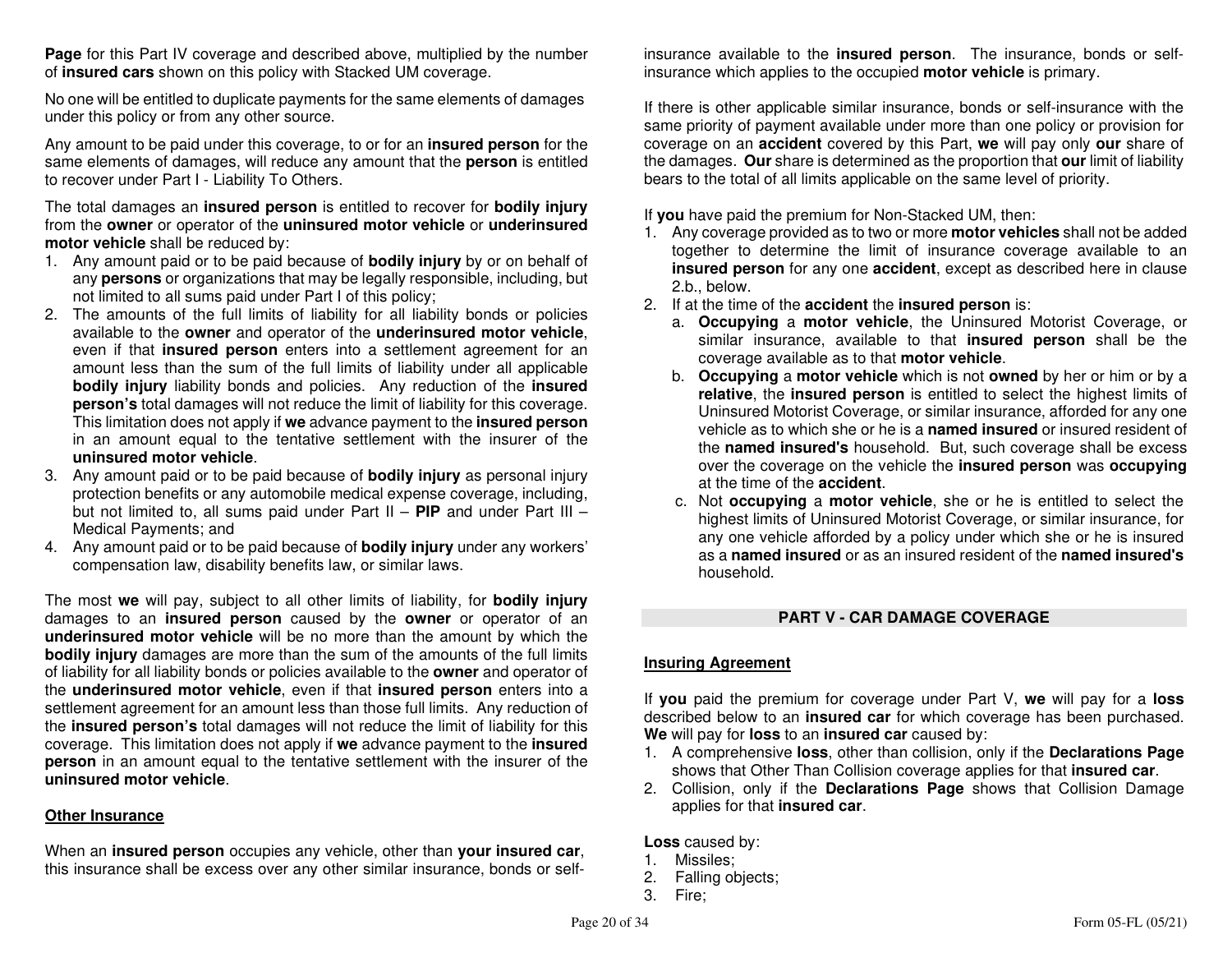- 4. Theft;
- 5. Malicious mischief or vandalism;
- 6. Riot or civil commotion;
- 7. Explosion;
- 8. Earthquake;
- 9. Windstorm, hail, water or flood; or
- 10. Accidental glass breakage;

 are comprehensive losses to be paid under Other Than Collision coverage. A comprehensive **loss** shall not include any **loss** covered as a collision.

**Loss** due to the hitting or being hit by an animal or bird will also be paid under Other Than Collision coverage. A comprehensive **loss** shall not include any **loss** covered as a collision.

# **Loss** caused by an **insured car:**

- 1. Overturning; or
- 2. Colliding with or being hit by another object;

 are collision losses to be paid under Collision Coverage. A collision **loss** shall not include any **loss** covered as a comprehensive **loss**.

If **you** paid the premium for Other Than Collision coverage, **we** will pay for sudden, direct, and accidental **loss** to a windshield on an **insured car** that is not caused by a collision, without applying a deductible.

No coverage for windshield only damage shall apply unless **you** or the **owner**of the **insured car** seeking coverage:

- 1. Cooperates with **us** in any matter concerning a claim;
- 2. Notifies **us** about any claim or **loss**, before any work is commenced or repairs are completed, when reasonably possible; and
- 3. Allow **us** to have the damage to the **insured car** for which coverage is sought inspected; provided, however, that this condition for coverage is waived if emergency repairs are necessary to minimize further damage or expenses so long as color photographs clearly showing the damaged area(s) are taken and provided to **us** along with an itemized estimate of such repairs and payment receipts.

# **Towing and Labor (Roadside Assistance) Coverage**

If **you** paid the premium for Towing and Labor Coverage and it is shown on the **Declarations Page**, **we** will pay up to the limits shown on the **Declarations Page** for towing and labor costs incurred each time an **insured car** for which **you** bought this coverage is disabled. This includes the costs associated with emergency flat tire change, tire repair, battery jump, battery repair, fuel delivery (but not the fuel) and locksmith services each time an **insured car** is disabled, subject to the limits shown on the **Declarations Page** for that **insured car**. Covered labor must be performed at the time and place of disablement and does not include routine maintenance of the **insured car**. The maximum amount **we** will pay for any single disablement will be the amount shown on the

**Declarations Page** for this coverage for that **insured car**. **You** must provide **us** with a verifiable receipt of the towing or labor charges incurred. This coverage does not apply to towing from entrapment in snow, mud, water or sand, more than 100 feet from a public road or highway.

# **Loss of Use Coverage**

If **you** paid the premium for Loss of Use Coverage and it is shown on the **Declarations Page**, when an **insured car** for which **you** bought this coverage sustains a covered **loss** due to a collision or comprehensive **loss, we** will reimburse **you** for necessary **car** rental charges **you** incur from a licensed rental car agency, while that **insured car** is inoperable due to that **loss**. **We** will pay no more than the limit shown on the **Declarations Page.**

Loss of Use Coverage is limited to the reasonable period of time **we** determine is required to repair or replace the **insured car**.

Loss of Use Coverage will end 72 hours after **we** offer to pay the amount **we**determine is due for a total loss.

No deductible applies to Loss of Use Coverage. The limits set forth above are the most **we** will pay as the result of any one **loss**, regardless of the number of **insured cars** listed on this policy or premiums paid.

# **Additional Definition for Part V Only**

When shown in Part V in **bold** print the words and phrases listed below have the meaning shown here. These meanings will apply whether the word or phrase appears in the singular, possessive, plural, active or passive forms:

"**Special/additional equipment**" means any of the following equipment which was not installed at the factory by the original manufacturer of the **insured car**  or sold by the manufacturer's dealer as a manufacturer's new car option or equipment on the **insured car**:

- 1. Parts, accessories, ground effects and any other equipment or enhancement;
- 2. Any modified suspension equipment, modified engines, modified carburetor systems, modified equipment, or custom wheels, including, but not limited to:
- (a) Aluminum, magnesium, chrome or alloy wheels;
	- (b) Special wide-tread tires or slicks;
- 3. Custom paint, murals, decals or graphics; special carpeting or furnishings; sunroofs, moon roofs, t-bar or height extending roofs; bubble domes or similar windows; refrigeration or cooking equipment and any equipment used for sleeping;
- 4. Electronic video, audio, digital or data transmitting, receiving, recording and playback device, including but not limited to:
	- (a) Communication and audio devices, including citizen band radios, two way mobile radios, televisions, VCR, mobile cellular and other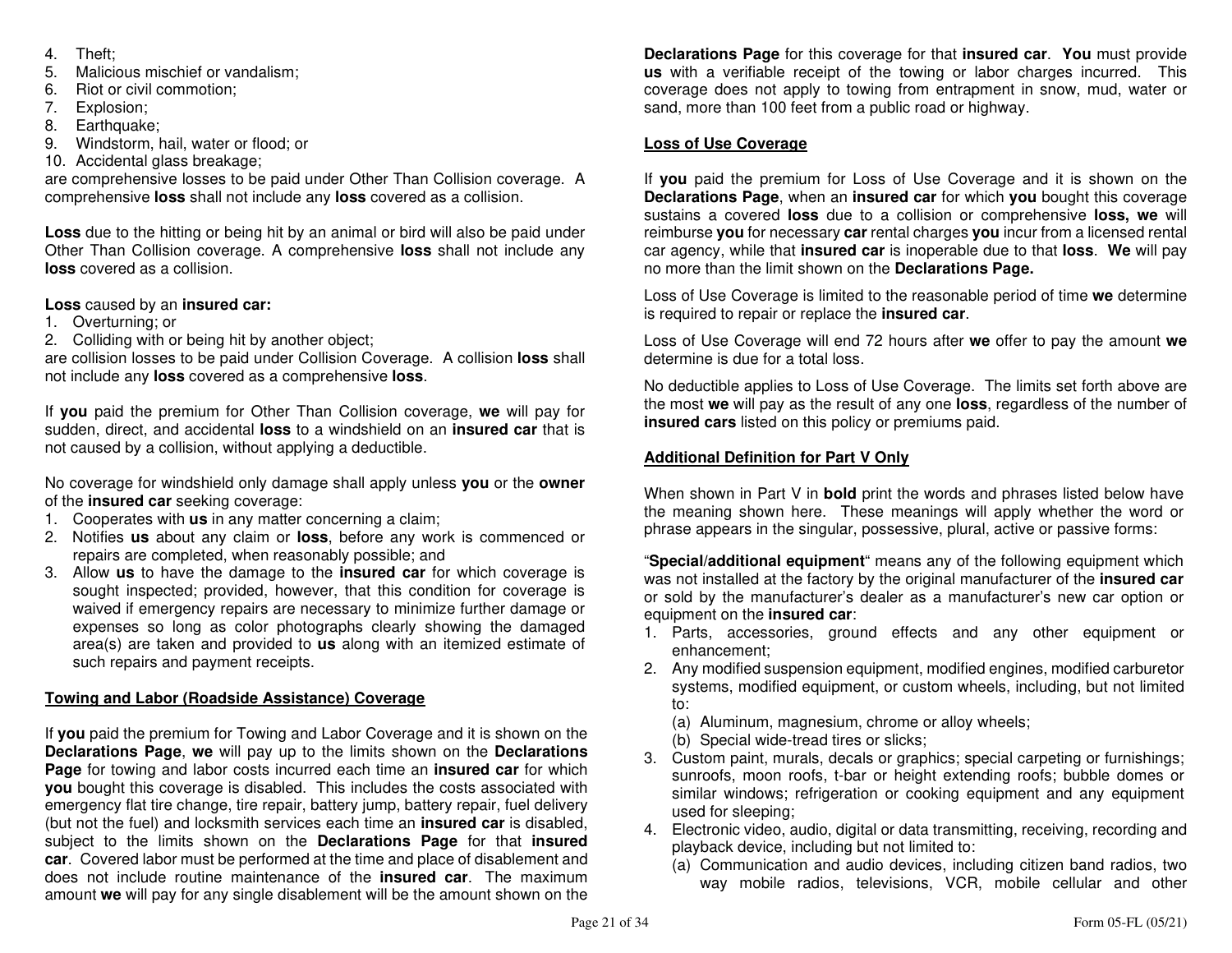telephones, blue tooth devices, scanning monitor receivers, audio devices that record and/or play sound, including: radios; satellite radios; stereos; cassette tape decks; compact disk systems; MP3 devices; internet audio streaming devices; audio interface devices; radio scanners; and similar devices for reproducing sound;

- (b) GPS and other navigation systems;
- (c) Personal computers and internet access systems;
- (d) Video devices, including DVD devices, VCR's; monitors; cameras and televisions; and
- (e) Any accessories, cables, connectors or antennas used with any of these types of equipment.

# **Exclusions**

Coverage does not apply to **loss**:

- 1. To an **insured car** while used for livery or **delivery** services. This exclusion does not apply to shared expense car pools.
- 2. Caused by:
- a. War (declared or undeclared);
	- b. Civil war;
- c. Insurrection;
	- d. Rebellion;
- e. Revolution;
- f. Nuclear reaction, radiation, or radioactive contamination; or
	- g. Any consequence of any of the items listed above.
- 3. To any **special/additional equipment**. However, if **you** have paid the premium for Special/Additional Equipment Coverage and it is shown on the **Declarations Page**, this exclusion shall not apply to the **special/ additional equipment** listed on the schedule of **special/additional equipment** in **our** records. If **you** change the **special/additional equipment** on an **insured car**, **you** must notify **us** to change **your** listed equipment before any added **special/additional equipment** will be covered.
- 4. To any camper body or **trailer**.
- 5. That occurs to any vehicle while it is located for use as a residence or premises.
- 6. That results from off-road recreational use of a vehicle.
- 7. Resulting from:
- a. Prior **loss** or damage;
- b. Damage due and confined to any of the following:
	- (1) Wear and tear;
	- (2) Freezing;
	- (3) Mechanical or electrical breakdown or failure;
		- (4) Road damage to tires; or
	- (5) Mold, mildew, fungi or any by-product of these;

unless the damage is the result of other **loss** covered by this policy.

- 8. To paint or discoloration of paint resulting from:
	- a. Acid rain;
	- b. Smoke;
	- c. Smog;
	- d. Chemicals;
	- e. Salt;
	- f. Tree sap; or
	- g. Animal or bird droppings;
	- unless the **loss** is the direct result of other **loss** covered by this policy.
- 9. To any personal property, including but not limited to wearing apparel, personal effects, and tools.
- 10. That occurs while **you**, or anyone driving with **your** permission, is using an**insured car**:
	- a. In an illegal trade or transportation;
	- b. While committing a felony (other than a violation of a traffic law or similar law governing the ownership or operation of a vehicle); or
	- c. While fleeing any law enforcement personnel.

 This shall not apply if **your** involvement, or that of a **relative's**, in the felony is unwilling and by force.

- 11. Arising out of or due to the use of an **insured car** for transportation of any explosive substance, flammable liquid or similarly hazardous material, except transportation, incidental to ordinary residential or farm activities. This shall not apply to the fluids necessary for the operation of the vehicle.
- 12. That occurs while an **insured car** is **racing**. This shall not apply to operation of an **insured car** by a person other than **you** or a **relative** unless the **racing** is with the knowledge or permission, express or implied, of **you** or a **relative**.
- 13. That occurs while an **insured car** is subject to any bailment lease, conditional sale, mortgage or other encumbrance not specifically declared and described on this policy. This exclusion only applies if **you** do not have possession of the **insured car**.
- 14. Due to theft or conversion by **you**, or a **relative**. However, this does not apply to the interest of a **named insured** or the spouse of the **named insured** who **resides** in the same **household** as the **named insured** if that **person** did not consent to, direct, contribute to, or participate in the theft or conversion.
- 15. To an **insured car** caused intentionally by or at the direction of any **person** listed on the **Declarations Page**. Except as set forth below as to **loss** that results from domestic violence, when a **loss** is otherwise caused intentionally, or is reasonably expected, by a **person** listed on the **Declarations Page**, this exclusion:
- a. Shall apply to all **persons** having any interest in the property;
- b. Is not limited to only the interest of the **person** causing the **loss**; and
- c. Means that there is no physical damage coverage for any part of the **loss**.

 However, this exclusion will not apply to the interest of **named insured** or a **relative** if the **loss** arises from an act of domestic violence and:

a. The state law protects that interest;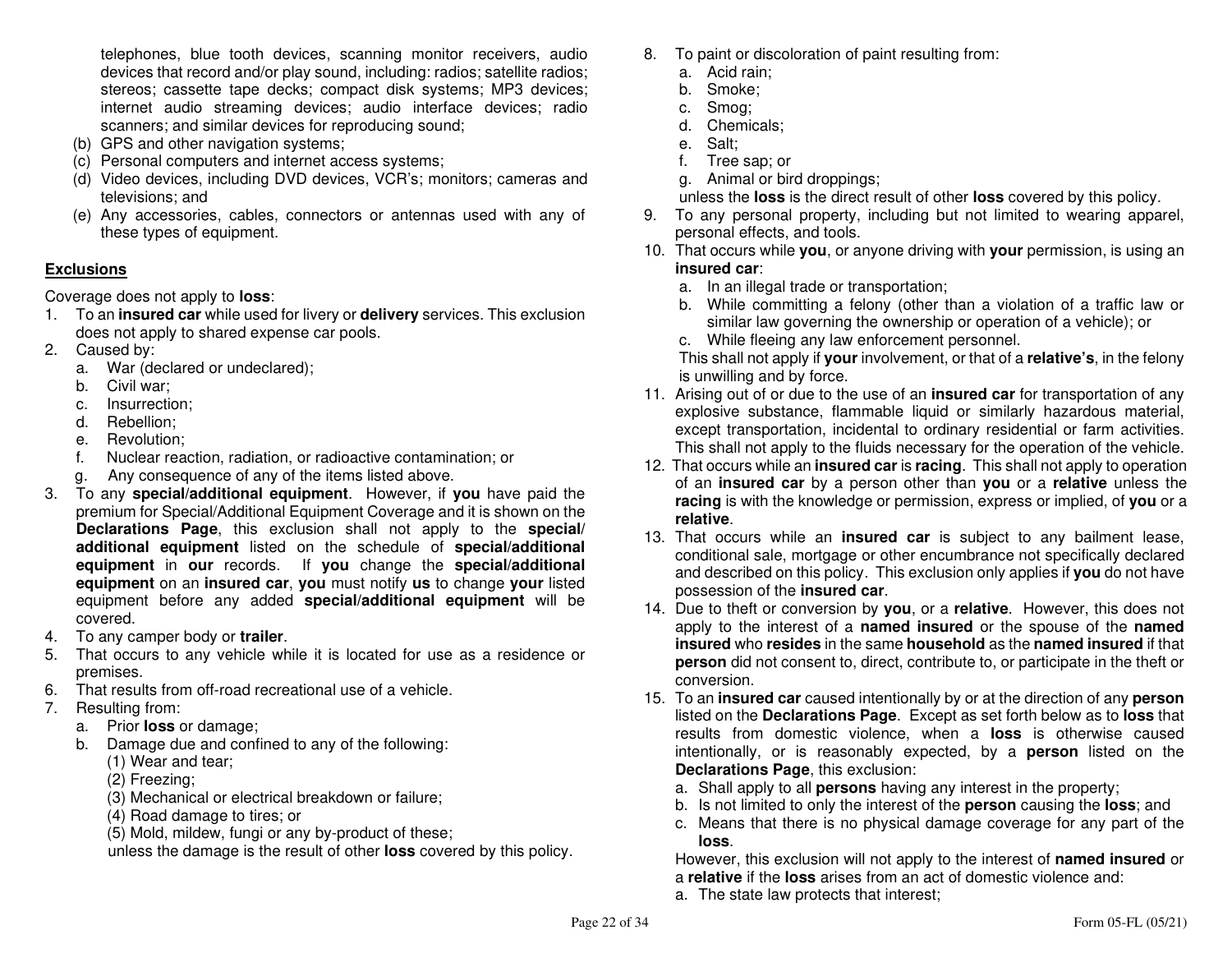- b. That **person** has not:
	- (1) Participated in;
- (2) Contributed to;
	- (3) Directed; or
- (4) Consented to;

the intentional act causing the **loss**;

- c. A complaint has been filed with law enforcement and signed by the innocent **person** to make an arrest for violation of a family violence or similar law; and
- d. That **person** cooperates in any investigation relating to the **loss**.
- 16. That occurs while an **insured car** is driven by any **person** who is not a listed driver on the **Declarations Page** and who knowingly operates the **insured car** with an invalid **driver's license**. This exclusion does not apply to emergency use of the **insured car**.
- 17. That occurs while an **insured car** is:
- a. Rented or leased to any **person** or organization, other than a **person**listed on the **Declarations Page** of this policy.
- b. Entrusted to another **person** or entity for the purpose of subleasing, leasing, renting or selling and is no longer in **your** possession;
- c. Sold to any **person** or entity other than a **person** listed on the **Declaration Page** of this policy.
- d. Under a conditional sales agreement and is no longer in **your**possession.
- 18. That occurs while a **TNC driver** is logged on to a **TNC digital network** or while a **TNC driver** provides a **TNC prearranged ride**.
- 19. Due to the legal seizure or destruction of an **insured car** by any government or civil authority for any reason.
- 20. Due to the repossession of the **insured car** by a **person** or entity legally entitled to do so.
- 21. Resulting from the ownership, maintenance, or use of an **insured car** while a **person** is engaged in any **business** other than **auto business** activities. This exclusion includes use of a vehicle for livery and **delivery**services. This exclusion does not apply to:
	- a. **Business** use of an **insured car** that has been declared to **us** and an additional premium has been paid; and
	- b. Incidental **business** use of an **insured car**.
- 22. To an **insured car** while being maintained or used by an **auto business**.
- 23. To an **insured car** due to diminution of value or any loss or reduction in market or resale value..
- 24. To an **insured car** resulting from the operation by a specifically named excluded driver.
- 25. Resulting in loss of use to a rental vehicle.

# **Limits of Liability**

- 1. **Our** Limit of Liability for **loss** shall not exceed the lowest of:
- a. The **Actual Cash Value** of the stolen or damaged property at the time of **loss**, reduced by the deductible shown on the **Declarations Page**;
- b. The amount necessary to repair the property to its pre-**loss** physical condition, reduced by the deductible shown on the **Declarations Page**;
- c. The amount necessary to replace the property with property of like kind and quality, reduced by the deductible shown on the **Declarations Page**; or
- d. Any Stated Amount Limit of Liability shown on the **Declarations Page**, including but not limited to any value listed for **special/additional equipment**.
- 2. **Loss** to a damaged windshield will not exceed the price determined as follows:

# **For Windshield Replacements:**

- a. **Windshield Glass**. Up to 50% of the pricing set forth in the National Auto Glass Specifications for like kind and quality windshield glass on the date of the approved windshield installation.
- b. **Windshield Replacement Labor Rate**. \$40 per the recommended labor hour as set forth in the National Auto Glass Specifications on the date the approved windshield installation occurs.
- c. **High Modulus / Non**-**Conducive Urethane**. \$20.00 for 1.0 kit; \$30.00 for 1.5 kits; \$40.00 for 2.0 kits.
- d. **All Other Urethanes**. \$15.00 per kit.
- e. **Molding**. 80% of the manufacturer list pricing for like kind and quality molding on the date the approved windshield installation occurs.

**For Windshield Repairs:** \$60.00 single payment per windshield.

The price **we** pay as set forth in this section to repair or replace the damaged windshield with other of like kind and quality includes the use of parts from non-original equipment manufacturers, and will not include compensation for any diminution of value that is claimed to result from the **loss**. Although **you** have the right to choose any windshield repair facility or location, the limit of our liability for repair or replacement of **your** windshield will not exceed the price **we** pay as set forth within this section. At **your** request, **we** will identify a repair facility that will perform the repairs or replacement to the damaged windshield for an amount that will not exceed **our** limit of liability as set forth in this section.

- 3. If **you** or the **owner** of the **insured car** keep the salvage, the amount **we**pay will be reduced by the salvage value.
- 4. If **loss** is sustained by more than one **insured car** in the same collision, only the highest applicable deductible will apply.
- 5. The amount **we** will pay under this Part will be adjusted and reduced for **depreciation**, physical condition and betterment as applicable. **We** do not pay for the amount of any betterment. **You** are responsible to pay for any betterment.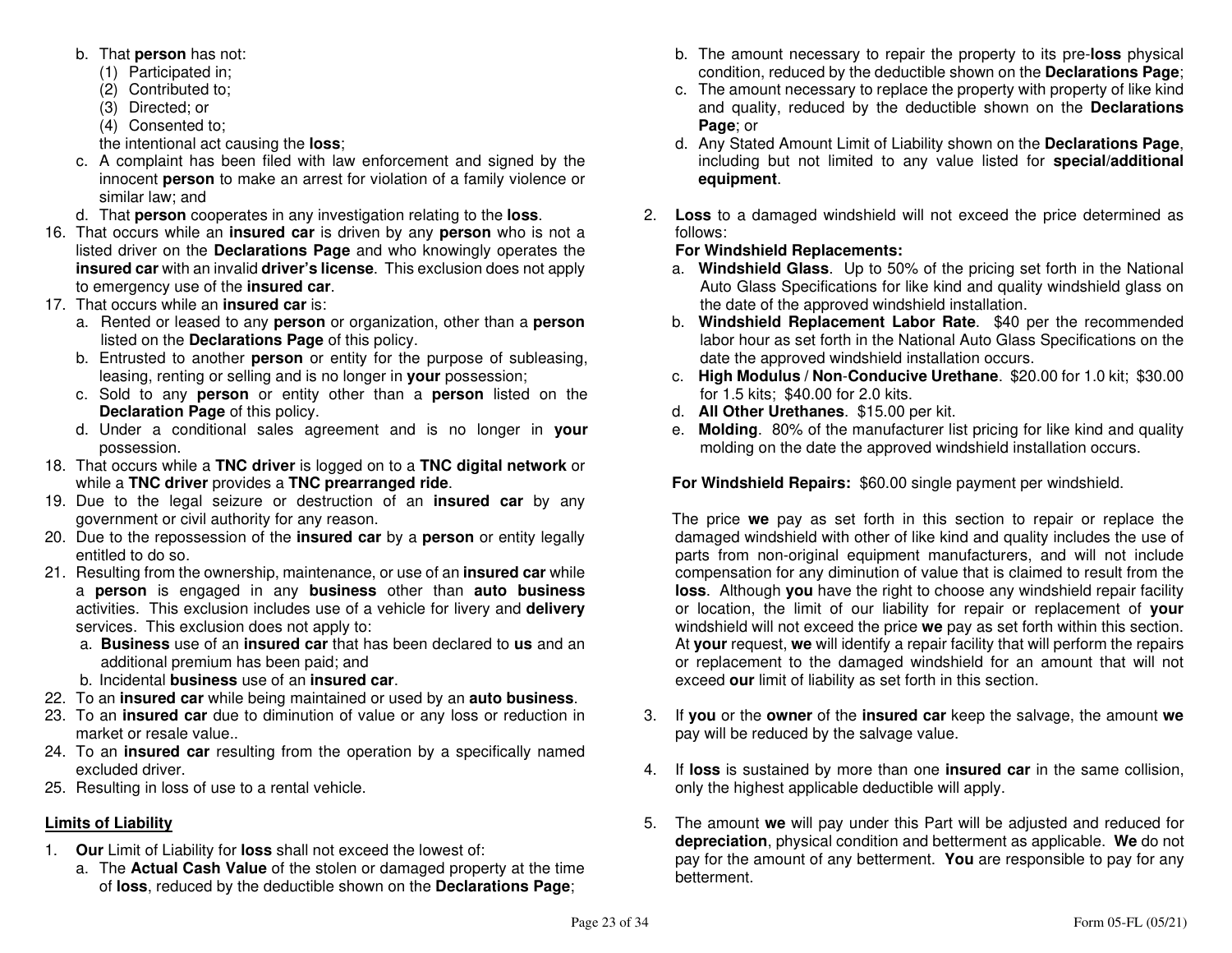- 6. The amount **we** will pay to repair an **insured car** or replace parts will be based on the cost of parts which may be new, used, reconditioned, remanufactured or refurbished parts, that are original and/or non-original manufacturer parts or equipment.
- 7. There shall be no duplicate recovery for the same elements of **loss** under this coverage and any other coverage under this policy or any other source.
- 8. Each covered **loss** of **special/additional equipment** shall be subject to the deductible shown on the **Declarations Page** for **special/additional equipment**. No other deductible shall apply to **special/additional equipment**.

#### **No Benefit to Bailee**

These coverages shall not directly or indirectly benefit any **person** or entity other than **you** for **loss** to an **insured car**.

#### **Appraisal**

If **you** and **we** do not agree on the amount of **loss**, either may request an appraisal of the **loss** or demand mediation of the dispute in accordance with the Claims Mediation provision contained in Part VI - General Provisions of the policy. If requested, the mediation must be completed before a request for an appraisal can be made.

In the event of a request for an appraisal, each party will select a competent and impartial appraiser. The appraisers will state separately the actual cash value and the amount of the **loss**. If they fail to agree, the two appraisers will select an umpire and will submit their differences to the umpire. A decision agreed to by any two will be binding. Each party will:

- 1. Pay its chosen appraiser; and
- 2. Bear the expenses of the appraisal and umpire equally.

**We** do not waive any of **our** rights under this policy by agreeing to an appraisal of the amount of **loss**. Coverage issues or disputes under this policy may not be determined by the appraisers.

#### **Payment of loss**

At **our** option, **we** will pay the **loss** in money, or repair or replace the damaged or stolen property. With **your** consent, payment for repairs may be made directly to a repair shop if damage is repaired. Under no circumstances will a payment be made under this policy until evidence of satisfactory repairs is presented to **us**. At that time, **we** will have the right, at **our** option, to inspect the repairs prior to making any payment for the loss.

**We** may, at any time before the **loss** is paid or the property is replaced by **us**, return, at **our** expense, any stolen property either to **you** or to the address shown in **our** records with payment for the resulting damage. **We** may keep all or part of the property at the agreed or appraised value, but there shall be no abandonment to **us**. **We** have no duty to preserve salvage.

**We** may make payment for a **loss** to **you** or the **owner** of the **car**. No payment is due under Part V until **you** have fully complied with all of the conditions and duties stated in this policy.

#### **Timeliness of Repairs**

If there is a **loss**, **you** must begin repairs to an **insured car** within ninety (90) days from the date payment for the **loss** has been made to **you** unless such delay is due to a widespread catastrophic **loss**. **We** will not be responsible for any **loss** or portion thereof which is caused by **your** delay in commencing such repairs.

#### **Loss Payee & Lienholder's Rights**

If a loss payee or lienholder is shown on the **Declarations Page** with respect to an **insured car**, any amount paid for under this Part V for **loss** to that **car** will be paid according to **your** interest and that of the loss payee or lienholder. **We** may make separate payments according to those interests. However, with **your** consent, payment may be made directly to a repair shop when the **loss** is being repaired.

**We** will be subrogated to the loss payee or lienholder's rights of recovery to the extent of **our** payment.

Where a claim is denied for non-cooperation or breach of the **Insured**'s duties owed to **us,** the Loss Payee or lienholder's interest will not be protected. Where fraud, misrepresentation, material omission, intentional damage, or conversion, secretion and/or embezzlement of a **car** has been committed by or at the direction of **you** or a **relative**, or where the **loss** is otherwise not covered under the terms of this policy, the Loss Payee or lienholder's interest will not be protected. **We** have no duty to make any payment to a lienholder or Loss Payee unless the **loss** is payable to **you** and all policy terms and conditions have been met.

**We** reserve the right to cancel the policy as permitted by policy terms. Cancellation shall terminate this agreement as to the Loss Payee's interest.

#### **Other Insurance**

If there is other applicable insurance or source of recovery for **loss** to an **insured car**, **we** will pay the proportionate share **our** limit of liability bears to the total of all available sources of recovery.

Other sources of recovery include, but are not limited to any:

- 1. Coverage provided by the **car owner**;
- 2. Other physical damage insurance available; and
- 3. Other source of recovery that applies to the **loss**.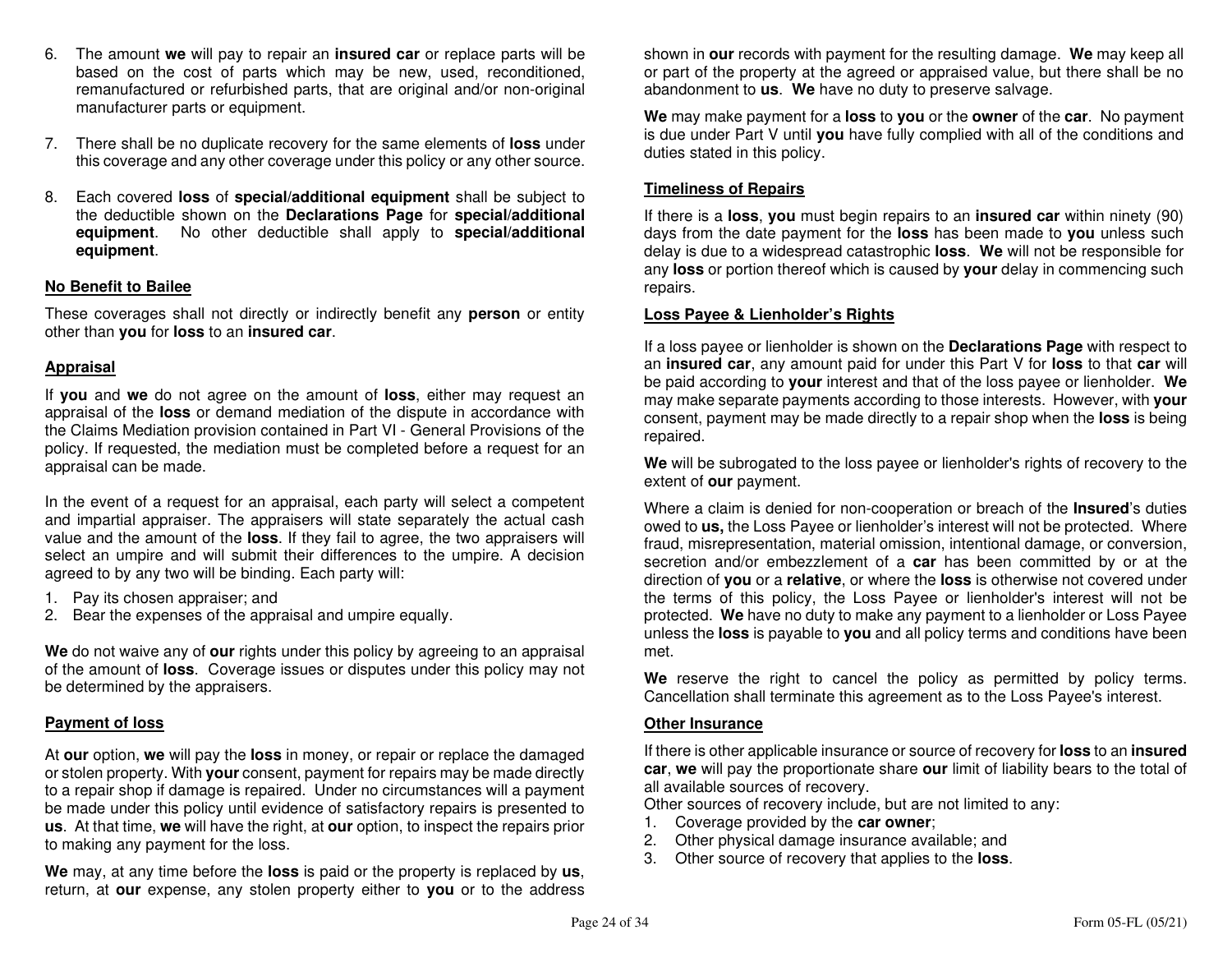# **PART VI - ACCIDENTAL DEATH AND DISMEMBERMENT COVERAGE**

If Accidental Death and Dismemberment Coverage is shown on the **Declarations Page**, **we** will pay the benefits described under the Limits of Liability in this Part VI with respect to **bodily injury** sustained by the **named insured** as the result of a Covered Event specified in this Part VI.

# **Limits of Liability**

If a **named insured** sustains death, dismemberment or loss of life, as described below, independent of other causes, that is the result of a Covered Event in an **accident**, **we** will pay the stated benefit to the **named insured**, subject to the aggregate limit of liability shown on the **Declarations Page**.

DEATH, DISMEMBERMENT OR LOSS OF SIGHT: If within 90 days from the date of an **accident** arising out of a Covered Event, **bodily injury** sustained by the **named insured** in that **accident** causes death, dismemberment or loss of sight, **we** will pay, as follows, but no more than the Limit of Liability shown on the **Declarations Page** for all **bodily injury**:

- 1. For accidental loss of life, **we** will pay the limit shown on the **Declarations Page**.
- 2. For loss of both hands or both feet, **we** will pay the limit shown on the **Declarations Page**.
- 3. For loss of one hand and one foot, **we** will pay the limit shown on the **Declarations Page**.
- 4. For loss of sight in both eyes, **we** will pay the limit shown on the **Declarations Page**.
- 5. For loss of either hand or foot, **we** will pay one-half of the limit shown on the **Declarations Page**.
- 6. For loss of sight in one eye, **we** will pay one-half of the limit shown on the **Declarations Page**.
- 7. For loss of a thumb and index finger of the same hand, **we** will pay one-half of the limit shown on the **Declarations Page**.

The word "loss", as used in this Part VI, means:

- 1. With regard to hand or foot, complete severance through or above the wrist or ankle joint.
- 2. With regard to sight of eyes, entire and irrecoverable loss of sight.
- 3. With regard to thumb and index finger, complete severance through or above metacarpophalangeal joint.

The limit of liability shown for this coverage on the **Declarations Page** is the aggregate limit for all claims under this Part VI, and is the most **we** will pay under this coverage with respect to a **named insured**, without regard to the number of:

- 1. **Bodily injuries** sustained by the **named insured**;
- 2. **Cars** insured under this policy;
- 3. Separate premiums paid or shown on the **Declarations Page**;
- 4. Policies issued;
- 5. Claims made; or
- 6. Vehicles involved.

There will be no stacking or combining of coverage afforded to more than one **car** under this policy.

# COVERED EVENTS:

- 1. While the **named insured** is riding solely as a passenger in or on, boarding or alighting from any public conveyance, including air, licensed to carry passengers for hire; or
- 2. When the **named insured** sustains injuries caused by unavoidable exposure to the elements following the forced landing, stranding, sinking or wrecking of such means of transportation described above in which the **person** insured has been riding solely as a passenger; or
- 3. While the **named insured** is driving or riding in or on; boarding or alighting from, a four-wheel private passenger automobile.

# **Seat Belt Coverage**

The Principal Sum benefits for Accidental Death under this policy will be increased by an additional 20% of the benefit amount if death results while the **named insured** is a passenger or driver of a four-wheel private passenger automobile and the **named insured's** seat belt is properly fastened about their body.

# **Exclusions**

 This coverage does not cover any **loss**, death or **bodily injury** incurred for, or resulting from, any of the following:

- 1. Suicide or attempted suicide.
- 2. Intentional self-infliction of injury or attempted self-infliction of injury.
- 3. Self-destruction or attempted self-destruction.
- 4. Infections except infections that develop from and are caused wholly by a covered **bodily injury**.
- 5. War or any warlike action.
- 6. **Accident** occurring while operating, or learning to operate, or performing duties as a member of the crew of any aircraft.
- 7. Sickness or disease of any kind.
- 8. **Bodily injury** or loss occurring while the **named insured** is intoxicated or under the influence of any narcotic, unless consumed or ingested pursuant to directions from a licensed physician, in the course of treatment, without any warning from the physician or a licensed pharmacist against operating any motorized vehicle while under the influence of the narcotic.
- 9. While the **named insured** is **racing**.
- 10. While operating a motor vehicle when used as a livery service or for **delivery**.
- 11. While a **TNC driver** is logged on to a **TNC digital network** or while a **TNC driver** provides a **TNC prearranged ride**.
- 12. As a result of a hernia of any kind.
- 13. As a consequence of diabetes.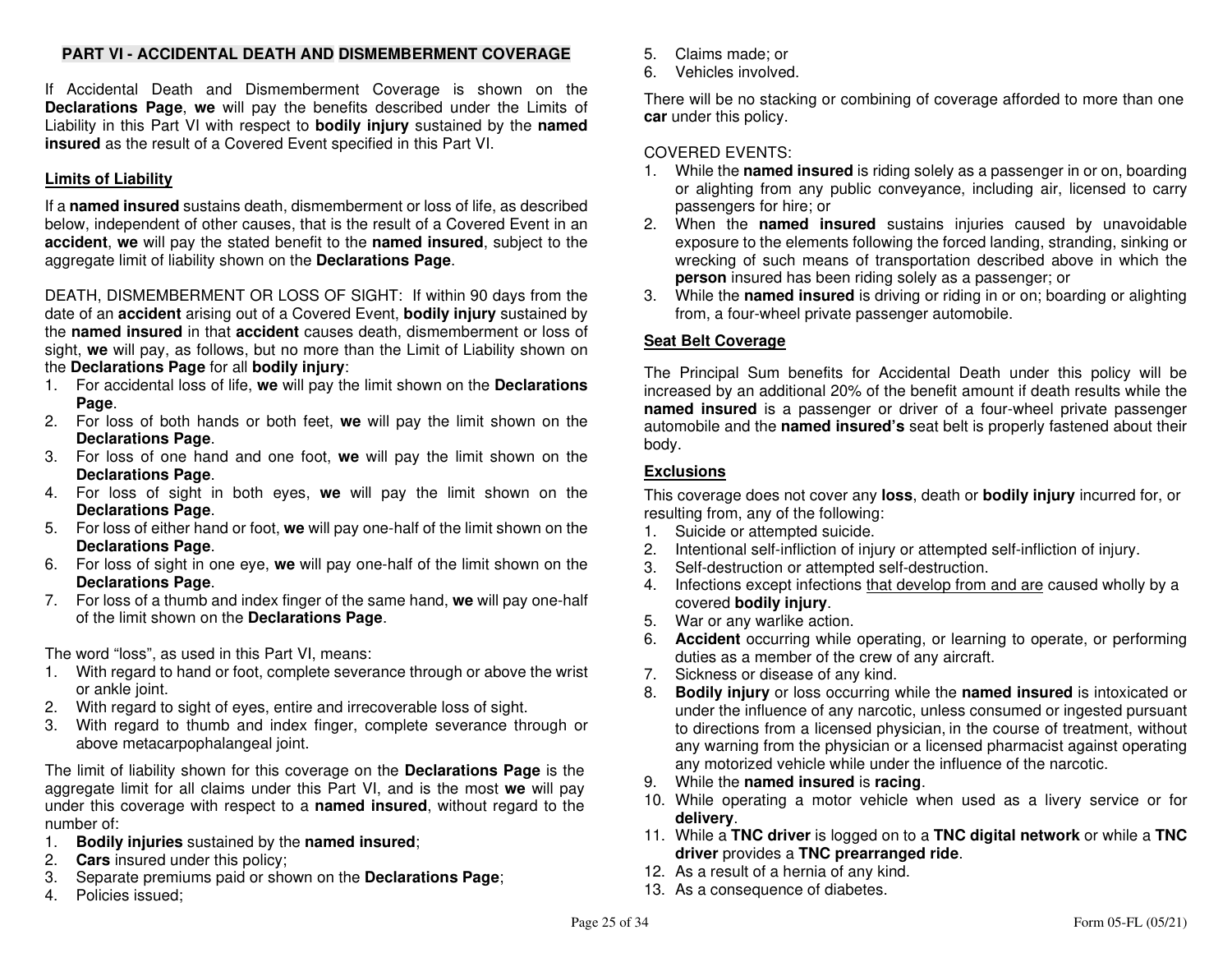- 14. **Bodily injury** caused by, or contributed to by, the **named insured**committing, participating in or attempting to commit:
	- a. A felony; or

 b. An act of violence, civil disobedience, civil disorder, riot or insurrection. This does not apply when:

- a. The involvement by the **insured person** is unwillingly and by force; and
	- b. The **insured person** is not convicted of the felony or a related crime.

# **Additional Terms for Part VI**

- 1. NOTICE OF CLAIM: Written notice of claim must be given to **us** within 20 days after any **bodily injury** covered by this Part VI, or as soon thereafter as is reasonably possible.
- 2. PROOF OF LOSS: Written proof of **loss** must be furnished to **us** within 90 days after the date of a covered event. Failure to furnish such proof within the time required shall not invalidate nor reduce any claim if it was not reasonably possible to give proof within such time, provided proof is furnished as soon as reasonably possible.
- 3. PAYMENT OF CLAIMS: Payment for loss of life will be payable in accord with any beneficiary designation made to **us**, or if none, then to the estate of the **named insured**. Payment of **our** limit of liability to the legal representative of the estate shall be deemed discharge of **our** duties under this Part VI.
- 4. PHYSICAL EXAMINATION AND AUTOPSY: **We** have the right for physical examination or autopsy of the **named insured** who is making a claim under this Part VI by a licensed medical practitioner or pathologist when, and as often as **we** reasonably require, unless barred by law.

# **PART VII - GENERAL PROVISIONS**

# **Policy Period & Territory**

This policy applies only to **accidents** and **losses** that occur:

- 1. During the policy period as shown in the **Declarations Page** unless the policy is cancelled, in which case all coverage ends on the effective date of the cancellation; and
- 2. Within the policy territory. The policy territory is the United States of America, its territories or possessions, or Canada. This policy also applies to an **accident** or **loss** involving an **insured car** while being transported between ports within the policy territory.

# **Two or More Cars Insured**

As to any **accident**, occurrence or **loss** to which this and any other **car** policy issued to **you** by **us**, or an affiliated insurer, applies to provide the same or similar type of coverage, the total limit of **our** liability under all the policies shall not exceed the highest applicable Limit of Liability under any one policy for any one vehicle insured. This does not apply as to Part IV – Uninsured Motorist Coverage if **you** have paid the extra premium for Stacked UM.

# **Claims Handling**

**We** shall use any or all of the following to determine the value of any damages, loss or claim that may be covered by this policy:

- 1. Exams by physicians **we** select, at **our** expense, as often as **we** reasonably request.
- 2. Medical record review and test result review by **persons** and services selected by **us**.
- 3. Estimating, appraisal, or injury evaluation and/or data systems for the analysis of medical treatment and expenses.
- 4. Estimates by vehicle repair shops.
- 5. Computer programs, databases and published sources for vehicle values and cost of repair.
- 6. Third-party vendors providing estimating, appraisal, injury evaluation, earnings calculators, and analysis.

# **Claims Mediation**

Before the start of a legal action as to a claim under this policy for:

- 1. **Bodily injury** in an amount of \$10,000 or less; or
- 2. **Property damage** or **loss** to property in any amount;

 either **we** or the claimant may demand mediation of the claim. The demand for mediation shall:

- 1. Be filed with the Florida Department of Financial Services, on a form approved by that Department; and
- 2. State the reason for the mediation demand and the issues in dispute which are to be mediated.

The filing of a demand for mediation tolls the time requirements that apply for filing a lawsuit for a period of 60 days following the conclusion of the mediation process or the time prescribed under Florida laws for Limitations of Actions other than for the recovery of real property, whichever is later.

The Florida Department of Financial Services shall randomly select qualified mediators approved by the Department. Each party may once reject the mediator selected, either originally or after the opposing side has exercised its option to reject a mediator.

Mediation shall be held no later than 45 days following the demand for it. The date, time, and place of the mediation conference shall be set by the mediator. If so agreed, mediation may be done by telephone. Only one mediation session may be requested for each claim unless the parties agree to further mediation.

Any **person** or party participating in mediation must have the authority to make a binding decision. All parties must mediate in good faith.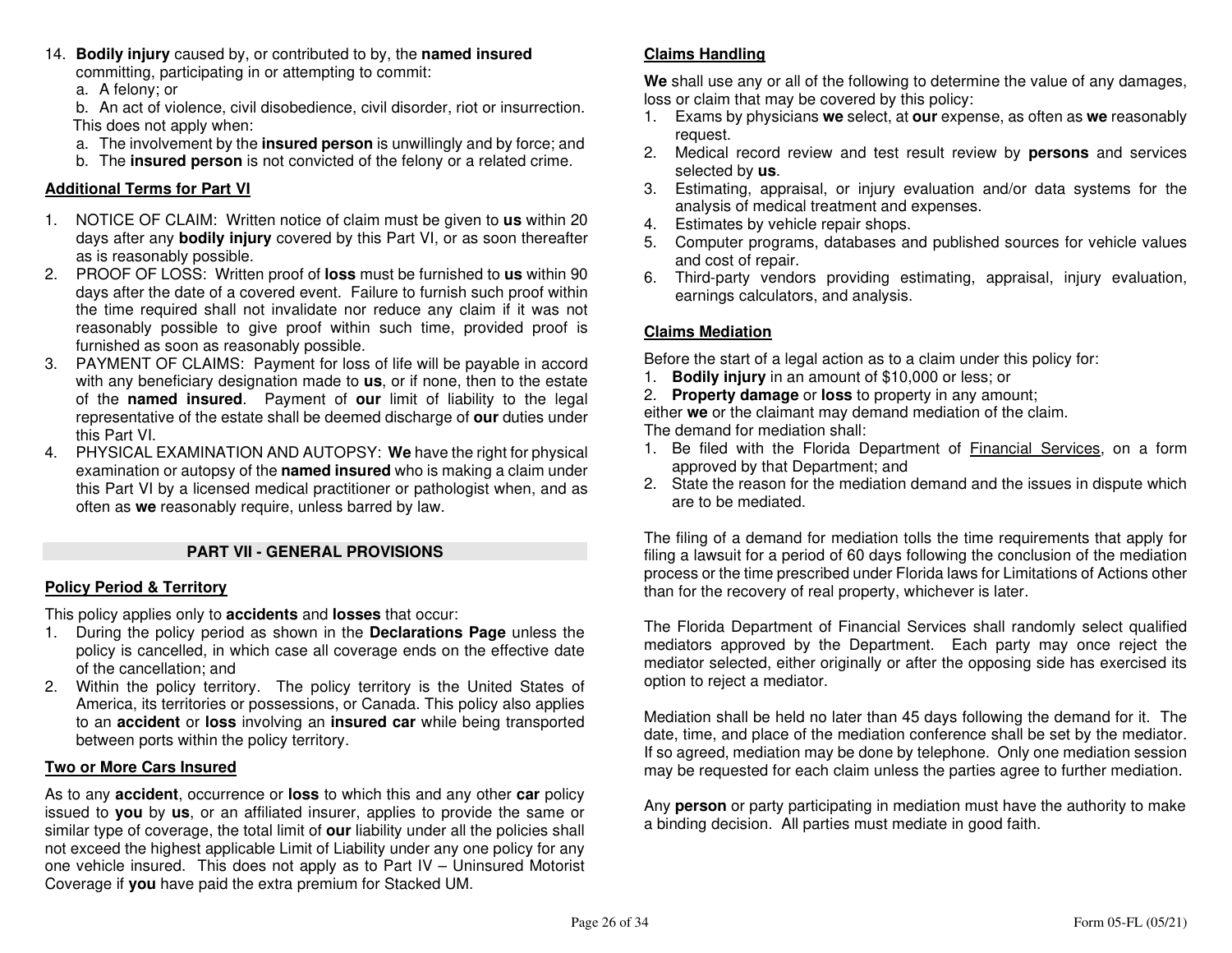The mediation shall be conducted as an informal process in which formal rules of evidence and procedure need not be observed. Disclosures and statements made during mediation shall not be deemed admissions in any subsequent action or proceeding relating to the claim or cause of action giving rise to the claim.

The costs of mediation shall be borne equally by both parties, unless the mediator determines that one party has not mediated in good faith.

A **person** or party demanding mediation may not demand or request mediation after a suit is filed relating to the same facts already mediated.

# **Suits Against Us**

No legal action may be brought against **us** until there has been full compliance with all terms of this policy.

Unless **we** agree otherwise, any legal action against **us** must be brought in a court of competent jurisdiction in the county and state where the **insured person** lives.

No one other than an **insured person** under Part I – Liability To Others of this policy shall have any interest in this policy prior to obtaining a verdict against an **insured person**.

No legal action may be brought against **us** for payment under Part I – Liability To Others until:

- 1. **We** agree in writing that the **insured person**, as defined under Part I, has an obligation to pay damages; or
- 2. The amount of the damages due under Part I on behalf of an insured has been determined by final judgment after trial.

No one shall have any right to make **us** a party to a suit to determine the liability of an **insured person** under Part I.

No legal action may be brought against **us** to recover any sum under Part II - **PIP** until, and as required by the **No-Fault Law**:

- 1. The PIP payment being claimed against **us** is overdue, including any additional time allowed by the **No-Fault Law** for **us** to pay;
- 2. The PIP claimant sends **us** written notice of an intent to initiate legal action against **us**. This notice shall be delivered to **us** by United States certified or registered mail with return receipt requested. The notice shall state that it is a "demand letter under Fla. Statute § 627.736(10)", and shall state with specificity:
- a. The name of the insured upon which such benefits are being sought, including a copy of the assignment giving rights to the claimant if the claimant is not the insured;
- b. The claim number or policy number upon which such claim was originally submitted to **us**;
- c. To the extent applicable:
- (1) The name of any medical provider who rendered to an insured the treatment, services, accommodations, or supplies that form the basis of such claim; and
- (2) An itemized statement specifying each exact amount, the date of treatment, service, or accommodation, and the type of benefit claimed to be due; and
- d. Any other item(s) so required by the **No-Fault Law**.
- 3. Within 30 days after **our** receipt of the demand letter, **we** have not:
	- a. Paid the overdue claim stated in the demand letter; or
- b. Agreed to pay in the future for treatment that has not yet been rendered.

In any civil action by a claimant to recover **PIP** benefits from **us**, all claims related to the same health care provider for the same injured person shall be brought in one action, unless good cause is shown why such claims should be brought separately.

**We** have no duty to preserve or otherwise retain any salvage for any purpose, including as evidence for any type of court proceeding.

No one may sue **us** to determine the amount payable under Part VI - Accidental Death and Dismemberment Coverage until at least 60 days after written proof of loss has been furnished to **us**. No such legal action may be brought after the expiration of five years after the time written proof of loss is required to be furnished to **us**.

# **Our Recovery Rights (Subrogation & Reimbursement)**

In the event of any payment under this policy:

- 1. **We** will be subrogated to all rights of recovery of the **person** or entity to or for whom payment was made against another **person** or organization; and
- 2. Any **person** to or for whom a payment is made who recovers damages from a liable **person** or entity, or their insurer, shall hold the proceeds of that recovery in trust for **us**.

 These rights shall be only to the extent of payments made under this policy. The **person** or organization to or for whom payment was made under this policy will be required to reimburse **us** out of any monies received from any party or organization liable for damages, or his or her insurance company.

Anyone to whom payment was made under this policy must cooperate with **us**, do whatever is necessary to protect **our** subrogation rights, and do nothing after the **loss** to harm **our** rights. This may include the filing of a lawsuit:

- 1. Against all parties who may be liable for injuries or damages arising out of the **accident**; and
- 2. Within the time frame as required by the statute of limitations that applies.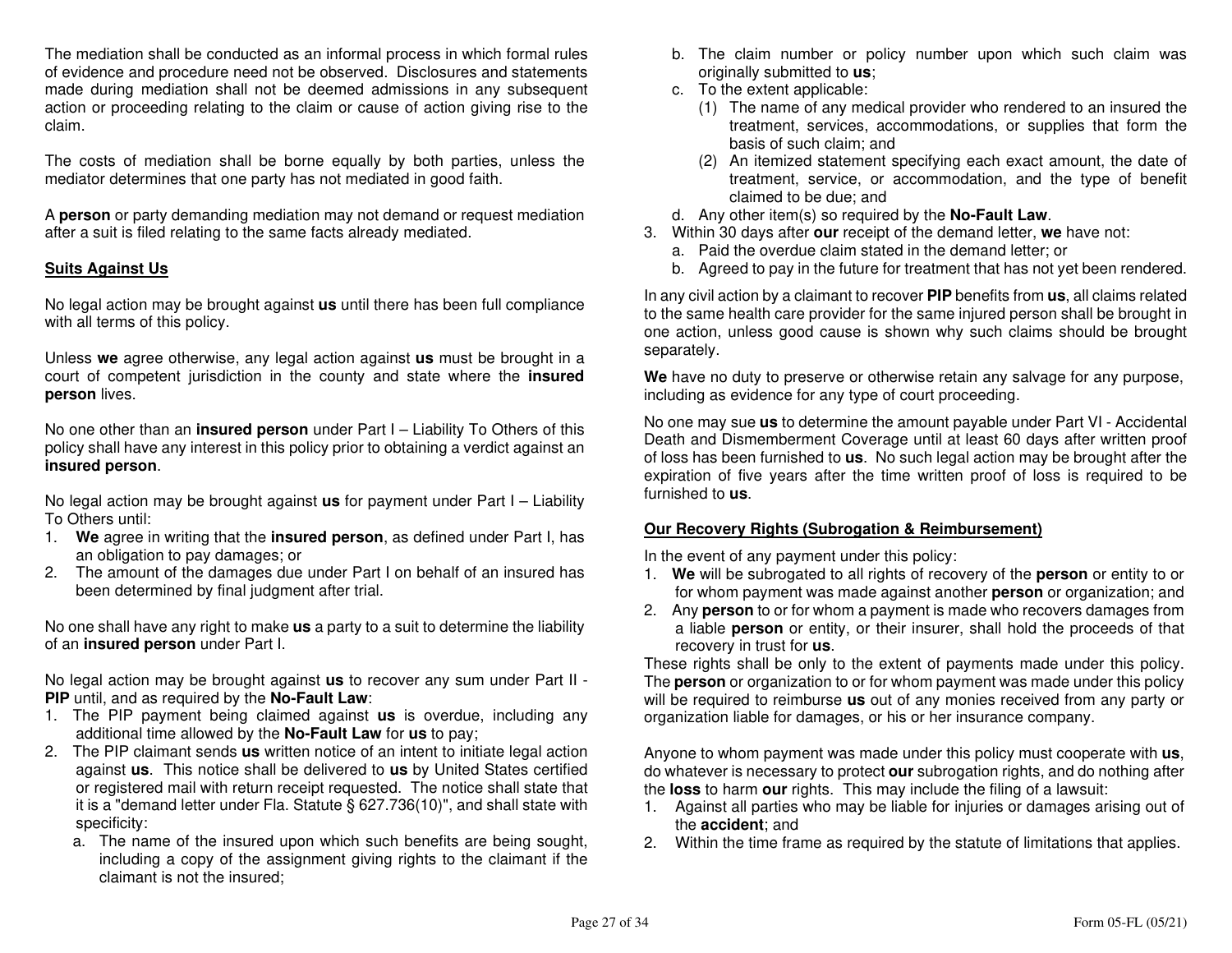If **we** seek recovery from a liable party:

- 1. **You** authorize **us** to seek recovery of any applicable deductible. But, **we**  have no duty to do so, and **we** will notify **you** if **we** do not intend to proceed to collect the deductible; and
- 2. **You** agree to be bound by any settlement agreement entered into by **us** and the liable party, or the outcome of any arbitration **we** enter into, for those sums.

**We** reserve the right to compromise or settle the deductible and property damage claims against the responsible parties for less than the full amount. If the total recovery is less than the total of **our** payment and the deductible, **we**  will reduce reimbursement of the deductible to **you** based on the proportion that the actual recovery bears to the total of **our** payment and the deductible.

Any reimbursement to **you** by **us** will be reduced by a proportionate share of expenses and attorney fees incurred in connection with the recovery.

If anyone insured under this policy makes recovery from a responsible party without **our** written consent and **our** rights are prejudiced, that insured's rights under any affected coverage will no longer exist.

If payment is made on behalf of anyone insured under this policy to comply with state mandated coverage, and the policy or any subsequent change in coverage was obtained from **us** as a result of **your** material misrepresentation of the risk to be insured by **us**, which otherwise, had it been known to **us** at the time coverage was agreed to by **us**, **we** would have declined coverage or extension of coverage to **you**, **you** agree to reimburse **us** to the full extent of any **loss** and adjustment expense paid on **your** behalf as a result of **your**material misrepresentation to **us**.

Notwithstanding the rights set forth above in this clause, **we** have no right of recovery for payments made by **us** under Part II - **PIP** that **we** are not entitled to recover under the **No-Fault Law**. Except, **we** shall have a right of reimbursement, to the extent of **our** payment, against the **owner** of a commercial **motor vehicle** and the insurer of the **owner** of a commercial **motor vehicle** as defined under the **No-Fault Law**, for benefits paid as a result of an **insured person occupying** the commercial **motor vehicle** or having been struck by the commercial **motor vehicle** while not **occupying** any self-propelled vehicle. **Our** right of reimbursement does not apply to the **owner** or registrant of a **motor vehicle** used as a taxicab.

If **we** have a reasonable belief that a fraudulent insurance act has been committed under Part II – **PIP**, **we** shall give written notice to the **insured person** within 30 days after submission of the **PIP** claim that such claim is being investigated for suspected fraud. **We** shall, no later than 90 days from the submission of the claim, either:

- 1. Deny the **PIP** claim; or
- 2. Pay the **PIP** claim;

in accordance with the **No-Fault Law**.

# **Transfer of Your Interest In This Policy**

**Your** duties under this policy may not be transferred or assigned to another person or business entity without **our** written consent. However, if a **named insured** shown on the **Declarations Page** dies, this policy will provide coverage until cancellation or the end of the policy period shown on the **Declarations Page** for:

- 1. The surviving spouse, if a **resident** of the same household at the time of death; and
- 2. The legal representative of the deceased **named insured**, while acting in that capacity. This only applies to the legal representative's responsibility to maintain or use the **insured car**.

If the **named insured** dies, the mailing of any notice required under this policy will be sufficient if mailed to the decedent's last known address in **our** records.

If the **insured car** is sold, coverage will terminate as to that **insured car** when the buyer takes possession of the **car**. Coverage will not transfer or apply to the new **owner** upon sale or transfer to any person other than a **relative**.

# **Policy Changes**

This policy, which includes the **Declarations Page**, endorsements issued by **us**, the **Application**, and any coverage election and rejection forms, contains all agreements between **you** and **us**. Its terms may not be changed or waived except by written endorsement issued by **us**.

If a change requires a premium adjustment, **we** will adjust **your** premium as of the effective date of the change. **We** may revise this policy form to provide more coverage without additional premium charge. If **we** revise this version of this policy form, **our** policy will automatically provide the additional coverage as to the date the revision is effective.

**We** rely upon the statements made by **you** in the **Application** for insurance to determine the amount of the premium for this policy. **You** agree to cooperate with **us** in determining if this information is correct and complete and **you** will notify **us** if it changes during the policy period. If this information is incorrect, incomplete, or changes during the policy period, **we** may adjust **your** premium during the policy period or take other appropriate action. To properly insure **your car**, **you** must promptly notify **us** when:

- 1. **You** change **your** address;
- 2. Any **resident** operators with a valid driver's license are added or deleted. **We** will allow up to 30 days to add a **resident** operator;
- 3. **You** acquire an additional or replacement **car**;
- 4. Any change in the operators in the household;
- 5. **You** or a **relative** get married or divorced; or
- 6. **You** or a **relative** obtains a driver's license or has a driver's license suspended, revoked, or refused.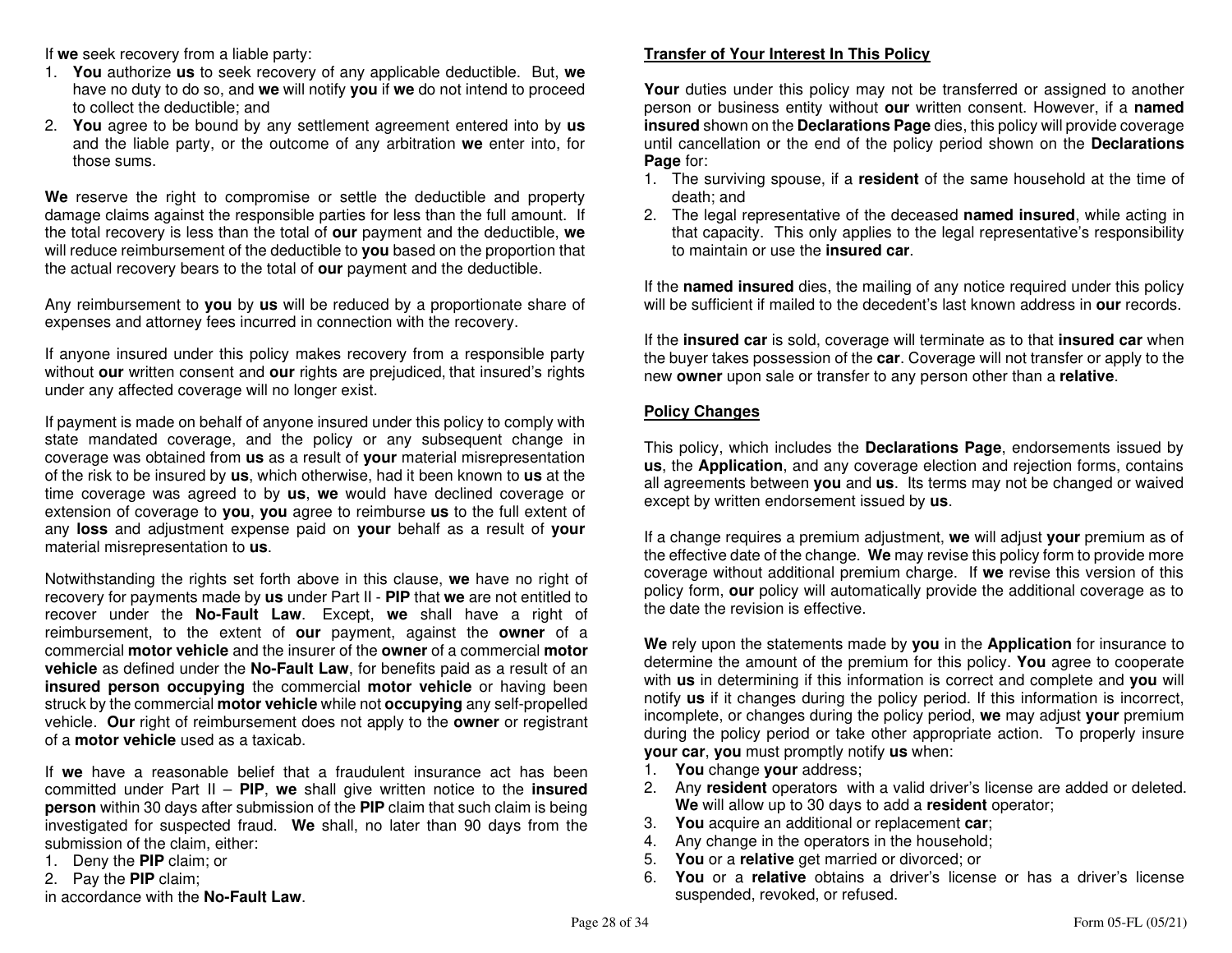If the **named insured** has been charged an incorrect premium for the coverage(s) in the first **Application**, **we** will give notice to the **named insured** that more premium is due. When the **named insured** gets that notice, the **named insured** may:

- 1. Pay the extra amount of premium due and maintain the policy in full force under its original terms. This must be done within 10 days from receipt of the notice from **us** to pay the extra amount of premium due;
- 2. Cancel this policy and request a refund of any unearned premiums. This must be done by giving **us** notice of such within 10 days from receipt of the notice from **us** to pay the extra amount of premium due; or
- 3. To do nothing, in which case **we** will then cancel the policy effective no less than 14 days after the date of the notice from **us** to pay the extra amount of premium due.

# **Our Right to Re-compute Premium**

**We** established the premium for this policy based on the statements **you** made in **your** application for insurance. **We** have the right to re-compute the premium payable for this policy if **we** later obtain information which affects the premium **we** charged.

# **Non-Cancellable Policy**

The terms set out here apply when this policy is issued to reinstate the **named insured's** driving privileges in Florida after those privileges have been revoked or suspended.

The minimum coverages required by Florida law may not be cancelled for any reason by either the **named insured** or **us**. A premium shall be collected and coverage shall be in effect for the 60-day period during which **we** complete the underwriting of the policy whether or not the person's driver license, motor vehicle tag, and motor vehicle registration are in effect. However, as allowed by Florida law, **we** may cancel:

- 1. During **our** underwriting period, which is the first 60 days this policy is in effect immediately following the effective date of the first policy period; or
- 2. At any time if the driver's license of:
	- a. The **named insured**; or
- b. An **operator** who **resides** in the same **household** as the **named insured** or who customarily operates the **insured car**;

is suspended or revoked during the policy period.

# **Cancellation and Non-Renewal**

The **named insured** may cancel this policy by returning it to **us** or by advising **us** when at a future date the cancellation is to be effective. However, the **named insured** may not cancel a policy that has **PIP** and/or property damage liability during the first 2 months after the effective date of the initial policy period, except as follows:

- 1. The **insured car(s)** is totally destroyed;
- 2. **Ownership** of the **insured car(s)** is transferred;
- 3. Another policy covers the **insured car(s)**;
- 4. The **named insured** has been charged an incorrect premium for the coverage(s) set forth in the original **Application** and **we** have given notice of the extra premium due; or
- 5. The **named insured** is a military service member called to active duty or transferred by the United States Armed Forces to a location where the insurance is not required.

If the **named insured** has been charged an incorrect premium for the coverage(s) in the first **Application**, **we** will give notice to the **named insured** that more premium is due. When the **named insured** gets that notice, the **named insured** may:

- 1. Pay the extra amount of premium due and maintain the policy in full force under its original terms. This must be done within 10 days from receipt of the notice from **us** to pay the extra amount of premium due;
- 2. Cancel this policy and request a refund of any unearned premiums. This must be done by giving **us** notice of such within 10 days from receipt of the notice from **us** to pay the extra amount of premium due; or
- 3. To do nothing, in which case **we** will then cancel the policy effective no less than 14 days after the date of the notice from **us** to pay the extra amount of premium due.

**We** may cancel by mailing notice to the **named insured** shown on the **Declarations Page** at the last known address appearing on **our** records. Notice of cancellation will be mailed at least:

- 1. 10 days before the effective date of cancellation if due to **failure to pay premium**; or
- 2. 45 days before the effective date of cancellation if this policy is to be cancelled for any other reason.

**We** may cancel this policy for any lawful reason during the first 59 days of the first policy period. But, **we** will not cancel a policy that has **PIP** and/or property damage liability coverage for **failure to pay premium** during the first 59 days this policy is in effect unless the reason **we** cancel is due to the issuance of a payment for the premium that is dishonored for any reason. When this policy is in effect for 60 days, or if this is a renewal policy, **we** may cancel only for one or more of the following reasons:

- 1. The **failure to pay premium**;
- 2. For material misrepresentation or fraud when applying for this policy;
- 3. **You** or a **relative** submit a fraudulent claim; or
- 4. The loss of driving privileges through suspension or revocation of **your** operator's license or motor vehicle registration, or that of a principal operator of **your insured car**. This must have occurred during the policy period or during the 180 days immediately preceding its effective date or, if the policy is a renewal, during its policy period.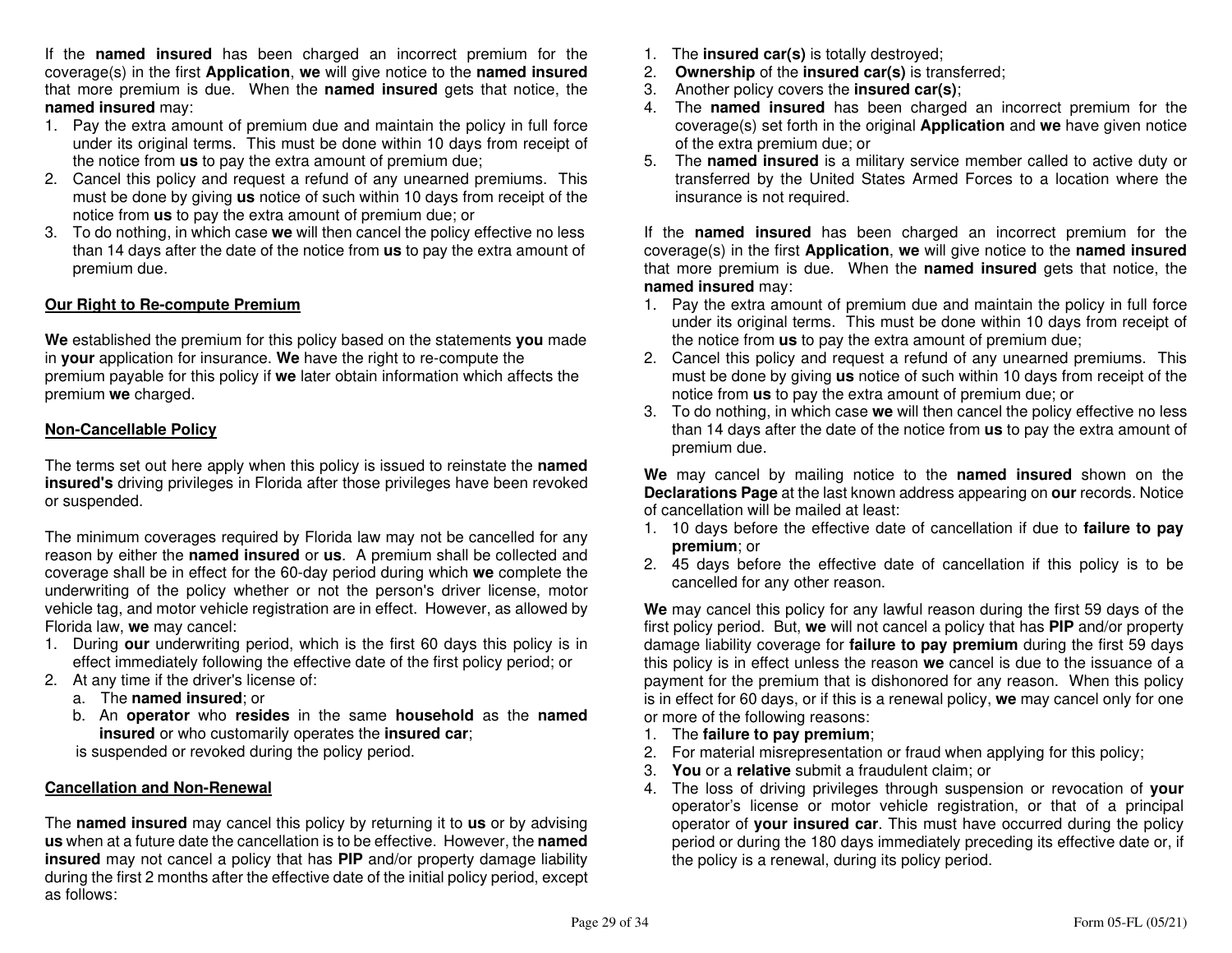With respect to cancellation, this policy is neither severable or dividable. Any cancellaton will be effective for all persons and all vehicles.

If this policy is cancelled, coverage will not be provided as of the date and time shown in the notice of cancellation.

If **we** decide to cancel this policy, **our** decision will not be based on the lawful use, possession, or ownership of a firearm or ammunition by the insurance applicant, **insured**, or a household member of the applicant or **insured**.

Upon cancellation, **you** may be entitled to a premium refund. However, **our**making or offering of a refund is not a notice or condition of cancellation.

If this policy is cancelled by **us** for any reason other than **failure to pay premium**, any refund due will be computed on a daily pro-rata basis and will be mailed within 15 days after the effective date of the cancellation.

If this policy is cancelled at **your** request or due to **failure to pay premium**, any refund due will be calculated at a 90% of pro rata basis. Any refund due will be mailed within 30 days after the effective date of the cancellation or receipt of **your** request for cancellation, whichever is later.

**We** will refund 100 percent of the unearned premium if the **named insured** is a servicemember, as defined in Fla. Stat. § 250.01, who cancels because he or she is called to active duty or transferred by the United States Armed Forces to a location where the insurance is not required. **We** may require a servicemember to submit either a copy of the official military order or a written verification signed by the servicemember's commanding officer to support this refund. If **we** cancel this policy, **we** will refund 100 percent of the unearned premium to the servicemember.

If **we** decide to not to renew this policy, **we** will mail notice of nonrenewal to the **named insured** shown on the **Declarations Page** at the last known address appearing in **our** records. Notice will be mailed at least 45 days before the end of the policy period.

If **we** decide not to renew this policy, **our** decision will not be based solely on any of the following or combination of the following:

- 1. The insured's: sex, occupation, marital status, residence, military service, or age.
- 2. The insured's: race, color, creed or national origin.
- 3. The principal place of garaging of the **insured car** in Florida.
- 4. The insured was involved in a motor vehicle **accident** unless **we** in good faith determine that the insured was substantially at fault in the **accident**.
- 5. The insured has had only one **accident** in which he or she was at fault within the current 3-year period. But, **we** may refuse to renew a policy under which the insured has had 3 or more **accidents**, regardless of fault, during the most recent 3-year period.
- 6. The insured commits a non-criminal traffic infraction unless it is:
	- a. A second infraction committed within an 18-month period;
- b. A third or subsequent infraction committed within a 36-month period; or
- c. A violation of Florida laws prohibiting operation of a vehicle at an unlawful speed when such violation is a result of exceeding the lawful speed limit by more than 15 miles per hour.
- 7. A traffic infraction when adjudication has been withheld and no points have been assessed per Florida laws that apply to non-criminal traffic infractions. But, this does not apply to traffic infractions involving **accidents** in which **we** have incurred a **loss** due to the fault of the insured.
- 8. The handicap or physical disability of the insured, so long as that handicap or physical disability does not substantially impair such person's mechanically assisted driving ability.
- 9. Domestic violence.
- 10. The insured being a public official.
- 11. The lawful use, possession, or ownership of a firearm or ammunition by the insurance applicant, **insured**, or a household member of the applicant or **insured**.
- 12. Any reason that is unlawful, arbitrary or capricious.

#### **Automatic Termination**

Coverage for **your insured car** shall terminate automatically when anyone other than **you** or a **relative** becomes the **owner** of the vehicle.

This policy will terminate automatically at the end of the current policy period if **we** offer to renew or continue **your** policy and **you** do not accept the offer. **Our**  renewal offer is considered rejected if there is any **failure to pay premium**, when due, for the renewal.

If other insurance on an **insured car** is obtained, any similar insurance provided by this policy will terminate as to that **insured car** on the effective date of the other insurance.

# **Proof of Notice**

**We** may mail or deliver any notice to the **named insured**. Sufficient proof of notice shall be made by:

- 1. United States postal proof of mailing, or certified or registered mailing, of notice to the **named insured** at the address shown in the policy for any notice that:
- a. The policy is cancelled;
- b. The policy is not to be renewed;
- c. Includes the reasons for cancellation; or
- d. **Our** intent is to issue a policy by another insurer under the same ownership or management;
- 2. Any type of proof of mailing or delivery of any other notice.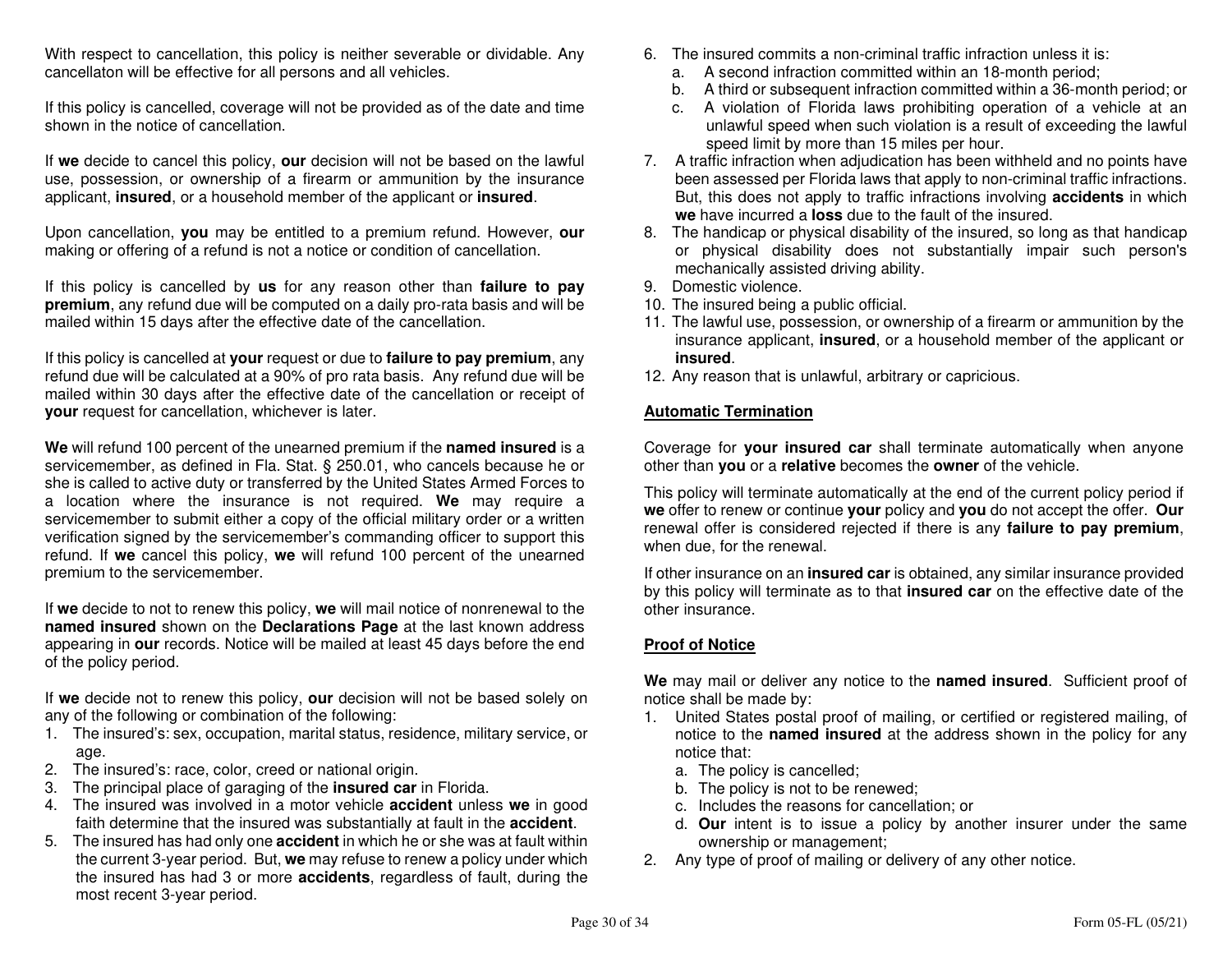# **Our Right to Void for Fraud or Misrepresentation**

**We** have the right to void this policy from its inception if **you** provided false material information or omitted material information in **your Application**. This policy is issued in reliance upon information provided on **your Application**. **We**will void this policy from inception if **you**:

- 1. Made material false statements or representations to **us** as to any material fact or circumstance;
- 2. Concealed or misrepresented any material fact or circumstance; or
- 3. Engaged in fraudulent conduct;

# at the time of **application**.

No coverage is provided for any **accident** or **loss** if **we** void this policy.

# **Our Right to Void for Failure of Initial Payment**

Coverage under this policy is conditioned upon **our** receipt of complete and unconditional payment of the initial down-payment of premium.

If **your** initial down-payment is not honored for any reason when first presented for payment to **your** bank or financial institution, this policy is void as if never issued, and there will be no coverage at any time. If this policy is void, **we** will not cover any claims, loss or damages of any kind. **You** must reimburse **us** for any amounts **we** are required by law to pay after **we** void the policy.

**We** will not void this policy from its inception, but only if the initial down-payment of premium that was returned unpaid is then cured within the earlier of:

- 1. 5 days after actual notice, sent by certified mail, is received by the **named insured**; or
- 2. 15 days after notice is sent to the **named insured** by certified or registered mail.

# **Policy Conformed to Statutes**

Terms of this policy that are in conflict with the statutes or other applicable law of the state where **you reside** when this policy is issued, as shown in **our**  records, are hereby amended to conform to the applicable state law. All other terms remain in full effect.

#### **Fraudulent Claims**

**We** do not provide coverage for, or payment to, **you**, a **relative** and/or any other **person** when any **person**:

- 1. Commits fraud against **our** interest; or
- 2. Intentionally makes misrepresentations in connection with any **accident** or **loss**.

 This shall apply to preclude all coverage and benefits, except **PIP**, under this policy for all **persons** and as to all interests. Except as otherwise set forth directly below in the next clauses, a denial under this clause:

- 1. Means all coverage and benefits, except **PIP,** under this policy may be denied; and
- 2. Is not limited to only the interest of the **person** whose conduct is the basis of **our** denial of coverage.

As to Part II – **PIP**, **our** right to deny **PIP** coverage or benefits under this Fraudulent Claims clause will apply so that **PIP** benefits shall not be due or payable to or on the behalf of an **insured person** under **PIP** if that **person** has committed, by a material act or omission, any insurance fraud relating to **PIP**under his or her policy, if the fraud is:

- 1. Admitted to in a sworn statement by the **insured person**; or
- 2. Established in a court of competent jurisdiction.

For that **person**, any insurance fraud related to **PIP** shall:

- 1. Void all such **PIP** and any other coverage arising from the claim related to such fraud for that **person** who committed the fraud, even if a portion of that **person's** claim may be legitimate.
- 2. Require that any and all benefits paid prior to the discovery of the fraud be reimbursed to **us** by the **person** who committed the fraud.
- 3. That in an action to enforce **our** right of recovery, the prevailing party is entitled to its costs and attorney's fees.

If **we** have a reasonable belief that a fraudulent insurance act, for the purposes of § 626.989 or § 817.234, Florida Statutes, has been committed, **we** will notify the **insured person**, in writing, within 30 days after submission of the claim that the claim is being investigated for suspected fraud. Beginning at the end of the initial 30-day period, **we** have an additional 60 days to conduct **our** fraud investigation. No later than 90 days after the submission of the claim, **we** will deny the claim or pay the claim with simple interest as required by the **No-Fault Law** from the day the claim was submitted until the day the claim is paid. All claims denied for suspected fraudulent insurance acts will be reported to the Division of Insurance Fraud.

#### **Bankruptcy**

The bankruptcy or insolvency of a **person** insured by this policy, or that **person's** estate, shall not relieve **us** of **our** obligations under this policy.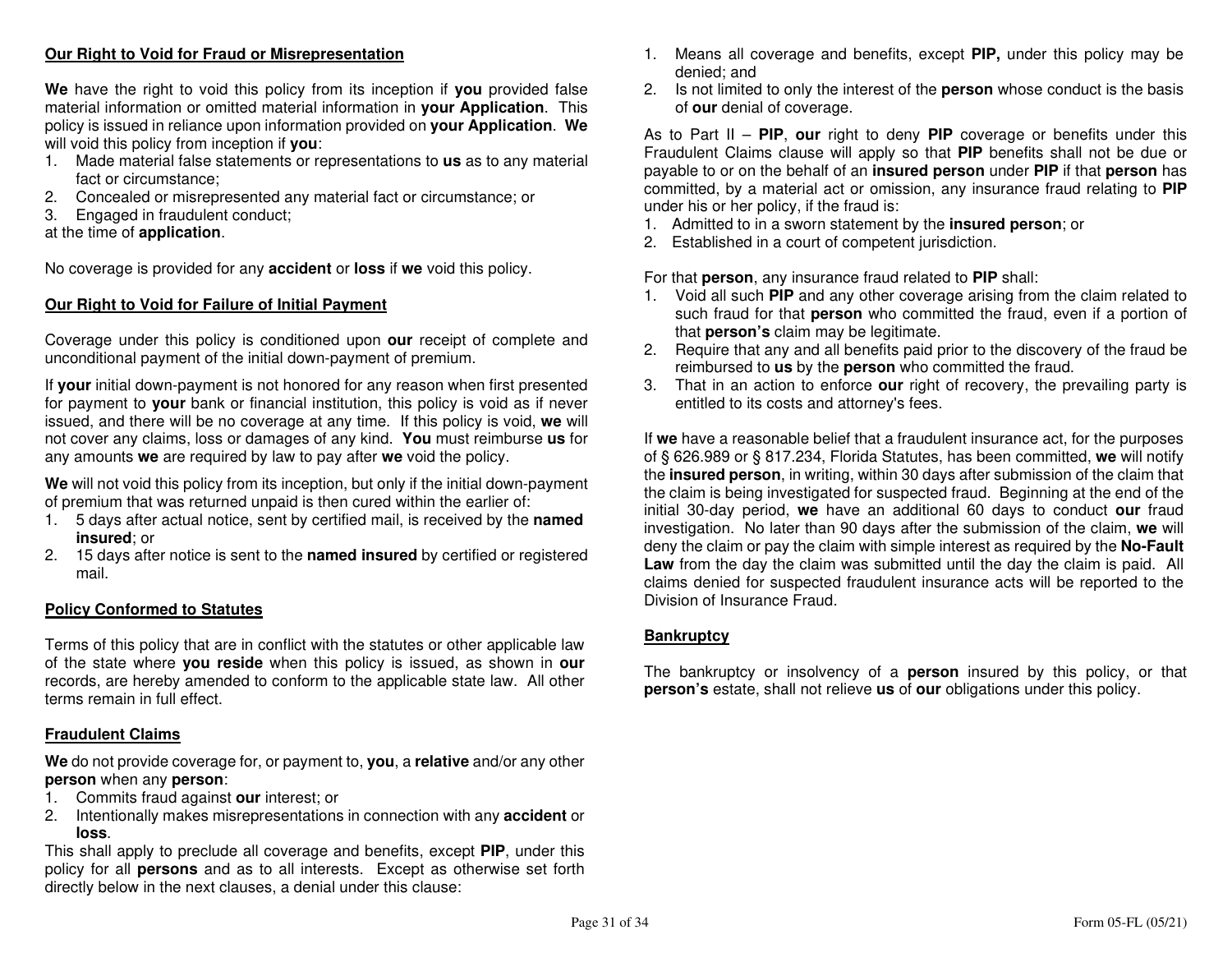# **YOUR DUTIES & REPORTING ALL ACCIDENTS AND LOSSES**

**IMPORTANT:** For coverage as described in this policy to apply, all notice requirements, duties (those listed here and under any coverage that applies), and policy terms that apply must be properly performed. Not doing so may result in a claim or coverage being partially or fully denied.

#### **Notice of an Accident or Loss**

In the event of an **accident** or **loss**, it must be reported to **us** or one of **our**  authorized agents as soon as practicable. The report must give time, place and circumstances of the **accident** or **loss** including the names and addresses of all injured parties and all witnesses involved in the **accident** or **loss**. If an **accident** or **loss** is not reported as soon as practicable, coverage may be denied if **our** rights are prejudiced.

#### **Other Duties**

Anyone claiming any coverage under the policy and as a condition of coverage must:

- 1. Cooperate with **us** and assist **us** in any matter concerning a claim or lawsuit. If a **person** does not cooperate with and assist **us**, coverage may be denied if **our** rights are prejudiced.
- 2. Refuse to assume any obligation that is prejudicial to **us** or incur any unreasonable and unnecessary expenses at the time of the **accident** or **loss**.
- 3. Immediately send **us** any legal papers relating to any claim or lawsuit.
- 4. Provide **us** with access, as **we** may reasonably require, to the recorded data contained with the **insured car's** event data recorder (EDR) or similar device, in connection with any matter concerning an **accident**, **loss**, claim, or lawsuit.
- 5. Authorize **us** to obtain medical, wage and other records. Any medical records requested will pertain to the **bodily injury** arising from an **accident**.
- 6. Provide any written proof of **loss** that **we** require.
- 7. At a site picked by **us**, submit to statements or examinations under oath and subscribe to the same as **we** may reasonably require. **We** may require that such statements or examinations be recorded and videotaped, as well as conducted individually and outside the presence of witnesses or other **persons** seeking coverage or benefits under this policy. A personal representative of the **person** claiming coverage may be present so long as that representative is not one who is seeking coverage or benefits.
- 8. Provide **us** with written authorization to obtain:
	- a. Cell phone records that are relevant to any matter concerning an **accident**, **loss**, claim, or lawsuit;
	- b. Sales agreements;
	- c. Rental and financial documents; and
	- d. Other relevant records **we** request.

9. Provide information required by state or federal law including but not limited to Centers for Medicare & Medicaid Services (CMS) reporting.

Anyone claiming Uninsured Motorist Coverage must contact the police within 24 hours, or as soon as is practicable, after the **accident** if a hit and run driver is involved. If an **accident** with a hit and run driver is not reported to the police as described here, Uninsured Motorist Coverage may be denied if **our** rights are prejudiced. Adequate proof of loss and a statement under oath must be filed with **us** within 30 days of **our** request if a hit and run driver is involved and **you** are claiming Uninsured Motorist Coverage.

Anyone claiming any coverage under this policy must also:

- 1. Take reasonable steps after **loss** to protect an **insured car** and its equipment from further **loss**. If **you** fail to do so, any further damage will not be covered under this policy. **We** will pay reasonably necessary expenses incurred in providing that protection.
- 2. Report the total theft of the **car** to the police promptly and as soon as practicable after the **loss**.
- 3. Allow **us** to inspect and appraise the damage to an **insured car** before its repair or disposal.
- 4. Provide **us** with the documentation required for the pre-insurance inspection of certain insured vehicles specified in Section 627.744, Florida Statutes.

# **\* \* \* \* \* \* \* \* \* \* \* \* \* \* \* \* \* \***

**IN WITNESS WHEREOF**, the Company has caused this policy to be executedand attested.

President

**Secretary**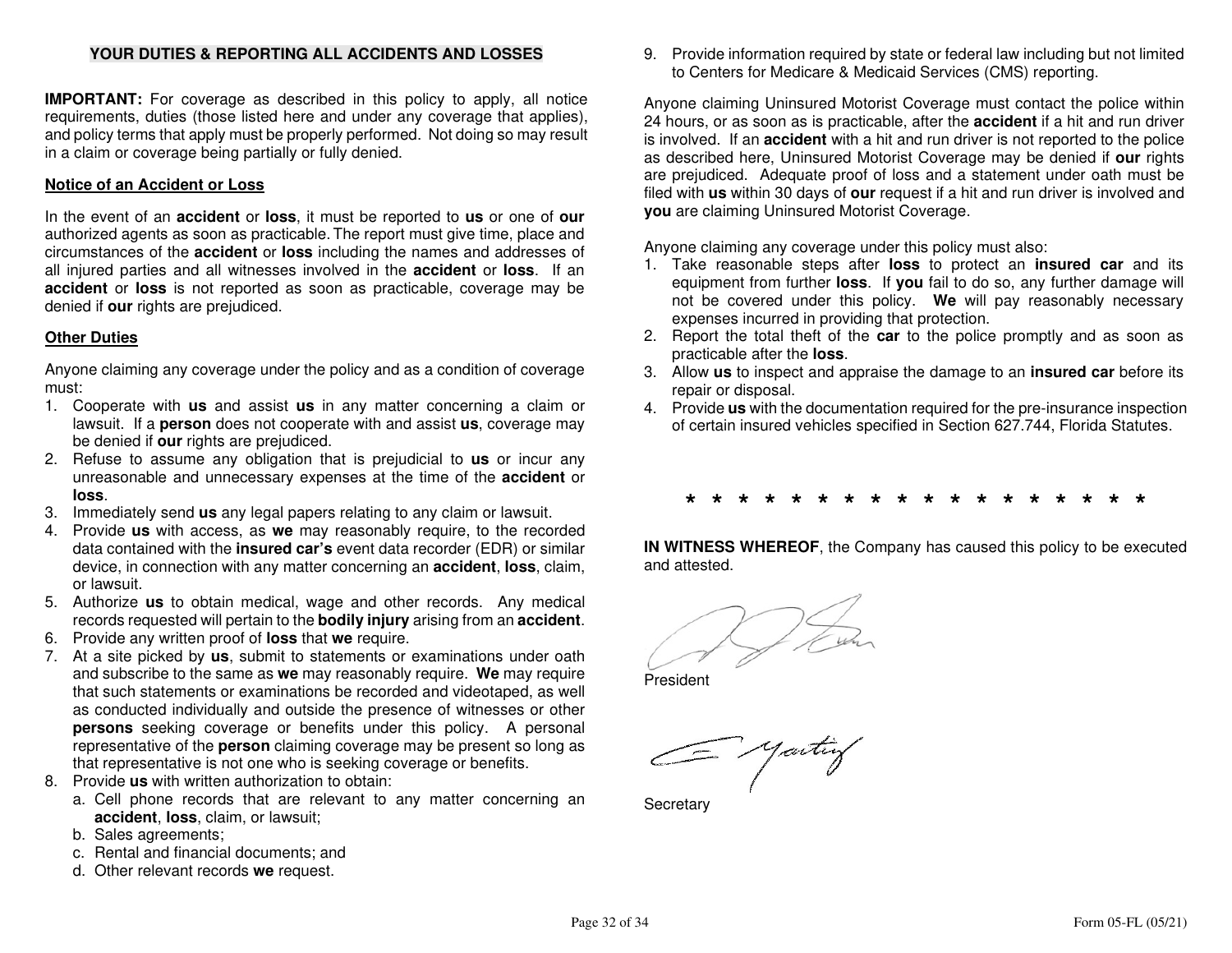# **ENDORSEMENTS**

These Endorsements are separate coverage options that are not part of **your** policy unless selected by **you** and they appear on the **Declarations Page**. When any Endorsement applies, all other terms, limits and conditions of the policy that do not conflict with the terms of the Endorsement shall continue to apply.

THE FOLLOWING NAMED DRIVER NON-OWNED COVERAGE ENDORSEMENT APPLIES ONLY IF FORM NUMBER E-400 APPEARS ON **YOUR DECLARATIONS PAGE**.

#### **NAMED DRIVER, NON-OWNED COVERAGE**

If **you** have elected Named Driver, Non-Owned Coverage, **we** will only cover The the permissive use of a "**non-owned car**" by the **named insured**. following policy changes shall apply:

- 1. The general policy definition of "**you**" and "**your**" are revised and "**you**" and "**your**" mean the **named insured**. No entity or **person** other than the **named insured** has any insurance under this policy.
- 2. The definition of "**insured person**" is revised in all parts of the policy and "**insured person**" means the **named insured**. No entity or **person** other than the **named insured** has any insurance under this policy.
- 3. No coverage applies under the policy for use of any **car** other than the permissive use of a **non-owned car** by a **named insured**.
- 4. No coverage applies under the policy for any **person** other than the **named insured**.
- 5. The "**Other Insurance**" clause in every part of this policy is revised and any insurance **we** provide shall be excess over any other applicable insurance, self-insurance or bond providing the same or similar insurance or benefits. However, this does not apply as to coverage under Part I - Liability to Others and Part II – **PIP** but only when **our** duty to pay damages, provide a liability defense, and provide **PIP** benefits will be primary as compared to a policy issued to the lessor or **owner** of a rental or leased **car** because:
- a. **You** rent or lease a **car** that **you** do not **own**; and
- b. The rental or leasing contract for that **car** has a notice that meets all the requirements of Florida law by stating, in at least 10-point type, that: "The valid and collectible liability insurance and personal injuryprotection insurance of any authorized rental or leasing driver is primary for the limits of liability and personal injury protection coverage required by ss. 324.021(7) and 627.736, Florida Statutes."

 In this case, **our** duty to pay damages applies only for **minimum limits** and **our** defense duty with respect to liability coverage will apply only to the **named insured**. **We** have no duty to defend the lessor or **owner** of that **car**.

6. No Car Damage Coverage applies under the policy.

E-400 (05/10)

THE FOLLOWING NAMED DRIVER EXCLUSION ENDORSEMENT APPLIES ONLY IF FORM NUMBER E-500 APPEARS ON **YOUR DECLARATIONS PAGE**.

#### **NAMED DRIVER EXCLUSION**

If one or more **persons** have been shown on the **Declarations Page** as Excluded Drivers or **you** have elected to exclude any drivers from coverage under this policy, **we** do not provide any coverage under any part of this policy for any **accident** or **loss** that occurs while any Excluded Driver is operating a **car** or any other motor vehicle.

When the Excluded Driver is operating a motor vehicle, no coverage applies for the Excluded Driver or anyone else, including but not limited to claims against **you**, **relatives**, or any other entity or **person** who may be vicariously liable or liable for negligent entrustment with respect to any **accident** or **loss** arising out of the operation of a motor vehicle by any named Excluded Driver.

However, if **you** paid the premium for:

- 1. Property Damage Liability To Others Coverage, this Named Driver Exclusion will not prevent that coverage which would otherwise apply for **property damage**, but only in an amount up to the **minimum limits**.
- 2. **PIP**, this Named Driver Exclusion will not prevent **PIP** that would otherwise apply, but only in the amount required by the **No-Fault Law**, with no other Added **PIP**.
- 3. Bodily Injury Liability To Others Coverage and **we** have certified this policy as proof of future financial responsibility when required by Florida law following an **accident**, this Named Excluded Driver clause will not prevent recovery for Bodily Injury Liability To Others Coverage up to the certified limit for Bodily Injury To Others Coverage.
- 4. Coverage for Uninsured Motorists, this Named Driver Exclusion will not prevent recovery under that coverage which would otherwise apply for **bodily injury**.

Driver exclusions shall apply to all renewals, reinstatements after a lapse, continuation and replacement policies unless **you** notify **us** in writing that the election is revoked and **you** pay the additional premium for coverage of that driver.

E-500 (05/10)